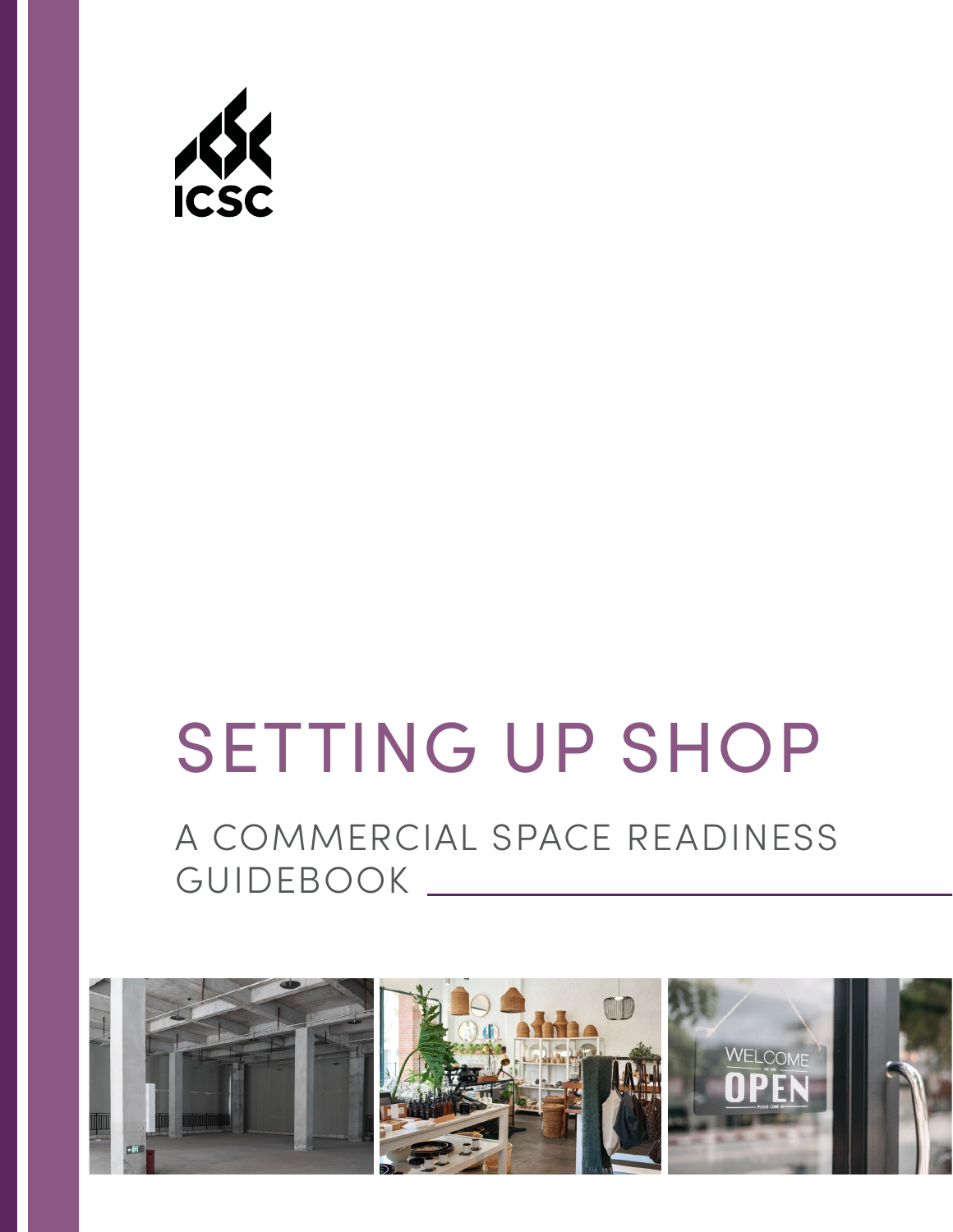#### ABOUT THIS GUIDEBOOK

Congratulations on considering a brick-and-mortar presence for your business!

Small businesses account for over 95 percent of all retail spaces, and 91 percent of Americans patronize a small business at least once a week. ICSC champions small and emerging businesses and is committed to fostering their sustainability and growth with practical resources and educational opportunities. This guidebook is designed to help small business owners understand and apply real estate concepts that advance their goals.

Presenting an overarching picture of the time, labor and financial commitments of storefront ownership, as well as the resources available to you, this guidebook empowers you to make an informed decision on whether a brick-and-mortar space is right for you.

Organized chronologically, the steps outlined in this guidebook may shift depending on the nuances of your industry, your business goals and your state's regulations. Given this variability, we recommend reading this guide in its entirety before proceeding with your brick-and-mortar rollout. While these chapters provide a high-level overview of important concepts, this guidebook is not an exhaustive resource and should be supplemented by specific guidance on operations, marketing and employee training — elements essential to your success.

Our goal is to get you to opening day with minimal friction. Once you've set up shop, please share your stories with us! We welcome your feedback so that we can continue to refine our guidance for other small businesses like yours.

### DEFINING BRICK-AND-MORTAR

"Brick-and-mortar" refers to the physical space that a business rents or owns to sell their goods and services to customers. "Storefront" is a commonly used synonym, while shopping malls and strip centers often use the words "unit" and "space." These terms are used interchangeably in this guidebook, and they do not denote a specific type of retail space.

#### ABOUT THE AUTHOR

This report was prepared and written by the retail strategists at [&Access](https://andaccess.com/about) in close collaboration with ICSC and their Small Business Working Group.

#### ABOUT ICSC

ICSC is the preeminent membership organization serving retail and real estate professionals. Our members believe ICSC's unparalleled programs and services are the most efficient and effective way to develop relationships, facilitate transactions, share insights and shape public policy and perception.

#### ABOUT THE &ACCESS

&Access is passionate about developing strategies that support small business attraction, preservation and growth in communities and developments of all sizes. The &Access team works with municipalities, real estate developers, nonprofit organizations and business owners on research, education and strategies that support equitable provision of goods and services.

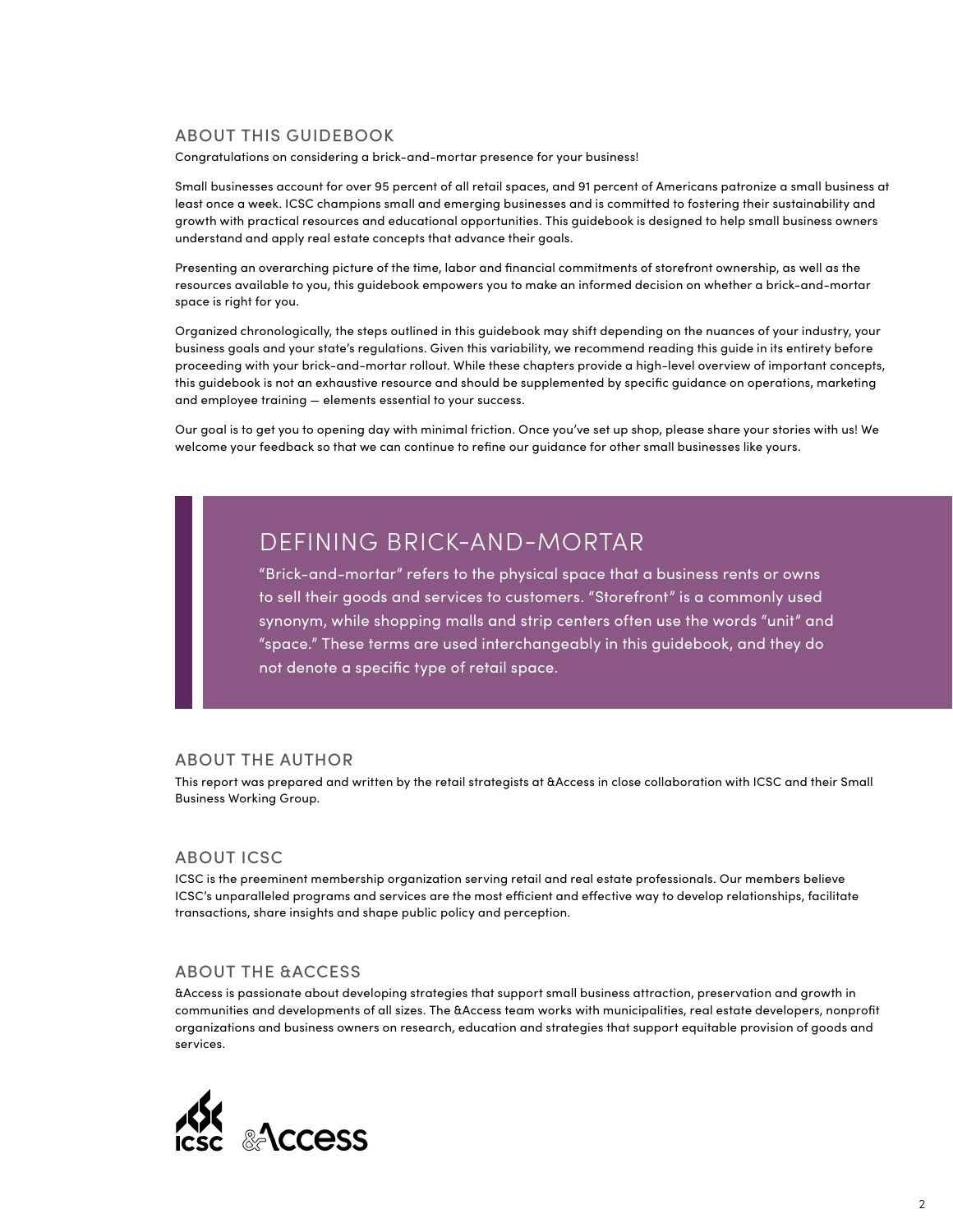### TABLE OF CONTENTS

| Laying the Groundwork<br><b>Creating Your Business Strategy</b>                              | 4      |
|----------------------------------------------------------------------------------------------|--------|
|                                                                                              |        |
| Step 1: Choose a business entity type<br>Step 2: Form a legal and protected entity           | 4<br>5 |
| Step 3: Create a business plan                                                               | 6      |
|                                                                                              | 7      |
| Step 4: Assemble your team                                                                   |        |
| Step 5: Create an omnichannel strategy                                                       | 8      |
| Step 6: Create an exit strategy                                                              | 12     |
| <b>Managing Capital</b>                                                                      |        |
| <b>Estimating Costs + Budget and Securing Funding + Financing</b><br>(Co-Authored with LISC) | 13     |
| Step 1: Calculate rent                                                                       | 13     |
| Step 2: Estimate startup costs                                                               | 15     |
| Step 3: Draft profit and loss projections                                                    | 15     |
| Step 4: Seek funding and financing                                                           | 16     |
| Step 5: Explore incentives and partnerships                                                  | 17     |
| Narrowing the Search: Identifying the Right Real Estate                                      | 18     |
| Step 1: Establish site search criteria                                                       | 19     |
| Step 2: Engage a broker                                                                      | 20     |
| Step 3: Conduct due diligence                                                                | 21     |
| Step 4: Sign a lease                                                                         | 22     |
| Step 5: Plan for flexibility                                                                 | 23     |
| Building the Vision: Designing and Constructing Your Space                                   | 24     |
| Step 1: Understand the process                                                               | 24     |
| Step 2: Design your brick-and-mortar experience                                              | 25     |
| Step 3: Obtain required municipal approvals                                                  | 29     |
| <b>Getting to Launch: Marketing Your Business</b>                                            | 31     |
| Step 1: Create and maintain an online presence                                               | 31     |
| Step 2: Attract and retain customers through marketing                                       | 35     |
| <b>APPENDIX</b>                                                                              | 38     |
| <b>Key Business Terms</b>                                                                    | 38     |
| <b>Key Operations Terms</b>                                                                  | 38     |
| <b>Key Capital Terms</b>                                                                     | 38     |
| Key Lease Terms                                                                              | 39     |
| Key Marketing Terms                                                                          | 41     |
| <b>Additional Resources</b>                                                                  | 42     |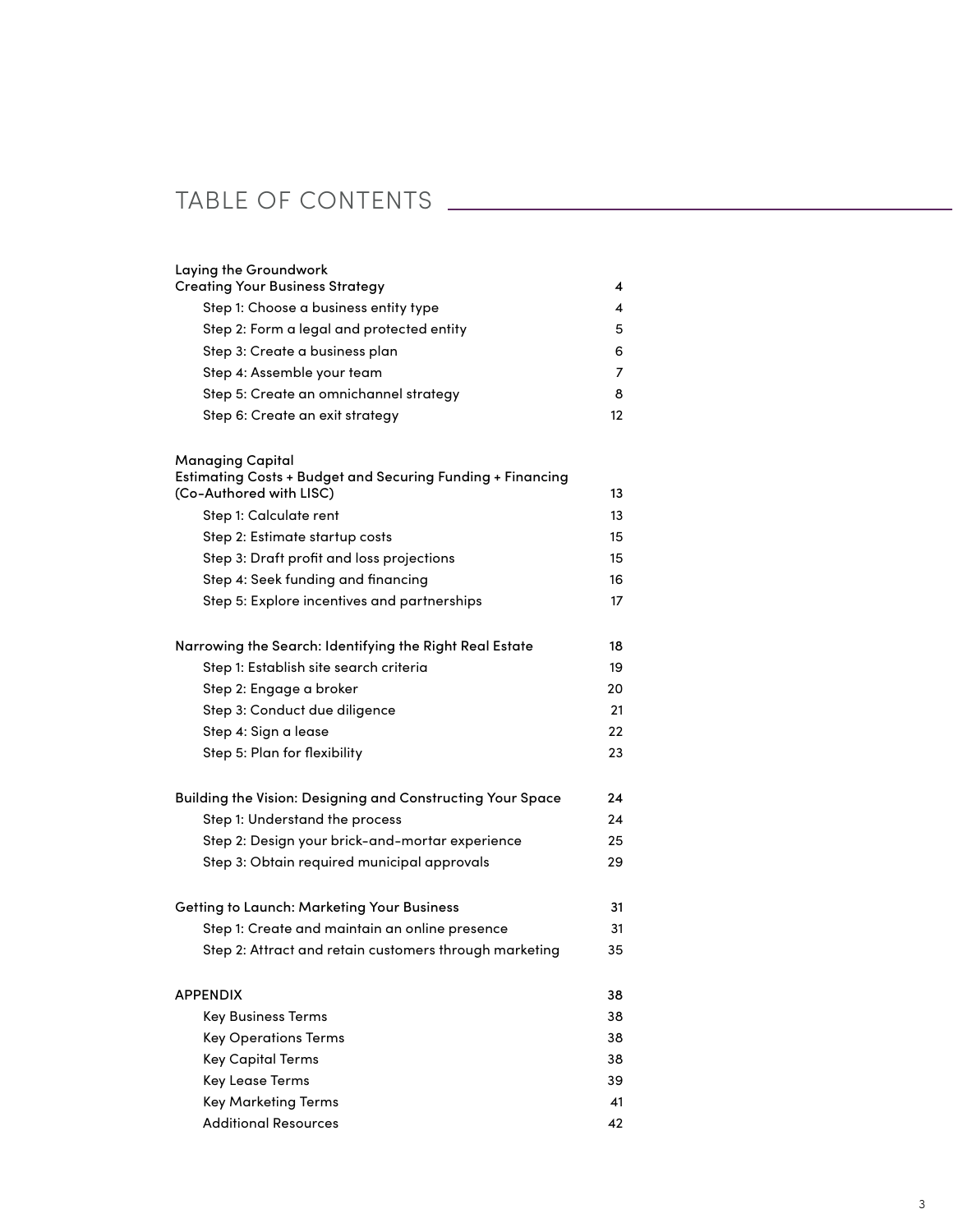## <span id="page-3-0"></span>LAYING THE GROUNDWORK CREATING YOUR BUSINESS STRATEGY

Launching a successful brick-and-mortar business requires a thorough business plan and a substantial time investment. Throughout the process, different players will use your business plan and supplemental materials to assess your readiness and qualifications. Follow the steps below to establish your business, plan ahead and hire the right people.

### STEP 1: CHOOSE A BUSINESS ENTITY TYPE

A business entity is an organization created by one or more natural persons to carry on a trade or business. Types of business entities include corporations, partnerships, limited liability companies and limited liability partnerships.

### ENTITIES TO CONSIDER

| <b>PROS</b>                                                                                     | <b>CONS</b>                                                                                                                                                                        |  |
|-------------------------------------------------------------------------------------------------|------------------------------------------------------------------------------------------------------------------------------------------------------------------------------------|--|
| <b>SOLE PROPRIETORSHIP</b>                                                                      |                                                                                                                                                                                    |  |
| • Limited incorporation/<br>organization paperwork<br>• No board of directors                   | • Personal assets are not protected<br>• Must pay taxes (income and self-<br>employment) on entire net income                                                                      |  |
| <b>PARTNERSHIP</b>                                                                              |                                                                                                                                                                                    |  |
| • Limited incorporation/<br>organization paperwork                                              | • Personal assets are not protected<br>• Must pay taxes (income and self-<br>employment) on entire net income                                                                      |  |
| <b>LIMITED PARTNERSHIP</b>                                                                      |                                                                                                                                                                                    |  |
| • Limited incorporation/<br>organization paperwork<br>• Limited partner faces limited liability | • General partner has full liability<br>for company debts<br>• May require annual reporting to                                                                                     |  |
|                                                                                                 | limited partner(s)                                                                                                                                                                 |  |
| <b>CORPORATION</b>                                                                              |                                                                                                                                                                                    |  |
| • Easy to solicit investors                                                                     | • More administrative costs<br>(payroll, required reporting)<br>• Shareholders/owners could face<br>double-taxation (C Corporation)<br>• Owner(s) must take "reasonable"<br>salary |  |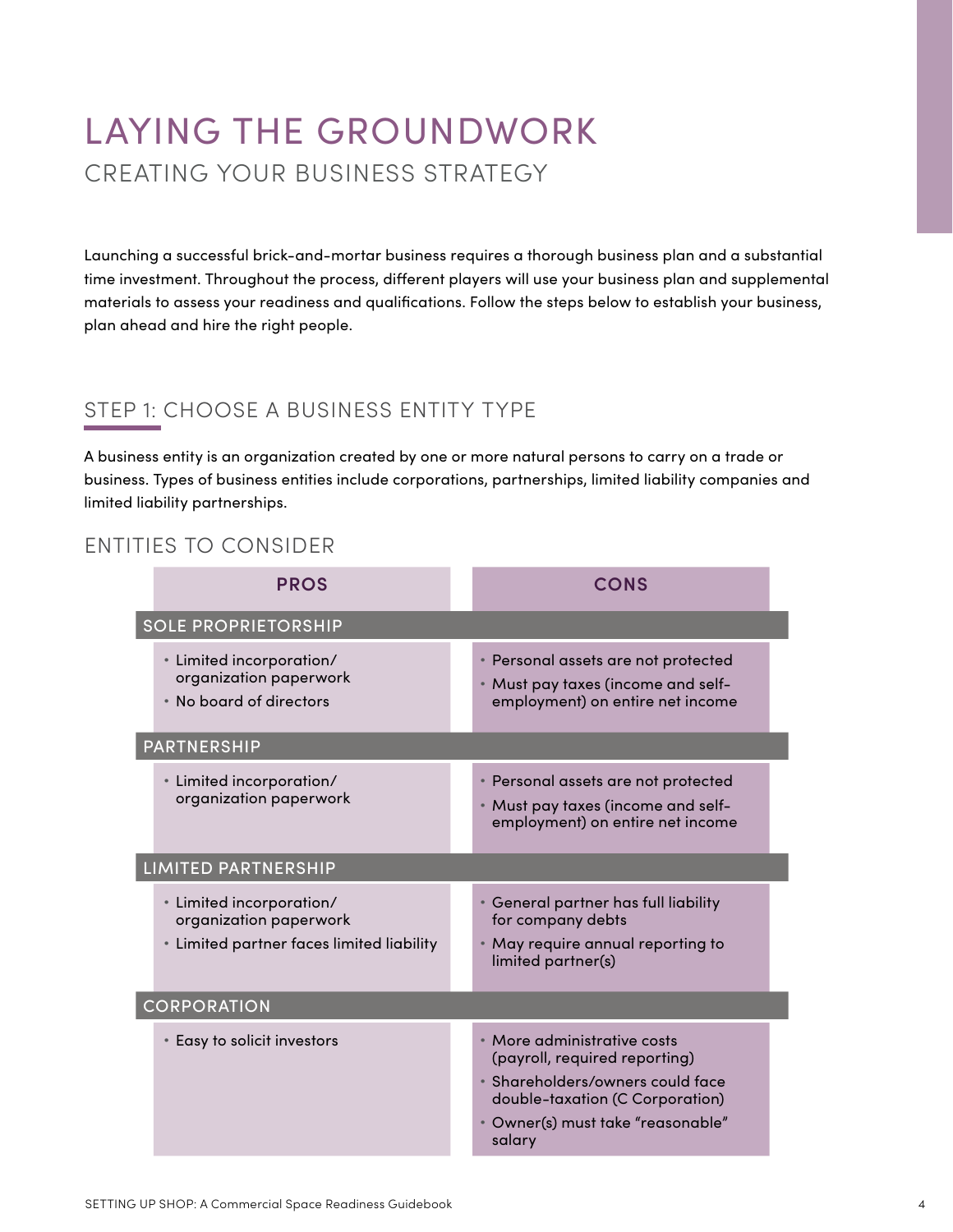|                                                                                                                                                                                                                                                                                                                                       | <b>CONS</b>                                                                                                                                                                                                                                                                                                                                                                                |
|---------------------------------------------------------------------------------------------------------------------------------------------------------------------------------------------------------------------------------------------------------------------------------------------------------------------------------------|--------------------------------------------------------------------------------------------------------------------------------------------------------------------------------------------------------------------------------------------------------------------------------------------------------------------------------------------------------------------------------------------|
| LIMITED LIABILITY CORPORATION (LLC)                                                                                                                                                                                                                                                                                                   |                                                                                                                                                                                                                                                                                                                                                                                            |
| • Personal assets are protected<br>• Easy to form                                                                                                                                                                                                                                                                                     | • Annual fees are high in some<br>jurisdictions<br>• Higher self-employment taxes                                                                                                                                                                                                                                                                                                          |
| <b>NONPROFIT</b>                                                                                                                                                                                                                                                                                                                      |                                                                                                                                                                                                                                                                                                                                                                                            |
| • Most nonprofits fall under Sec. 501<br>of the U.S. Tax Code, and<br>contributions to these corporations<br>are tax-deductible to contributor                                                                                                                                                                                        | • Dependent on investors/donors for<br>operating cash<br>• Complicated annual reporting and<br>accounting/tax requirements<br>• Highly regulated                                                                                                                                                                                                                                           |
| CO-OP                                                                                                                                                                                                                                                                                                                                 |                                                                                                                                                                                                                                                                                                                                                                                            |
| * Co-ops are owned by customers<br>(Consumer Co-Op) or employees<br>(Business Co-Op)<br>• Democratic decision-making<br>among owners                                                                                                                                                                                                  | • Restrictive business structure                                                                                                                                                                                                                                                                                                                                                           |
|                                                                                                                                                                                                                                                                                                                                       | • Register your business: File the required paperwork determined by your business entity type to                                                                                                                                                                                                                                                                                           |
|                                                                                                                                                                                                                                                                                                                                       | legally establish it in the state (or in the District of Columbia). A best practice includes consulting<br>a lawyer to select a name, determine the appropriate business structure and create and compile<br>Pro tip: The registered entity does not have to be the name of the business. An assumed name                                                                                  |
|                                                                                                                                                                                                                                                                                                                                       | • Obtain an EIN: After completing your business's registration, apply for a federal Employer<br>Identification Number (EIN) through the U.S. Internal Revenue Service. An EIN identifies a business<br>entity for federal taxes, loans and grant programs. At this stage, obtain a sales tax number in                                                                                     |
|                                                                                                                                                                                                                                                                                                                                       | • Open a business bank account: Make sure you have separate professional and personal bank<br>accounts. Commingled finances put your nonbusiness assets at risk in legal mishaps. When<br>deciding what is right for you, explore the range of options. Most banks offer small business<br>banking incentives. We recommend consulting an accountant to select the best banking structure. |
| STEP 2: FORM A LEGAL AND PROTECTED ENTITY<br>the documentation needed for filing.<br>can be added to the entity and used in addition to or independent from the name of the<br>registered entity.<br>case you begin selling goods and/or services before opening.<br>when you should commence coverage and can broker the best price. | • Obtain required insurance: Insurance is essential to protecting your business investments. An<br>insurance agent can help determine which options are best suited for the business, can advise on                                                                                                                                                                                        |
| Resources: <u>IRS Employer Identification Number (EIN); Nerdwallet: Business Banking Advice</u>                                                                                                                                                                                                                                       |                                                                                                                                                                                                                                                                                                                                                                                            |

### STEP 2: FORM A LEGAL AND PROTECTED ENTITY

- Obtain an EIN: After completing your business's registration, apply for a federal Employer Identification Number (EIN) through the U.S. Internal Revenue Service. An EIN identifies a business entity for federal taxes, loans and grant programs. At this stage, obtain a sales tax number in case you begin selling goods and/or services before opening.
- Open a business bank account: Make sure you have separate professional and personal bank accounts. Commingled finances put your nonbusiness assets at risk in legal mishaps. When deciding what is right for you, explore the range of options. Most banks offer small business banking incentives. We recommend consulting an accountant to select the best banking structure.
- Obtain required insurance: Insurance is essential to protecting your business investments. An insurance agent can help determine which options are best suited for the business, can advise on when you should commence coverage and can broker the best price.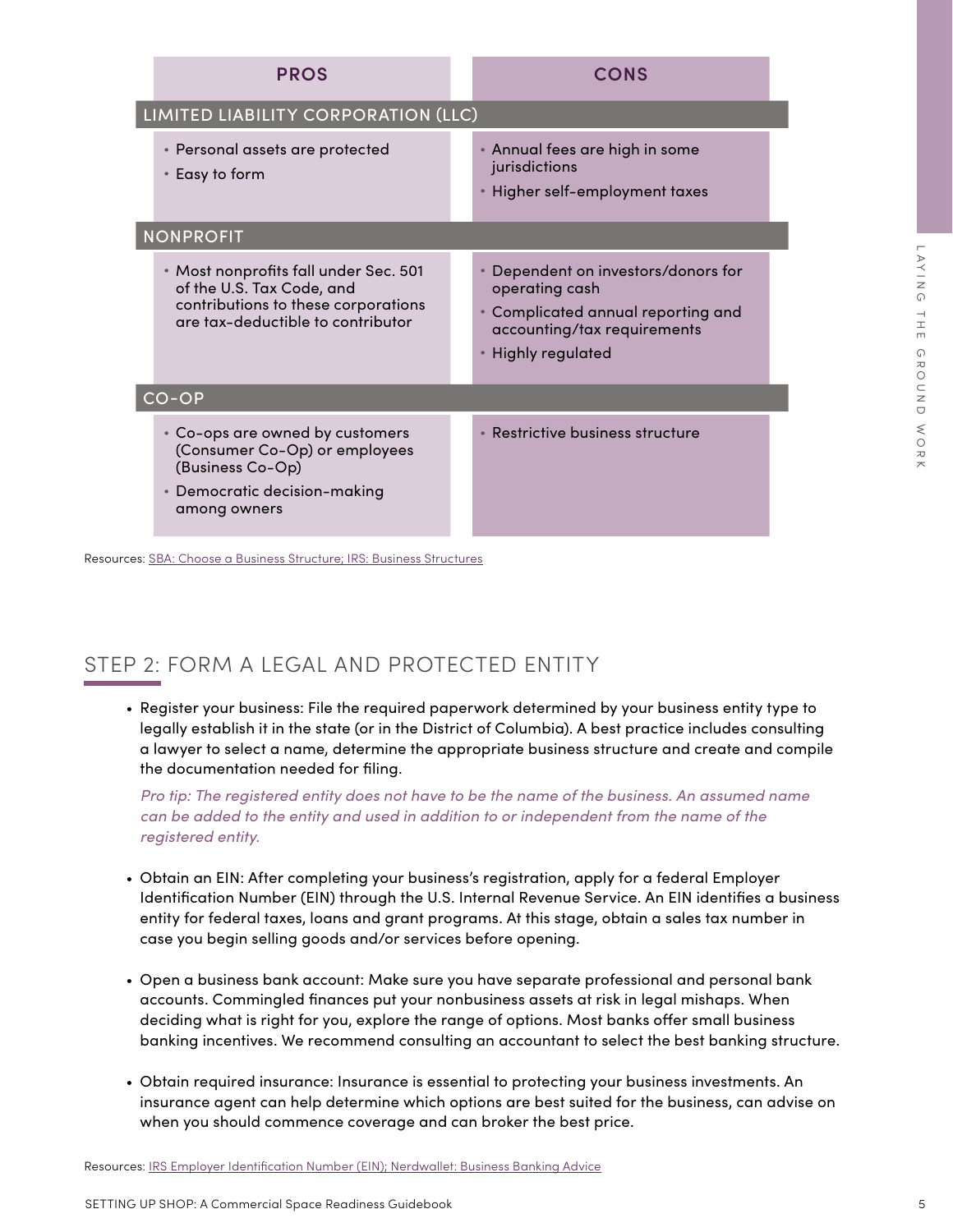### STEP 3: CREATE A BUSINESS PLAN

While its components may vary, a thoughtful business plan positions your company for success. Some lenders and grant programs require business plans before they can give you money. Answer the following questions to complete your first draft. Consider adapting this information into a one-pager and a complementary slide presentation to introduce your business to key stakeholders.

#### **SERVICES/PRODUCTS**

What are your core offerings?

What is your service model/ how are you selling your goods?

What is your price point?

Who are your competitors, and how will you differentiate yourself?

#### **TARGET AUDIENCE**

Who are your customers?

How will they find out about your business?

How often do they visit, and how much do they spend?

How will you retain them?

Where can you find them?

#### **SPACE NEEDS**

What equipment does my business need?

How much storage space is needed on average and at maximum capacity?

Are there accessibility needs in excess of what is required by the Americans with Disabilities  $Arf2$ 

Do you need a loading dock, dedicated parking or other special features?

Is there a minimum amount of space needed for your bottom line (e.g., number of seats in a restaurant, space for clothing rack displays, etc.)?

#### **FINANCIAL CONSTRAINTS**

What are your estimated startup costs?

What is your projected breakeven point?

Have you completed a threeyear financial projection, including revenue and expenses?

How do you intend to fund/ finance your brick-and-mortar startup costs?

#### **PITCH DECK**

How do you explain what you offer in three minutes or less?

What is special about your brand in comparison to competitors?

## Resources: [SBA: Business Guide](https://www.sba.gov/business-guide); [Target Groups Untangled](https://www.marketing-untangled.com/)

### BUILDING YOUR BRAND

Who are your conforming to the energy in the ground work of the ground work is the ground of the ground work of the ground work of the ground work of the ground work of the ground work of the ground work of the ground wor The success of your business is informed by the image you project to your target customers. Your "brand" refers to the elements that make up your company's identity. The brand includes but is not limited to your company's name, visual identity, purpose, mission and messaging. Before you launch your business, take the time to examine your values and craft a brand personality and story that are authentic to who you are and appeal to your target audience. Get clear on your identity upfront to make a stronger connection to your customers. Consider the following questions when distilling your brand:

- What is your promise to your customers? What can they expect from you? Is it distinct from your competitors' offerings?
- Who are you targeting, how will you communicate and what will resonate with them?
- How will you clearly articulate your offering and brand values through your logo, website and promotional materials?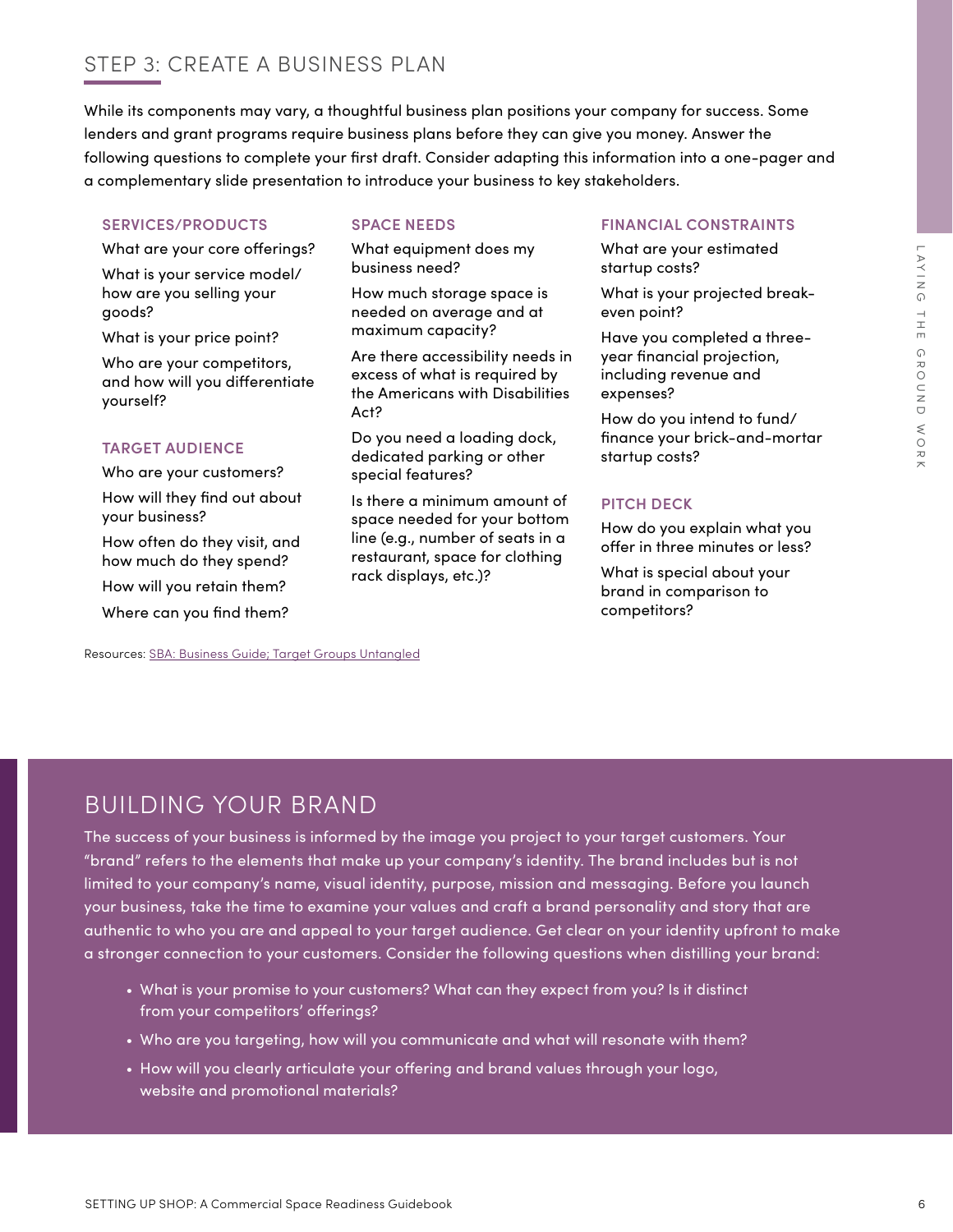### STEP 4: ASSEMBLE YOUR TEAM

The following professionals play a critical role in the brick-and-mortar journey and equip you with the knowledge you need to make informed decisions. When determining which professional is right for you, consider the questions listed below to understand more about their experiences working with independent businesses and on real estate projects. Consult them for recommendations on hiring other qualified professionals, as well.

#### **ARCHITECT**

A registered architect or professional engineer translates your business vision into the physical space, creating and stamping plans to comply with inspection and permit regulations like the Americans [with Disabilities Act](https://www.ada.gov/) and historic preservation requirements.

Before selecting an architect, consider:

- Does the architect have experience working on retail projects?
- Which types of retail (e.g., stand-alone, mixed-use, new construction and/or second-generation space)?
- What is their design process?
- Which jurisdictions are they licensed in?
- What are their fees, what is included and how and when will they charge you? Do the fees include site visits? If so, how many?
- What's a realistic time frame and budget?

#### **LEASE ATTORNEY/LAWYER**

A lease attorney will ensure your business is legally protected, reviewing and preparing lease agreements and renegotiations on your behalf. This attorney can recommend professionals to help you understand how the building's conditions and the landlord's provisions are beneficial or detrimental to your business long term.

Before hiring an attorney, consider:

- How many years has the attorney spent supporting commercial leasing?
- What percentage of the attorney's practice is devoted to commercial leasing?
- Of the commercial leases the attorney has prepared, how many are from the tenant's side of the deal?
- Does the attorney have any prior experience working with your landlord?
- What is the attorney's negotiation strategy? Does the attorney prefer trading drafts or getting on the phone to work out details?
- How much time does the attorney need to review your lease?

#### **ACCOUNTANT**

A Commercial Space of the strength of the strength of the strength of the strength of the strength of the strength of the strength of the strength of the strength of the strength of the strength of the ground with the gro An accountant keeps accurate financial records to help you qualify for funding and financing opportunities, files annual tax and business licensing documents and monitors your company's economic status. When considering business formation, consult an accountant to determine the tax implications of each entity type (e.g., LLC, S-Corp, 501(c)3).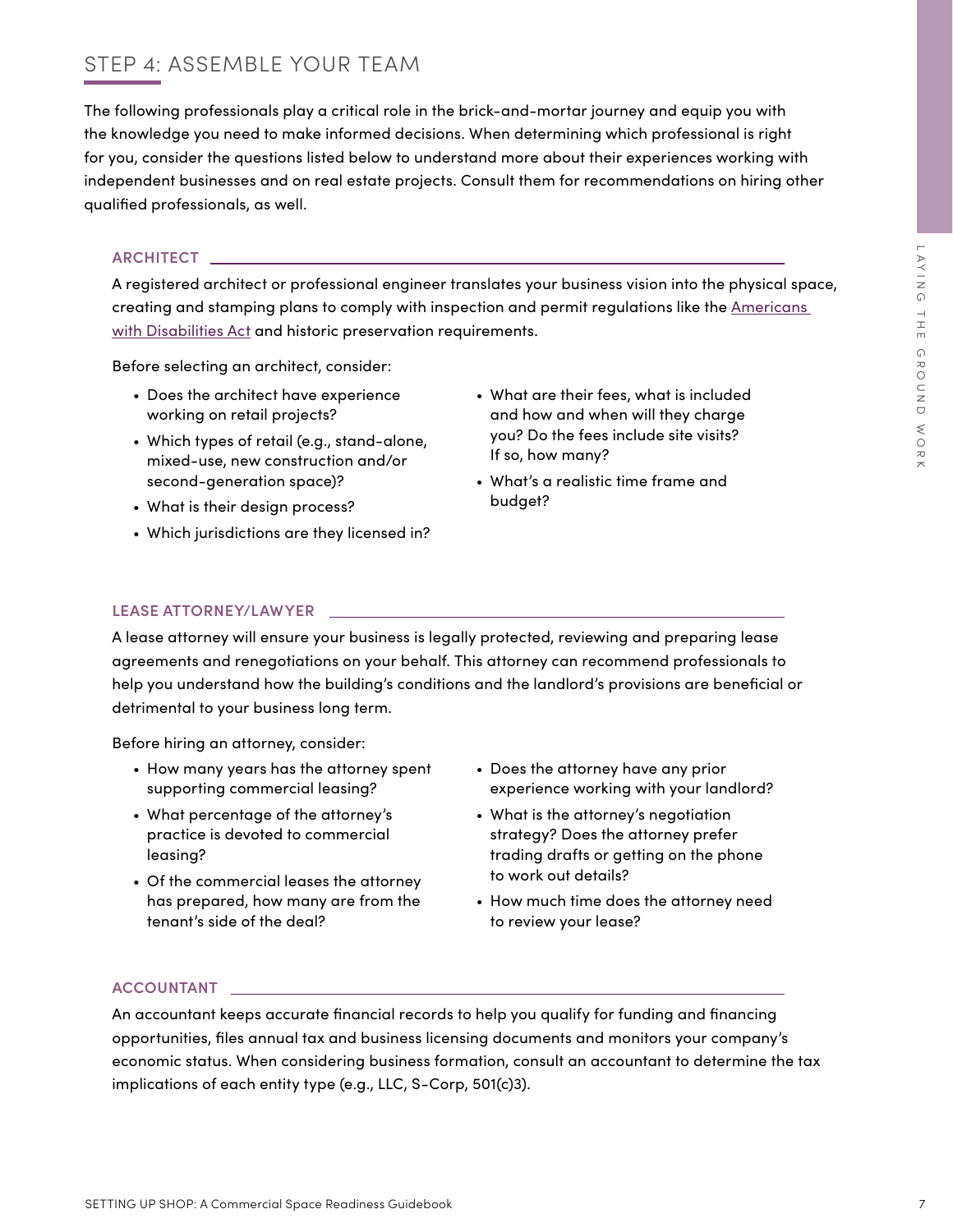Before hiring an accountant, consider:

- Which states does the accountant work in?
- Does the accountant work with retailers?
- Does the accountant specialize in any particular uses?
- Is the accountant able and willing to review your projections?
- Are there any special considerations you should make before signing a lease?
- What are the accountant's fees?
- Can the accountant offer suggestions to help you prepare for tax season?
- Does the accountant offer ongoing guidance? What is the fee for this service? What items should you bring up regularly?
- Can the accountant suggest a bookkeeper to help you stay organized?

#### **BROKER**

A broker identifies real estate opportunities in your desired neighborhoods and guides locational decisions. Your broker should be well-versed in the existing and emerging real estate market conditions that can impact your business's success.

Before enlisting a broker, consider:

- How long has the broker worked in retail?
- Does the broker work alone or on a team?
- What are the broker's specialties?
- Which neighborhoods/markets is the broker most familiar with? Where has the broker closed deals previously?
- Does the broker represent landlords and/or tenants? Does the broker conduct lease and/or sales deals?
- Which retailers does the broker represent? Has the broker worked with businesses like yours before? How has the broker handled conflicts of interest?
- Will the broker show you spaces that do not pay a commission? What happens if the landlord cannot pay a commission?
- How will the broker help you compare different options?

#### **CONTRACTOR/PROJECT MANAGER**

Final of the three three properties of the three transformations of the system is the state of the state of the state of the state is the state of the state of the state is a state of the state of the state and the state a A contractor offers the breadth of services needed to reliably construct the project, or the contractor partners with subcontractors in trades not offered in-house (e.g., mechanical, electrical, plumbing, etc.). Contractors are often responsible for creating and maintaining the project's budget.

- Does the contractor have experience working on retail projects?
- What type of spaces has the contractor worked on (e.g., stand-alone, mixeduse, new construction and/or secondgeneration space)?
- Does the contractor have experience working with your retail sector (e.g., grocery, restaurant and/or apparel)?
- What is the contractor's current workload?
- Does the contractor have project managers and subcontractors?
- What is a realistic time frame and budget?
- What is the contractor's billing and payment schedule?
- Is the contractor licensed, bonded and insured? Are the contractor's subcontractors protected, as well?
- Does the contractor provide warranties?
- How will the contractor provide updates on the project?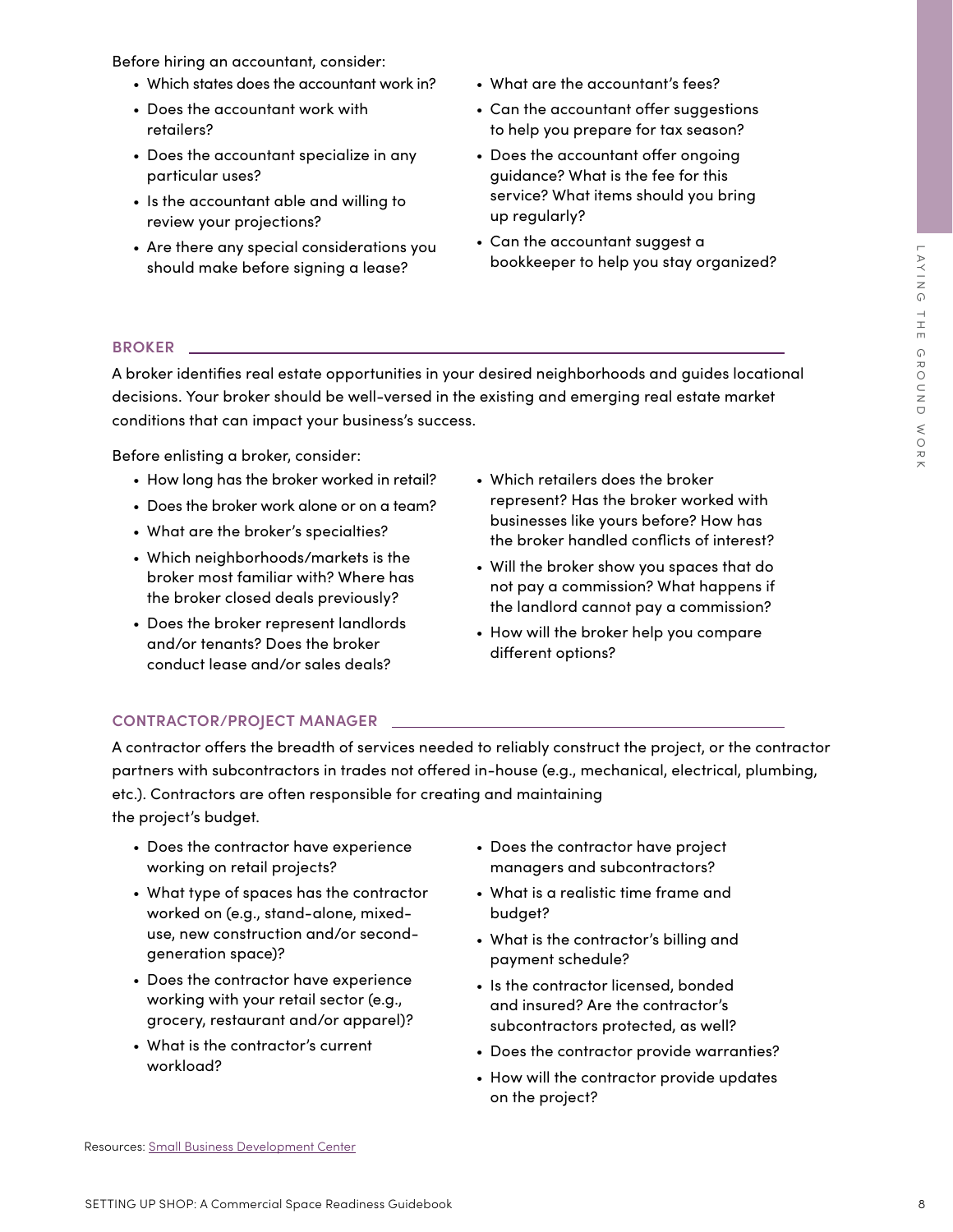### STEP 5: CREATE AN OMNICHANNEL STRATEGY

Omnichannel retailing refers to making your products or services accessible through multiple channels, which may include in-store, online and delivery options. With a successful omnichannel strategy, customers easily understand how to access your product or service through each channel and you attract more customers through a combination of foot traffic and online discovery.

### BENEFITS:

- Brand recognition: Introducing customers to your businesses through various channels allows for greater exposure to online customers who might never see the store or passersby who may not shop online.
- Higher revenues: Expanding sales beyond a single channel (e.g., online store only or only a single brick-and-mortar location) allows you to increase revenue to cover overhead.
- Better data: With the use of online and integrated in-store loyalty programs, you can obtain a greater understanding of your customers and tailor inventory and business practices to meet their needs.

### OMNICHANNEL ENGAGEMENT STRATEGIES

When crafting your omnichannel strategy, consider the following sales channels to increase your brand awareness, profits, and data-based decision-making:

### ENGAGEMENT STYLE: IN-PERSON



A colloquial term that describes the real estate (e.g., units, spaces, storefronts) owned or rented by a business to conduct activities related to the goods and services it provides.

#### **KEY CONSIDERATIONS**

- Maintain reliable, up-to-date, and well-published hours of operation
- Determine the appropriate term length to limit risk but to collect enough data on popular products and customers to inform decisions
- Use brick-and-mortar to establish a dedicated, geographically convenient customer base
- Co-locate with other businesses to attract new customers

#### POP-UP

SETTING INTORETAIN TO COMPROSITED INTO THE SPACE AND INTO THE SPACE AND THE SPACE AND THE SPACE AND THE SPACE AND THE SPACE READING THE SPACE READING THE SPACE READING THE SPACE READING THE SPACE READING THE SPACE READING A short-term rental, typically ranging from a day to several months, where the tenant occupies a portion of or the entire space. Pop-ups are typically used to introduce the business to a new market and/or explore whether a location is well-suited for your business

#### **KEY CONSIDERATIONS**

- Know your customers and what areas they frequent to determine the best location
- Utilize the pop-up to refine your standard operating procedures and to market your business
- Determine the appropriate term length to limit risk but to collect enough data to inform decisions
- Launch during times of high foot traffic (e.g., special events, holidays, etc.)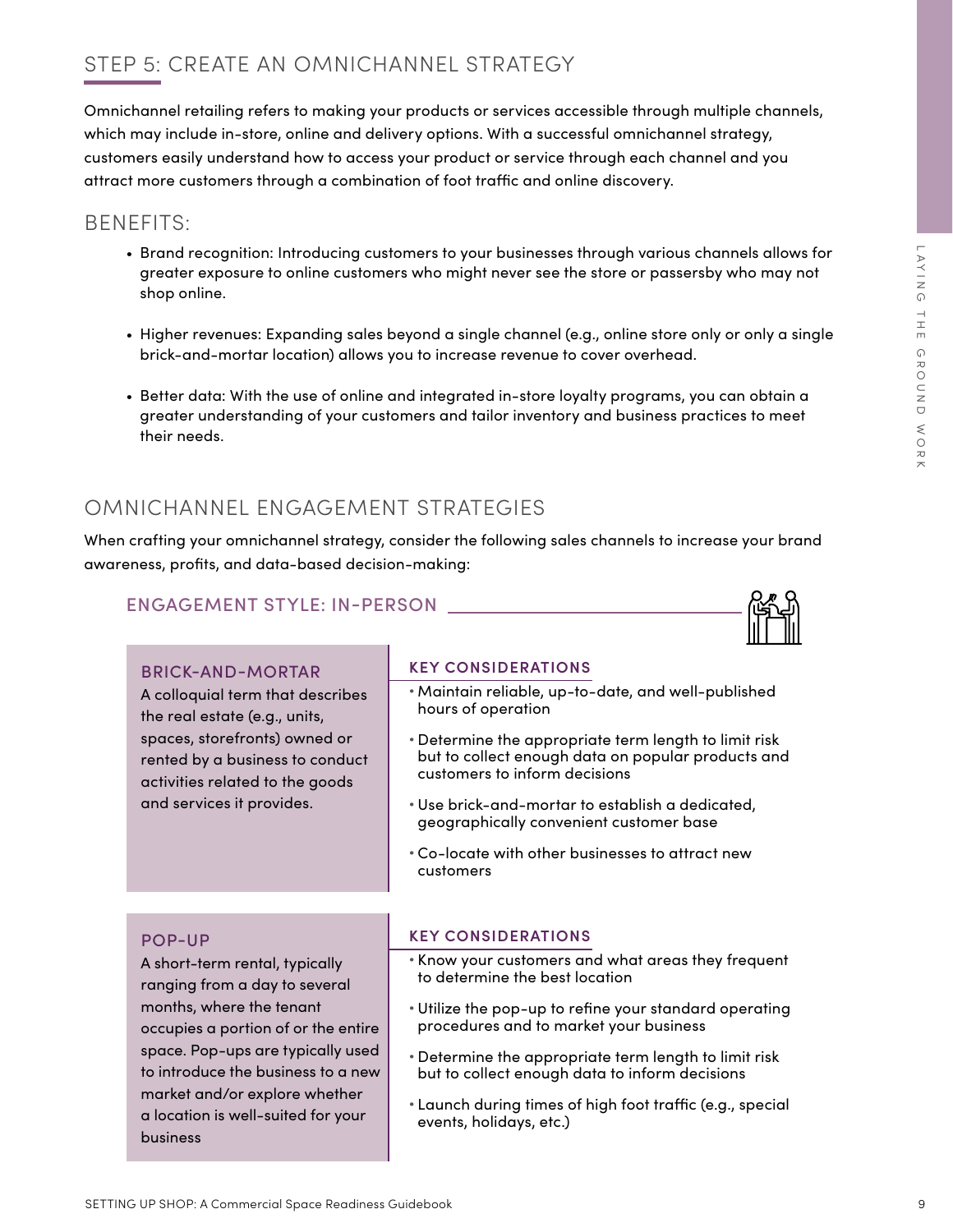#### MOBILE VENDING

A non-stationary shop in the form of a cart, truck, stand, van, etc. Mobile vendors typically sell directly from their mobile shops and benefit from the ability to access several markets simultaneously.

#### **KEY CONSIDERATIONS**

- Know your customers and what areas they frequent to determine the best location
- Understand varying laws and rules governing mobile vending in multiple municipalities within your trade area
- Mobile vending involves less overhead in the form of rent and other facilities expenses but tends to have higher maintenance costs
- Utilize mobile vending to test your goods and services in multiple markets over a short period of time

#### ENGAGEMENT STYLE: ONLINE

#### **WEBSITE**

Sales are routed directly through your business' website. This method gives you direct influence over how your goods and services are presented without listing fees common among e-commerce sites.

#### **KEY CONSIDERATIONS**

- Design an attractive and intuitive website to ease the customer experience
- Change pricing, run sales and bundle products at your discretion
- Factor in the potential need to hire a web designer to create and/or maintain the website
- Use online resources to more easily track how your audience is engaging with your product offerings

#### E-COMMERCE

E-commerce websites like [eBay](https://www.ebay.com/), [Amazon](http://www.amazon.com/) and [Etsy](https://www.etsy.com/) will host your "store" and allow their users to shop your products.

#### **KEY CONSIDERATIONS**

- E-commerce hosts usually have fees for listing, selling, advertising and other activities
- Differentiate your items and approach from competitors' offerings
- Gain access to a large customer base ranging from 10 million to over 150 million users
- Use online resources to more easily track how your audience is engaging with your product offerings

#### SOCIAL MEDIA

Multiple for maintenance costs.<br>
SETTING AGEMENT STYLE: ONLINE THE CONSIDERATIONS<br>
WESSITE COMMUNISTIES CONSIDERATIONS<br>
States are readed directly<br>
States are readed directly<br>
States are readed directly<br>
States are readed Business owners can choose to showcase their products and services directly to their "followers" or utilize the many native, fee-based selling and promotional tools on [Instagram,](https://www.instagram.com/) [Twitter,](https://twitter.com/?lang=en) [Facebook](https://www.facebook.com/) and other social media platforms.

#### **KEY CONSIDERATIONS**

- Identify and gauge your target demographics, then engage with them in ways that are meaningful to their daily lives
- Make your brand visible on multiple platforms that cater to different social, economic and age groups
- Use online resources to more easily track how your audience is engaging with your product offerings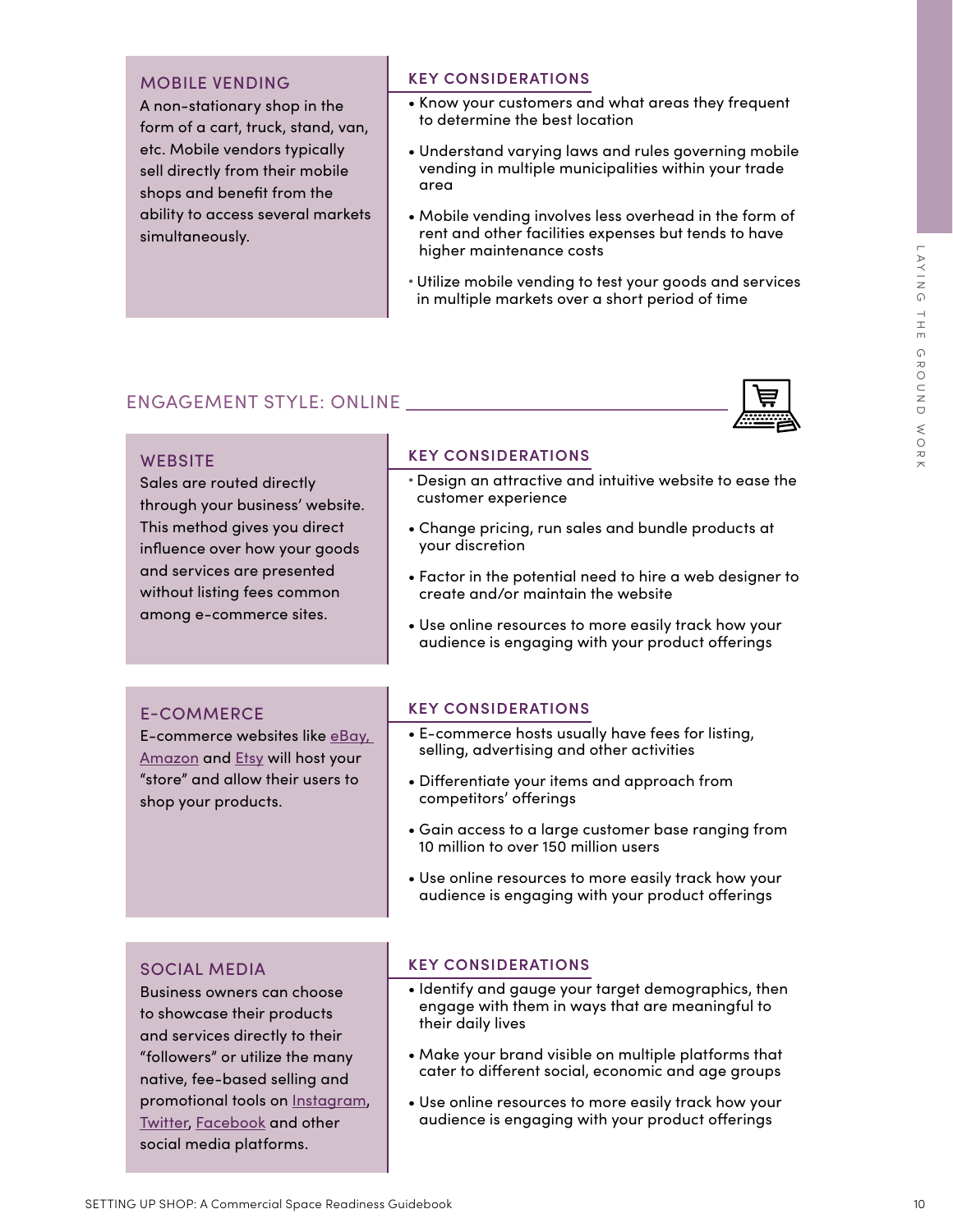

#### DELIVERY

Fulfillment is arranged by the seller or a third party, and final fulfillment takes place at the customer's chosen location (i.e., business or residence).

#### BUY-ONLINE-PICK-UP-IN-STORE (BOPIS)

Customers purchase items using the internet and their items are sourced and packaged for them. Final fulfillment takes place at the retailer's location.

#### **KEY CONSIDERATIONS**

- There are many options for third-party delivery, which vary by location
- Using multiple third-party services can help to reach different customers
- Third-party delivery services often offer incentives and promotions to the customer at different times

#### **KEY CONSIDERATIONS**

- Establish reliable inventory tracking to avoid stocking issues
- Determine peak times for fulfillment and consider dedicating some employees to this task
- Determine the best method to communicate with customers to provide information for pickup (i.e., when, where, and how)
- Use detailed signage to direct customers to pickup areas so they do not disrupt the flow of in-person customers

Use the following questions to define the right combination of sales channels for your business:

- Can your products or services be delivered across all channels?
- Is it easy to find your business's products and/or services through a simple online search?
- Do you have an integrated point-ofsale system?
- Have you established an adequate inventory management protocol to avoid selling the same item to multiple customers?
- Do your products or services easily ship without diminishing the quality of the goods or the experience?
- set of the customer of different lines<br>
SETTING UP NEV CONSIDERATIONS<br>
STORE (SOPIS) In the signal distribution of distribution of distribution of the signal distribution of the signal distribution of the ground of the • Can you provide a similar brand experience digitally and in person? Is there enough information for each channel for customers to make an informed and empowered purchasing decision?
	- Will the online experience optimize the user experience for desktop, mobile, and tablets?
	- Do you or your staff have the skills and experience to navigate operations across all channels (e.g., e-commerce, social media, inventory management)?

Resources: [ICSC: The Halo Effect II](https://www.icsc.com/thehaloeffectII); [Omnichannel and Digital Transformation: Part 1;](https://www.icsc.com/uploads/default/Omnichannel_and_Digital_Transformation_Part_I.pdf) [SCORE: Is a pop-up shop right for you?](https://www.score.org/blog/why-pop-shops-make-great-business-idea-entrepreneurs)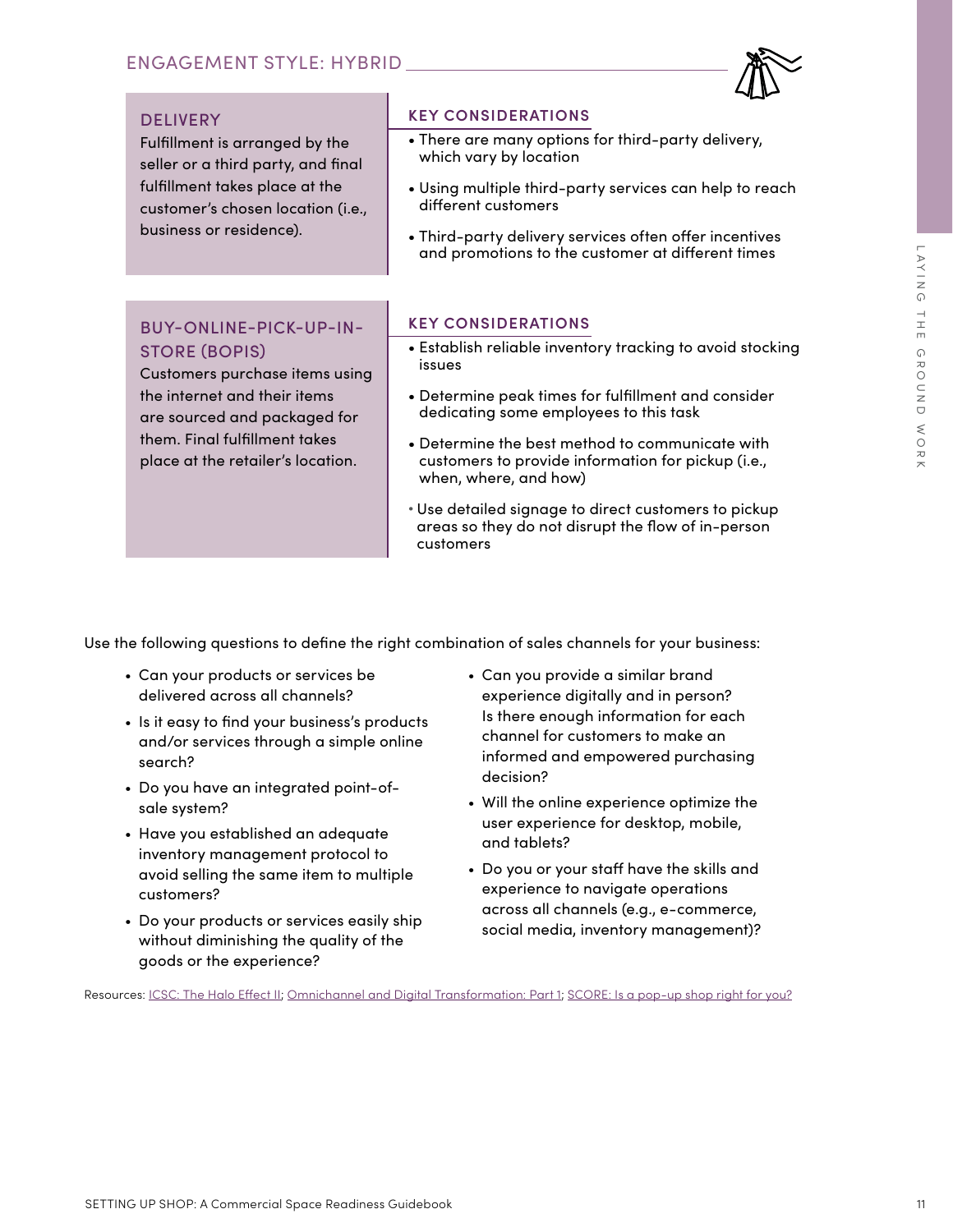### STEP 6: CREATE AN EXIT STRATEGY

Despite hoping for success, great business plans always include strategies to pivot or exit. A first step is to create a line of succession that dictates who is responsible for business operations in case you retire, become disabled or die. Consider identifying a family member, business partner or current employee to train the new responsible party in critical business operations and make any transition as seamless as possible. There are regulatory requirements that must be met when passing control of your business to others, so be sure to get legal advice before proceeding.

SENE, it continuing to operale in and right for your business, there are no plone to cell your business and the<br>separamental strength business Guidel An accommendation of the ground work of the ground work of the ground w Note, if continuing to operate is not right for your business, there are options to sell your business on the open market through business brokers, to managers or employees outside of the succession plan or to other businesses. If you need to restructure your finances, consider bankruptcy and liquidation as a last resort. Consult business advisors, such as [SCORE,](http://score.org/) to explore each option before making a decision.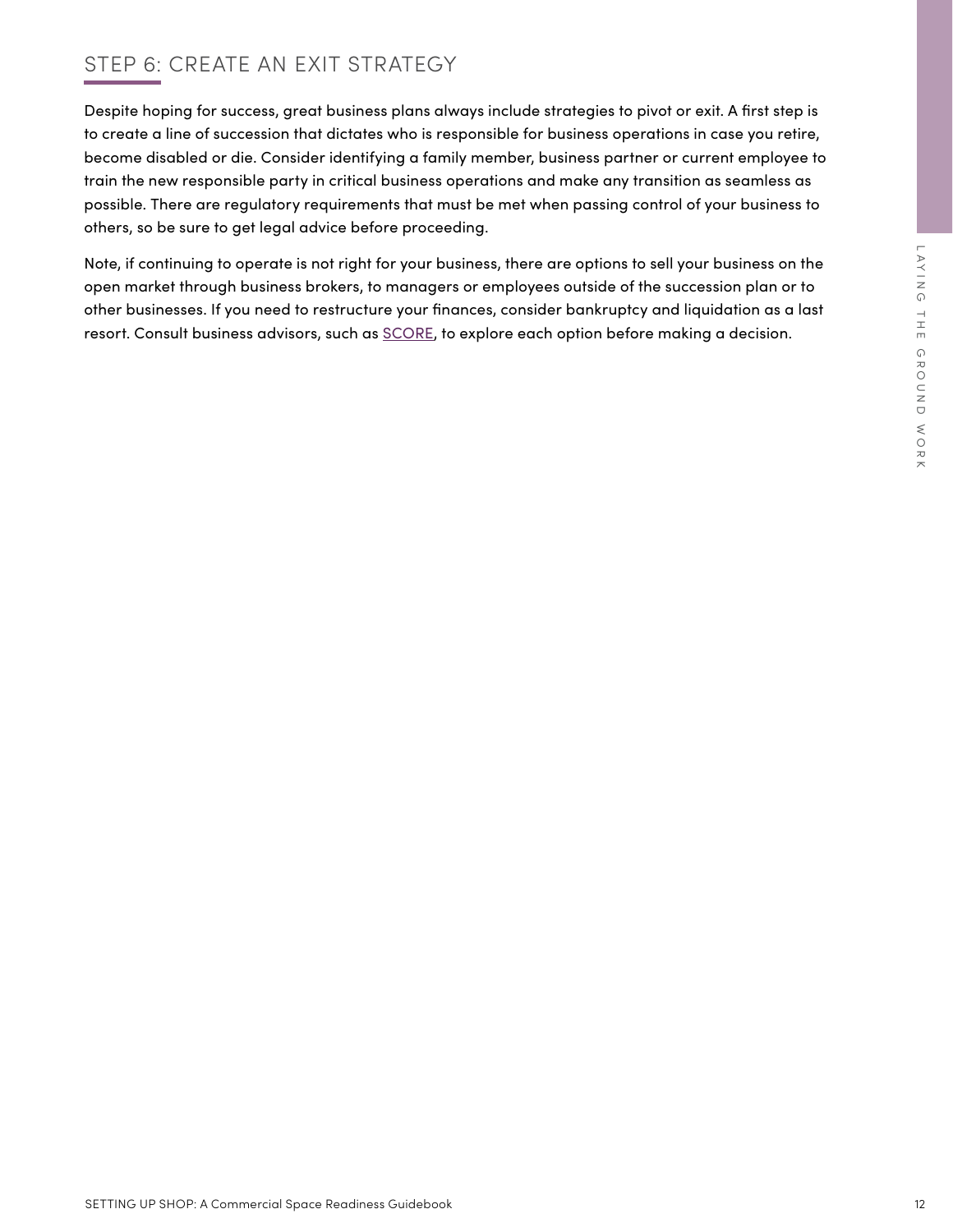# MANAGING CAPITAL

ESTIMATING COSTS + BUDGET AND SECURING FUNDING + FINANCING (CO-AUTHORED WITH LISC)

To launch your business and secure your physical space, you will need to provide proof of financial solvency to begin operation and support your business plan until you make a profit. In this case, your solvency is represented by measuring the capital — cash funded from equity and debt financed by lenders — that you are able to raise against the various costs that you will face to make your business operational.

### STEP 1: CALCULATE RENT

As a business owner, you will run various calculations to track and forecast your business' metrics. Rent will usually be one of your largest single expenses. Estimating and securing an appropriate rent rate for your space will be one of the primary drivers in your success. Rent rates are often annualized per square foot by the real estate development or property owner community, but many small businesses utilize monthly costs as their primary metric to factor into ongoing audits of profit and loss statements. The following examples demonstrate how to convert rent between rent per square foot and monthly rent:

### RENT CONVERSIONS



Annual Rent Per Square Foot to Monthly Rent 3,000sf **x** \$14psf **=** \$42,000 Annual Rent \$42,000 Annual Rent **÷** 12 Months **=** \$3,500 Monthly Rent Monthly Rent to Annual Rent Per Square Foot \$3,500mo **x** 12 Months **=** \$42,000 Annual Rent

\$42,000 Annual Rent **÷** 3,000sf **=** \$14psf

Annual revenue is often used as the basis for rent affordability. According to national standards, 6 to 10 percent of annual revenue is typically dedicated to rent costs. Startup businesses often have greater rentto-sales ratios. Still, you should have realistic plans to grow revenue to meet national standards. Rent per square foot is typically an annualized rate. Use the following key terms to guide your understanding of rent rates: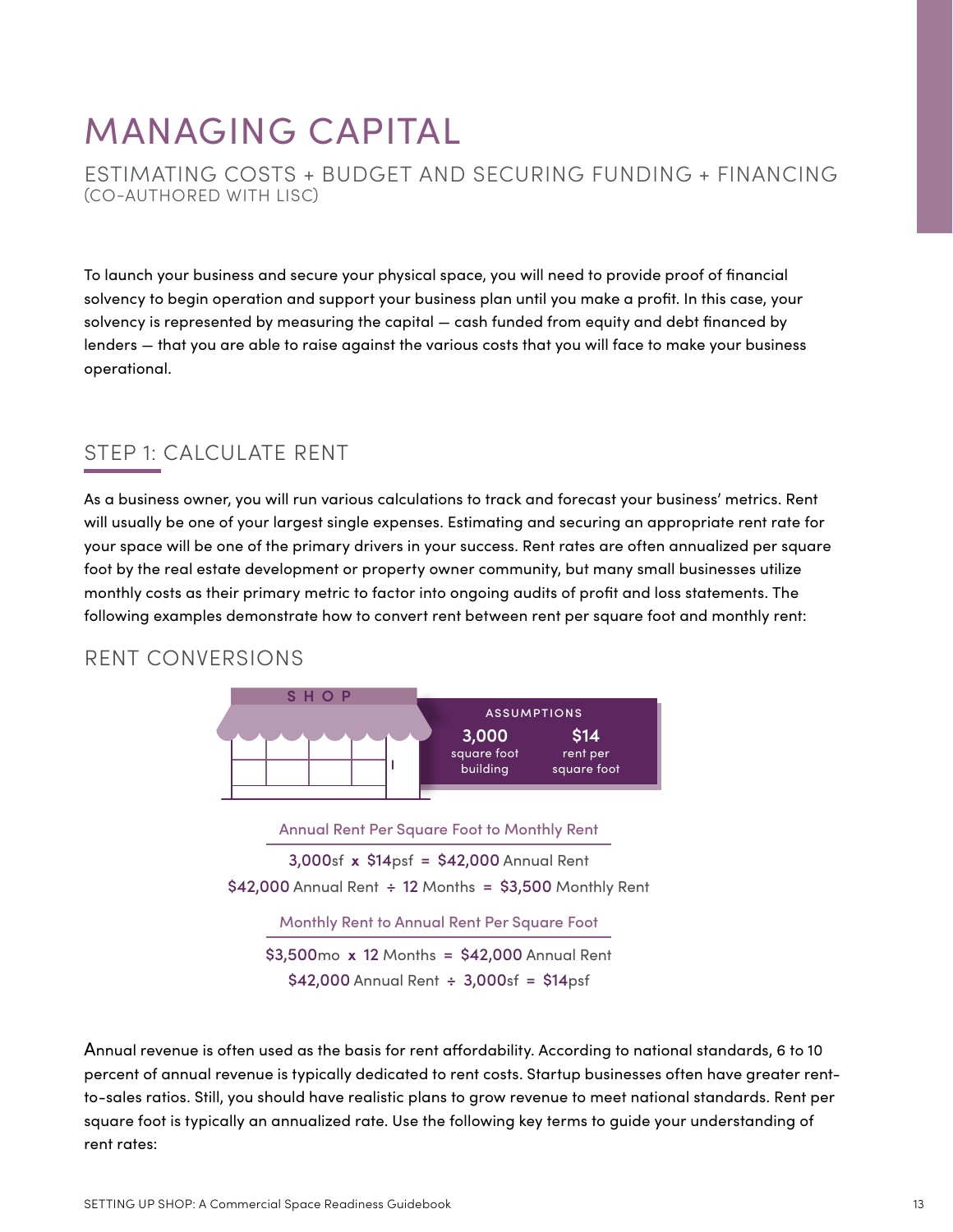#### **ASKING RENT**

The amount requested by landlords for available space, expressed in dollars per square foot per year in most parts of the country and per month in other selected markets (also known as "face rate")

#### **EFFECTIVE RENT**

The rent amount "effectively" paid by the tenant, equating to the asking rent less rent concessions and other incentives given by the landlord

#### **COMMON AREA MAINTENANCE (CAM) CHARGES**

An amount charged by a landlord to all tenants in a property to cover the property's upkeep of parking lots, hallways or other nontenant spaces

#### **ESCALATIONS**

Adjustments to annual rent, which may be set percentage increases or could be tied to CPI and the US inflation rate, that occur at set times or intervals during the lease term, likely calculated using the actual annual rent, not effective rent (e.g., *On the second anniversary of the Lease Commencement Date and each anniversary thereafter, the Annual Rent shall increase by 3 percent over the previous year.*)

#### **PERCENTAGE RENT**

A percentage payment based on the tenant's revenue, generally with a minimum base rent to ensure the property owner covers its financial requirements; rent payments are calculated in designated intervals, usually once per period

#### **RENT CONCESSIONS**

Any benefit given by the landlord to the tenant that will reduce the effective rent, typically expressed in dollars

#### **RENT ABATEMENT (FREE-RENT)**

An agreement between the landlord and the tenant that provides a period of free rent with the exception of pass-through expenses; most commonly offered during the initial period after rent commencement

#### **RENT DEFERRAL**

An agreement between the landlord and the tenant that allows the tenant to defer payment for rent obligations during a specified period, with rent then due at a later date

#### **RENT INSTALLMENT**

The amount of effective rent to be paid by the tenant during each period in the lease term; most leases include one period per month or 12 periods per year

#### **OCCUPANCY COST**

Includes rent, real estate and personal property taxes, plus insurance, depreciation and amortization expenses

### UNDERSTANDING REAL ESTATE EXPENSES IN ADDITION TO RENT

equality the autorigroup these tent concessions the exception of pass-through expendent that the exception of passing the interest of the exception of the state of the state of the state of the state of the state of the st Depending on your lease type, you may be responsible for paying all or a portion of the building's operating expenses. These are paid in addition to base rent and are often referred to as net leases because the expenses pass through from the landlord to the tenant(s). Typical expenses that are passed through include insurance, real estate taxes/special assessments and common area maintenance (CAM). When in negotiations, it is important to comb through these charges and cap where possible. See page 40 for the differing lease types and reference above for more details on CAM charges.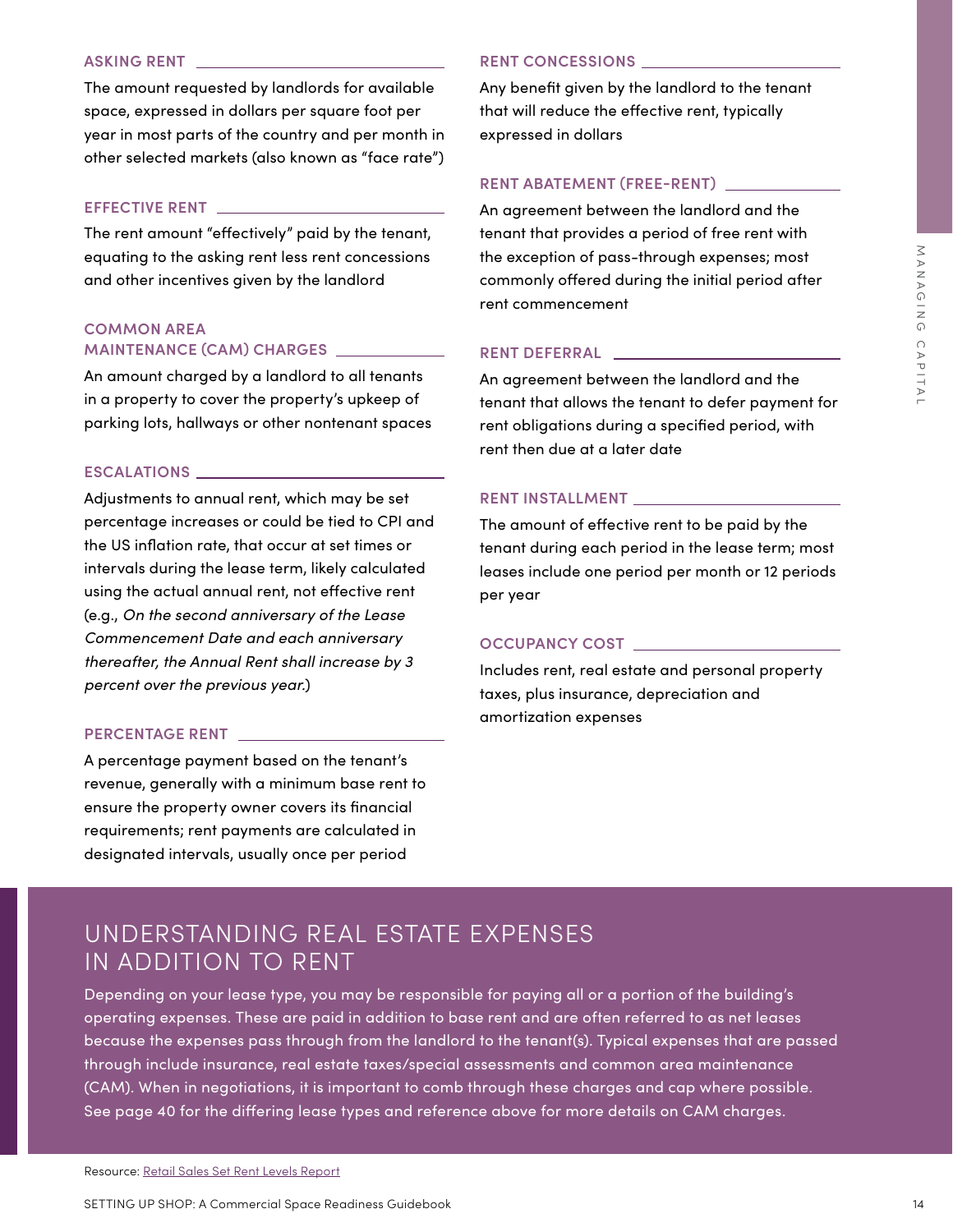### STEP 2: ESTIMATE STARTUP COSTS

Startup costs should include estimates of equipment and inventory, as well as the build-out of the space itself. Record how you built your assumptions in case you need to change anything, but always plan for unforeseen costs with contingencies (20 percent recommended). The following categories should be considered:

#### **PROFESSIONAL SERVICES** (soft costs)

- Accountant
- Architect

• Broker (generally paid by property owner)

• Engineer

• General Contractor

• Lease Attorney

- **PRE-OPENING COSTS**
- Online (website hosting, point-of-sale (POS) system, accounting software)
- Staff Training (hiring and training processes)
- Advertising (printed collateral, social media ads, postage)
- Initial Inventory and Materials

#### **CONSTRUCTION COSTS** (hard costs, typically provided by the general contractor)

- Contracting Requirements
- General Conditions
- Site Work
- Concrete and Masonry
- Metals
- Woods and Plastics

Resource: [SBA: Buy Assets and Equipment](https://www.sba.gov/business-guide/manage-your-business/buy-assets-equipment)

- Heating, Ventilation and Air Conditioning (HVAC)
- Thermal and Moisture Protection
- Doors and Windows
- Furniture, Fixtures and Equipment
- Finishes
- Signage
- Conveying Systems
- Mechanical and Plumbing
- Lighting and Electrical

## STEP 3: DRAFT PROFIT AND LOSS PROJECTIONS

SETT 3: DRAFT PROFIT AND LOSS PROJECTIONS<br>
For the distribution of the property energy of the property energy of the property of the commercial Space Reading COS system, accouning software) and the commercial constant<br>
Adv Profit and loss projections track your estimated gross revenue and business expenses and are used to calculate an estimated net profit. For your business plan, annual revenue should be projected for the first three years of operation and will be reviewed by potential funding entities and lenders.

Resources: SBA: Calculate Your Startup Costs; [SBA: Manage Your Finances](https://www.sba.gov/business-guide/manage-your-business/manage-your-finances) (including balance sheets, calculators, cost-benefit analysis and more); [SCORE: 12-Month Profit & Loss Projection](https://www.score.org/resource/12-month-profit-and-loss-projection)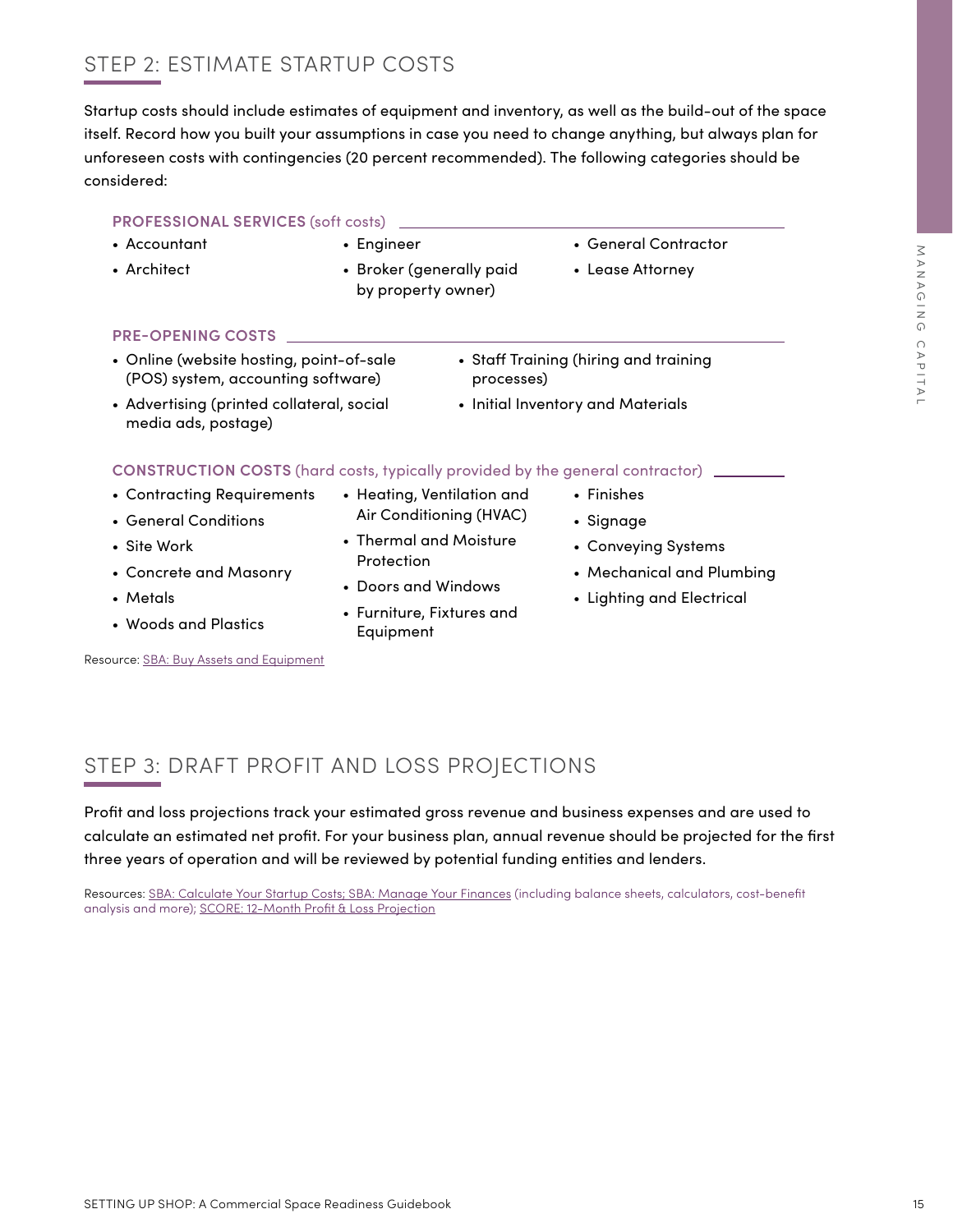### STEP 4: SEEK FUNDING AND FINANCING

Funding and financing should be top of mind when you are considering brick-and-mortar spaces. Consult community banks an[d community-based financial institutions](https://ofn.org/cdfi-locator) in your area to get a benchmark of your lending profile. Traditional banks are not likely to lend to startup businesses without substantial personal equity/cash on hand. Explore grant and nontraditional financing opportunities to fill the gap. If you are a startup owner, be prepared to personally contribute at least 10 to 20 percent of the initial project costs. You can use your own cash, contributions from friends and family and/or crowdfunding to source the necessary equity to start your business. The following capital ladder illustrates the typical opportunities available by business stage.

|                                              | CAPITAL LADDER - ILLUSTRATIVE OVERVIEW                                                                                                                                                            |                                                                                                                                                                                                                                                                                                                                                                                                                           |
|----------------------------------------------|---------------------------------------------------------------------------------------------------------------------------------------------------------------------------------------------------|---------------------------------------------------------------------------------------------------------------------------------------------------------------------------------------------------------------------------------------------------------------------------------------------------------------------------------------------------------------------------------------------------------------------------|
| <b>DEMAND</b>                                | <b>SUPPLY - Sources of Funds</b>                                                                                                                                                                  | <b>CHARACTERISTICS</b>                                                                                                                                                                                                                                                                                                                                                                                                    |
| Stable Business<br>$(5+ years)$              | <b>Traditional Banks:</b><br>Bank loans - lines of credit, term loans,<br>asset-based loans, construction loans, etc.                                                                             | + Market interest rates<br>+ Varying repayment terms<br>- Slower turnaround time<br>o Based on cash flow or collateral<br>o Higher credit score required                                                                                                                                                                                                                                                                  |
| Growing Business<br>$(2-5$ years)            | <b>Community Banks:</b><br>Some Regional/Local Banks,<br><b>Credit Unions</b><br>Alternative Responsible Lenders:<br>US SBA, CDFIs, P2P Lending,<br><b>City Loan Programs</b>                     | + Low to average interest rates<br>+ Longer repayment terms<br>- More paperwork<br>o Based primarily on cash flow                                                                                                                                                                                                                                                                                                         |
| <b>New Business</b><br>$(0-2 \text{ years})$ | <b>Micro-Business Programs:</b><br>City Loan Programs, CDCs, non-profits<br>Friends & Family:                                                                                                     | + Some are "risk-free" capital due to<br>flexible repayment schedule<br>+ Potentially risky to relationships                                                                                                                                                                                                                                                                                                              |
|                                              | You, Friends, Family:<br>Personal savings, credit cards, home equity<br>line of credits, bootstrapping, angel/equity<br>Source: Cities and Businesses of Color: A Guide to Economic Growth (2020) |                                                                                                                                                                                                                                                                                                                                                                                                                           |
| CROWDFUNDING                                 |                                                                                                                                                                                                   | To support initial capital raises, many businesses create crowdfunding campaigns, securing small<br>amounts of money from large numbers of people. These campaigns are typically conducted over a<br>finite period (e.g., two months) through an internet platform. Be sure to read the fine print, as some<br>require interest rates, fees and reaching 100 percent of the goal as pre-conditions for issuing the funds. |

## CROWDFUNDING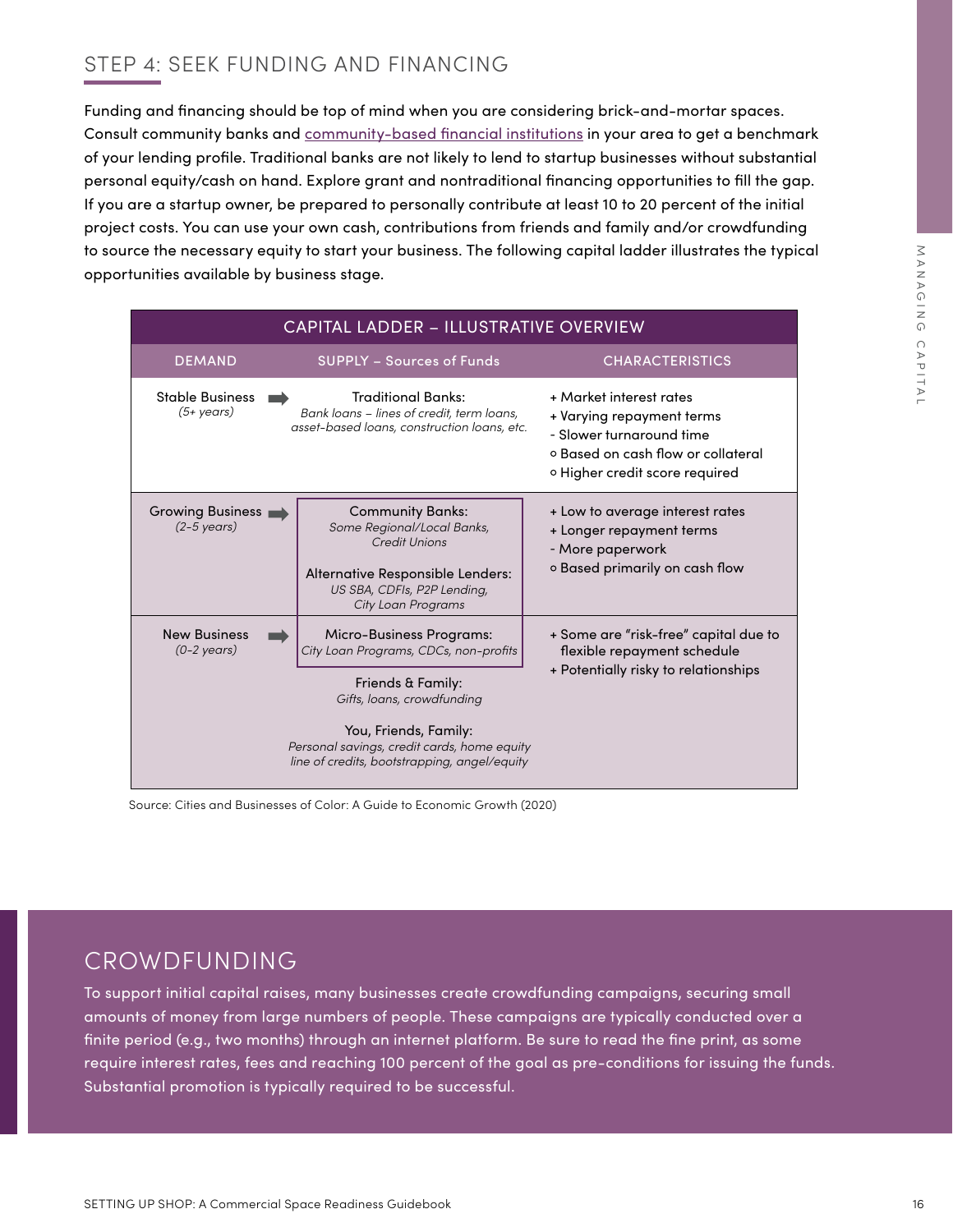### VENTURE CAPITAL AND ANGEL INVESTORS

Venture capital is typically offered by a group of high-net-worth investors interested in high-growth, high-potential investments. Angel investors are high-net-worth individuals (HNWIs) who can invest individually or, more often, as part of a group of individual investors in a venture capital fund. Venture capital funds are most frequently private ventures that place equity into early-stage growth of a new company; however, some states manage venture capital funds infused with public dollars.

Venture capital is usually the highest-priced option for financing, seeking returns above 20 percent on average but often structured as equity, taking the largest risk. Venture capital frequently comes with ownership requirements, mentorship and required coaching.

Venture capital funds are often hyperlocalized and/or industry-specific (e.g., tech, manufacturing, green energy, brewing). Your area Small Business Development Center (SBDC) should be able to direct business owners to the venture funds in the area, including [Small Business Investment Companies](https://www.sba.gov/funding-programs/investment-capital)  [\(SBICs\) licensed by the Small Business Association \(SBA\)](https://www.sba.gov/funding-programs/investment-capital). You can also look up [SBA collaborative financial](https://www.sba.gov/local-assistance)  [partners, intermediary lenders, microlenders and investors by state.](https://www.sba.gov/local-assistance)

Resources: [Kickstarter;](https://www.kickstarter.com/) [Indiegogo;](https://www.indiegogo.com/) [Fundable;](https://www.fundable.com/) [Kiva](https://www.kiva.org/)

### STEP 5: EXPLORE INCENTIVES AND PARTNERSHIPS

Local economic development organizations, municipal governments, entrepreneurial support organizations and community-based organizations offer funding opportunities and flexible financing programs to support small businesses as they launch and grow. Start by reaching out to your local [economic development](https://www.eda.gov/resources/directory/) entity, which can likely assist with navigating resources and directing you to other partner organizations and grant programs.

#### **LOCAL SUBSIDY PROGRAMS AND TAX ABATEMENTS**

Most states and municipalities offer tax abatements to property owners when developing real estate or adding significant jobs to the area. Often, these programs reduce or eliminate the amount of property tax that owners pay for a duration of time. In addition, there may be grants, fast-track certification pathways and apprenticeship placements available for small businesses. These programs vary substantially by region but are created to support training of the local labor force. In return for the subsidy, businesses are often required to commit to documentation, payroll substantiation and other covenants.

#### **ENTREPRENEURIAL SUPPORT ORGANIZATIONS (ESOS)**

SPREY and the three to the method in the set of the set of the set of the set of the set of the set of the set of the set of the set of the set of the set of the set of the set of the set of the set of the set of the set o Entrepreneurial support organizations, also known as business support organizations or business development organizations, are present in every market and range in size and structure. They include local Small Business Development Centers (SBDCs), chambers of commerce, merchants associations, district management associations, community development financial institutions (CDFIs) and community development corporations (CDCs). Focused on supporting local small businesses, these organizations are rooted in their communities, understand local regulatory contexts, provide services in multiple languages and often tailor their services to minority- and women-owned businesses. Access to capital is a key service provided by ESOs; they help business owners with financial coaching and planning, grants (when available), loans, accounting, crowdfunding and, importantly, referrals to other lenders.

In addition to local service providers, organizations lik[e Hello Alice,](https://helloalice.com/) [MicroMentor](https://www.micromentor.org/?utm_source=LISC&utm_medium=all) and Start Small Think [Big](https://www.startsmallthinkbig.org/) provide free online mentorship, professional services and small business support.

Resource: [LISC: Small Business Resources State-by-State](https://www.lisc.org/media/filer_public/36/13/3613e083-8ec6-4751-822f-a8882f698f51/051520_covid_response_resources_small_business_state-by-state.pdf)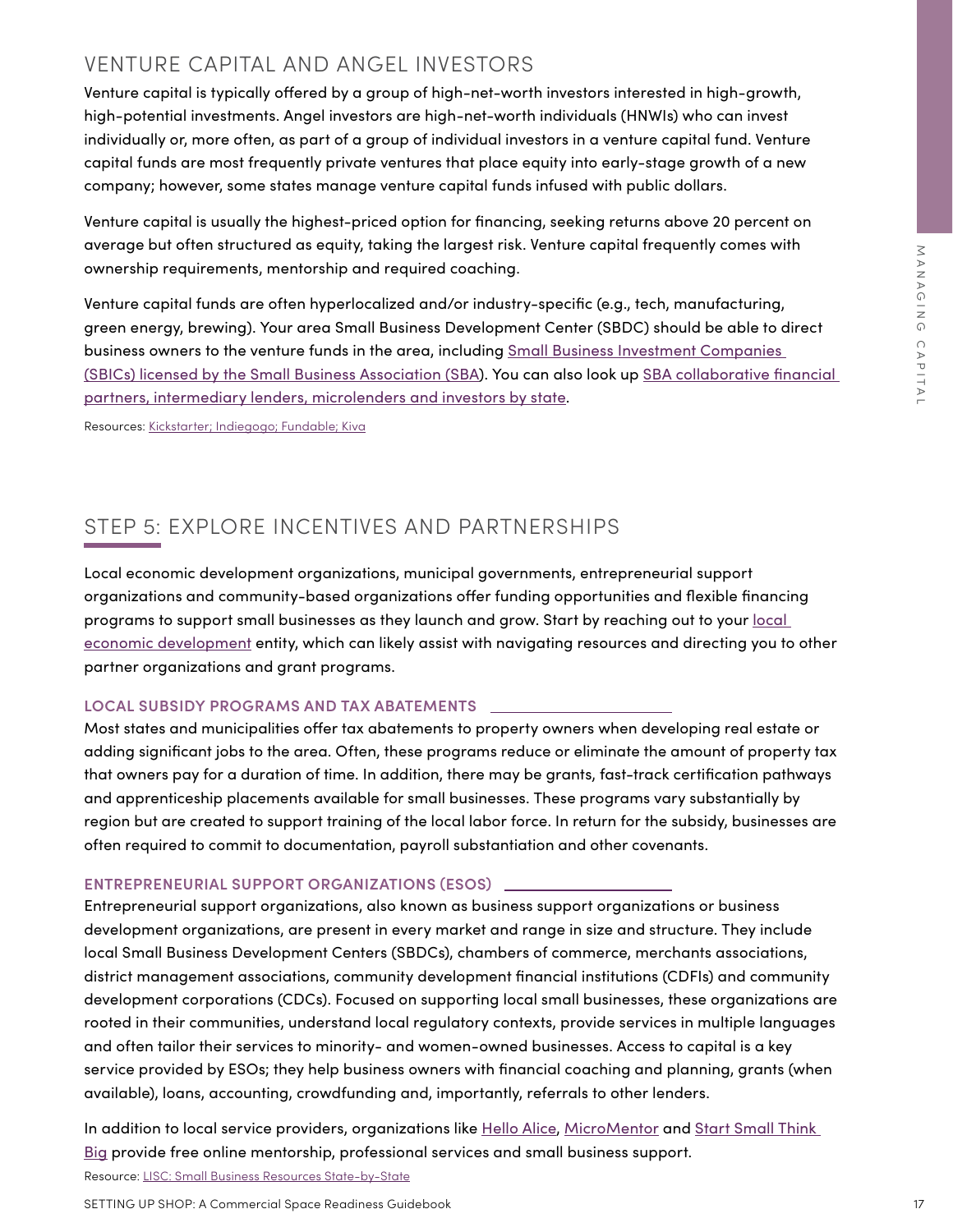## NARROWING THE SEARCH: IDENTIFYING THE RIGHT REAL ESTATE

Zeroing in on a location requires researching on- and off-market properties and understanding the neighborhood population that will comprise your customer base. This includes local residents, employees and visitors. Read on for a description of building typologies and guidance on how to choose the best location.

Resource: [Fundamentals of Commercial Real Estate](https://www.icsc.com/uploads/default/Fundamentals_of_Commercial_Real_Estate_Presentation.pdf)

### GROUND-FLOOR SPACE TYPOLOGIES:

#### END CAP

A space located at the end of a strip of businesses, typically offering increased visibility to the business and additional signage opportunities on all facades that do not connect to other businesses

#### **IN-LINE**

A space that shares a common wall on both sides of the entrance with another storefront, typically located in all shopping center categories, including urban cores that can span multiple ownership groups; often smaller and more affordable than other spaces and ideal for businesses seeking their first locations

#### **PAD SITE**

A free-standing building typically surrounded by parking and driveways that enables efficient drive-thru operations, often home to fast food establishments, banks and big-box retailers; optimizing accessibility and visibility, these sites offer customers a convenient way to patronize stores but limit walkability, as they are isolated from other businesses

#### **ANCHOR**

Typically the largest tenant(s) in a shopping center, often a department, big-box or grocery store that draws customers to the center; often, they pay less per square foot but more overall due to their size; transit stations, schools or museums can also be considered anchors, particularly in urban environments

 $\mathcal{C}$ 

而画画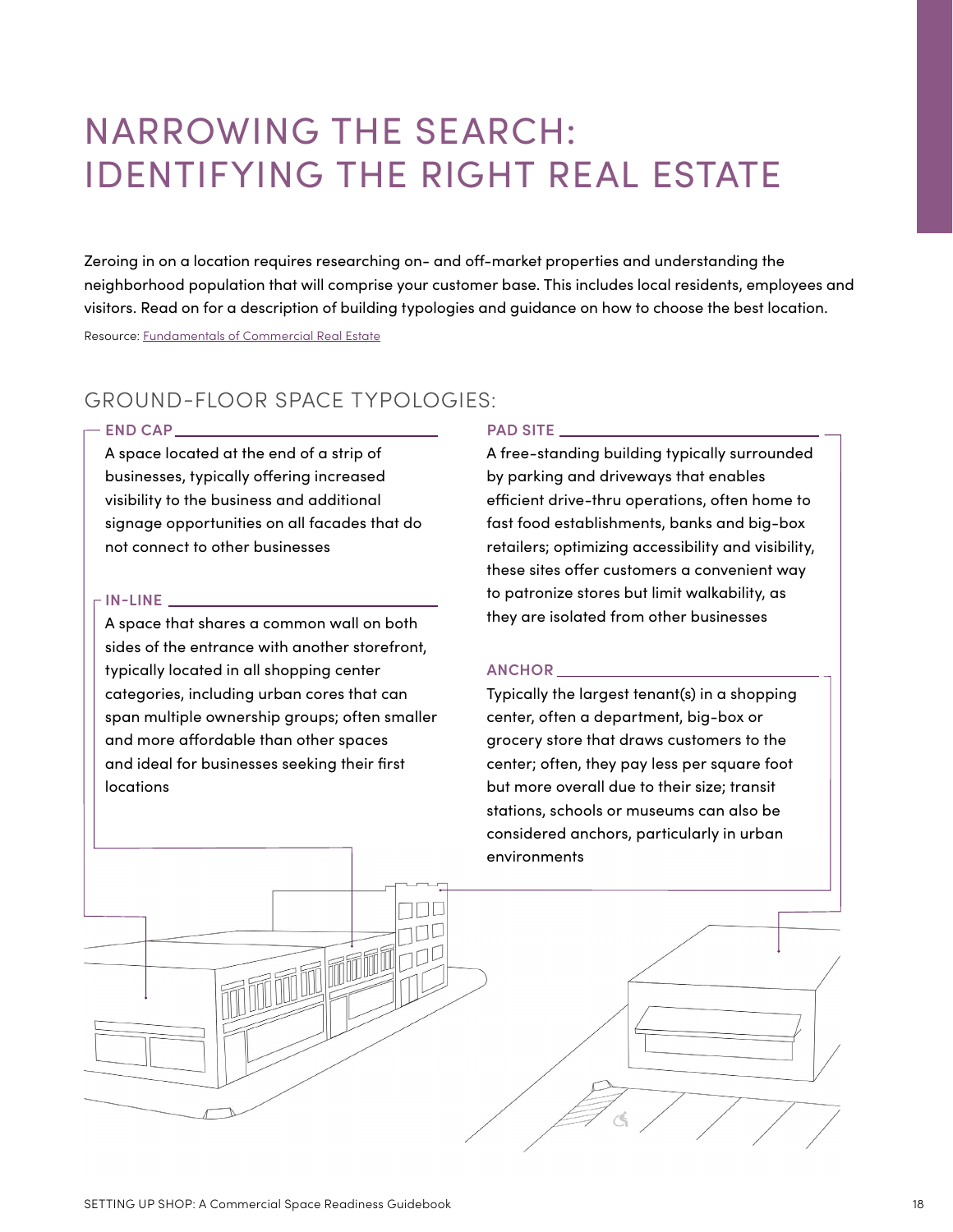### STEP 1: ESTABLISH SITE SEARCH CRITERIA

Selecting the right real estate for your business can determine your business's success, especially for retailers and restaurants that rely on well-trafficked areas to market to potential customers.

Rank the following characteristics based on their impact on your business's sales potential from 1 (most impactful) to 8 (least impactful). Consider whether your brick-and-mortar location will be a destination site, associated with convenience-oriented trips or reliant on impulse customers who enter by coincidence. Utilize these criteria to guide your search and conversations with your broker.

#### **BUSINESS DIVERSITY**

A mix of options can introduce a range of customers to your business. Conversely, when few businesses are near, customers must weigh the option of visiting your business or going to another area to complete more errands in one trip.

#### **CONCENTRATED RETAIL**

When a continuous row of retail is present, customers are more likely to continue their journey to check out your business. However, venture into neighborhoods with high competition cautiously. Highly competitive environments are typically beneficial for restaurants and apparel, while competition challenges convenience-based offerings.

#### **DOUBLE-SIDED STREETS**

When both sides of the street include occupied businesses, your business is likely exposed to higher pedestrian volume, as a customer can make a complete loop to and from their point of origin during leisure trips.

#### **ACCESSIBILITY BY FOOT**

Your business will thrive in locations that have the lowest number of obstacles between a potential customer's origination point and the front door. Impediments include hills, ramps, and large open spaces. In urban areas, where parking is limited and/or many customers do not arrive by car, prioritize the pedestrian's experience with signage and window decor.

Resource: [SCORE: Questions to Ask Before Signing a Commercial Lease](https://www.score.org/resource/questions-ask-signing-commercial-lease)

#### **ACCESSIBILITY BY CAR (I.E., PARKING)**

In the U.S., most customers rely on their vehicles to complete shopping trips. However, most business owners underestimate the availability of parking; unless your customer hauls large or many items to their car, your business should be able to leverage nearby parking options.

#### **HIGH VISIBILITY**

 $-$  RUSINEES OVERSITY<br>
A mixt of selection contributions of the search of the search of the search of the search of the search of the search of the search of the search of the search of the search of the search of the sea Not every location is made for your business. Consider how customers find out about and decide to visit your business. If your business relies on impulse buyers or pedestrian awareness, prioritize visibility. Consider the location of your business within a development to ensure customers easily see it from the sidewalk, bike lane or road. At slow enough speeds, vehicular traffic can greatly benefit your business, attracting drivers who see your signage or storefront to visit your store or shop online.

#### **NEARBY GATHERING SPOTS**

Places where people congregate (e.g., public parks, bus stops) provide concentrated customers. Your business can tap into this pool as sales opportunities are located within a short walk or view of your space.

#### **PROXIMITY TO TARGET AUDIENCE**

Being located near your target market (typically determined by demographic profile) can increase sales opportunities.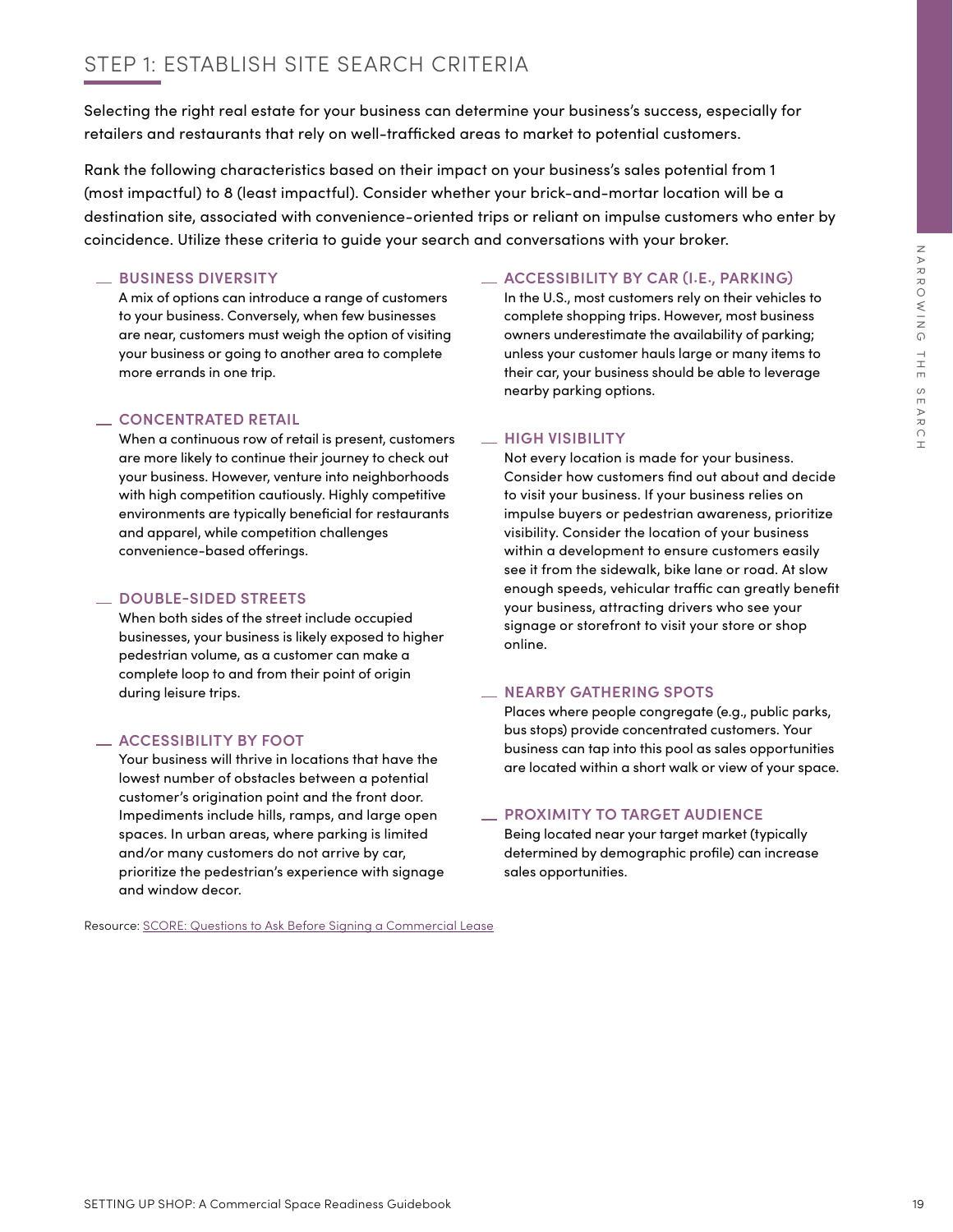### STEP 2: ENGAGE A BROKER

Enlisting a broker to support your real estate search is a best practice to help you find a space, compare market conditions and negotiate your letter of intent (LOI). Upon engagement, be sure to communicate your concept vision, ideal neighborhoods and any budgetary guidelines detailed in your business plan. Share any guiding principles, including your ranking of the criteria above.

Your broker will:

- 1. Review your business plan to provide appropriate revisions for potential landlords and better understand your space requirements.
- 2. Assemble site details and conduct a tour of available options.
- 3. Provide market data to help with decision-making. This can include demographic information, traffic counts, rents and sales comparables.
- 4. Conduct additional research as it relates to the site's suitability, including zoning and other use restrictions.
- standard control of the branching the commercial Space Commercial Space Reading Commercial Space Reading This control of the search of the search of the search of the space Reading Commercial Space Reading This control of 5. Optionally prepare and/or negotiate a letter of intent (LOI), a nonbinding agreement between two or more parties before an actual contract, such as a lease, is finalized. While LOIs may not be binding, their key terms and other protections will need to be further defined in the lease. Often the landlord or the landlord's leasing representative will prepare the LOI to which you and your broker should respond.

### ACCEPTING AN LOI

Use the following questions to guide your location selection:

- Do the occupancy costs fit into your budget? Does your budget include enough funds to cover your initial overhead costs through the initial months after opening?
- Is your business' use permitted? See zoning on page 29.
- Do the demographics of the neighborhood match your business' target audience?
- Does the existing tenant mix complement or compete with your business?
- Do the development and greater neighborhood offer the appropriate conditions? Refer back to your site search criteria.
- Do the building type and function (shopping center, outdoor space, etc.) meet the needs of your business? What are your options to grow?
- What are your options to get out of the lease? See page 23.
- How can you pivot your business in this space?
- What is your next best option for a location?

### AM I REQUIRED TO ENGAGE A BROKER?

No, but your attorney should review all legal documents. If you opt not to engage a broker, you still must identify properties most suitable for your business. The process is similar to working with a broker:

- 1. Drive around target neighborhoods and search online listings to identify potential buildings.
- 2. Reach out to local economic partnerships or search your municipality's real property database to find the owner or broker representing the property.
- 3. Contact your local economic development agency or search government databases to obtain relevant data (e.g., vehicular counts; residential, employee, and visitor population counts; household incomes and household composition; major industries; etc.).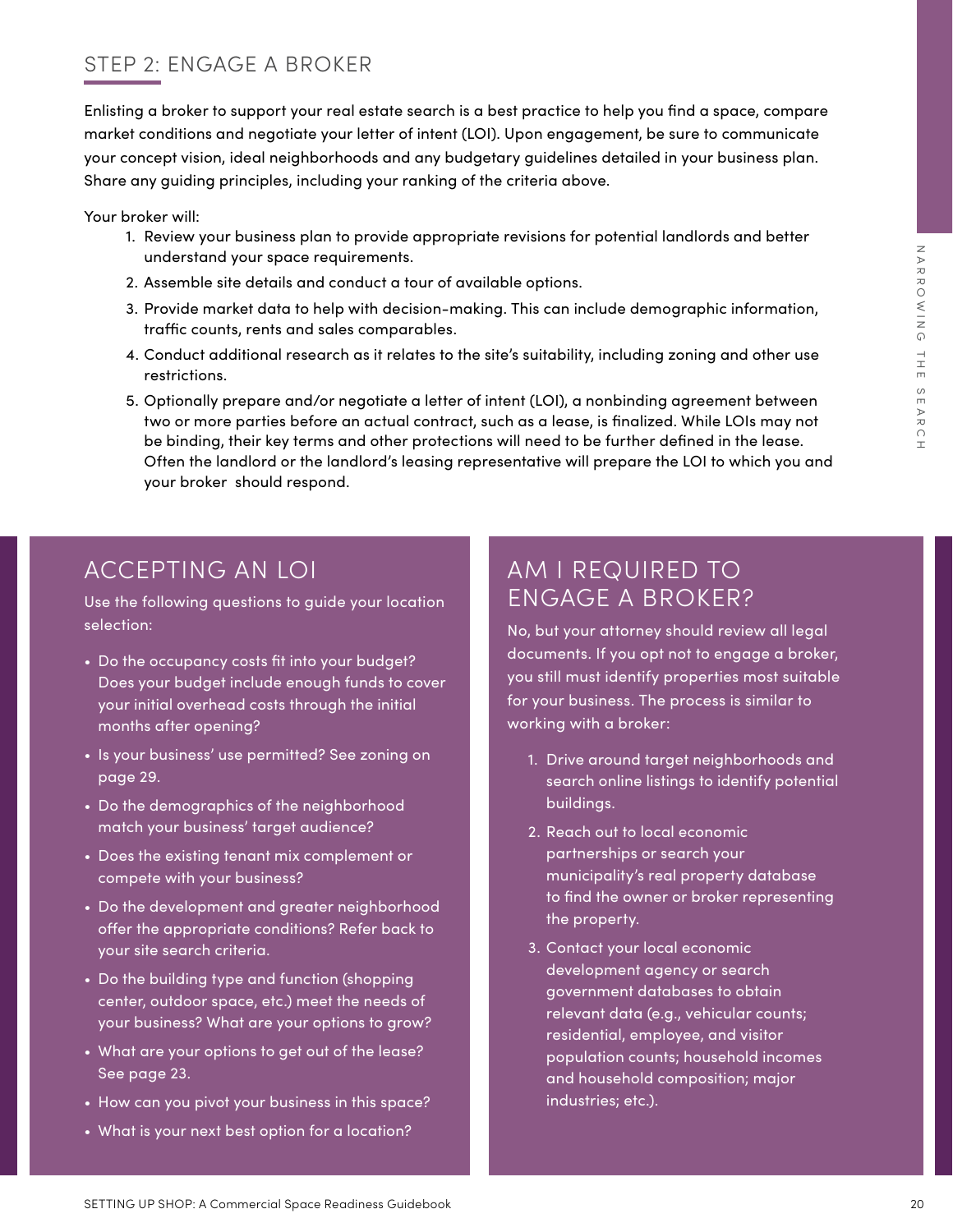### WHAT DOES BROKERAGE COMMISSION MEAN FOR YOUR BUSINESS?

Eta Te pois the transmission of the search and particular the proposition of the proposition of the stating the stating between the stating between the stating between the stating between the stating between the stating t Brokers are typically paid on commission by the property owner based upon the total value of the deal. For example, a 1,000-square-foot building at an annual rent rate of 10 per square foot and a lease duration of five years would be a total deal size of \$50,000; 6 percent (or \$3,000) typically goes to the broker. Because of this payment structure, selecting the right broker is key. A good broker will look beyond the numbers and view their role as a true partner to your business. They will share in your success as you grow and appreciate a good word-of-mouth referral. Keep in mind that when they work with you, it comes at an opportunity cost to them. Landlords typically prefer leasing to existing businesses because they have proven track records. For this reason, brokers are not as incentivized to work with startups unless they truly believe they can execute. So if you are going to engage, make sure you have done your homework and have a solid business plan in place.

### STEP 3: CONDUCT DUE DILIGENCE

Before signing a lease, it is important to conduct due diligence to assess property conditions and ensure the property is in compliance with regulatory requirements. Additional procedures and fees may be required for properties out of compliance.

#### ENGAGE YOUR GENERAL CONTRACTOR

Consider paying for their time at this stage of the project separately from the final construction, as general contractors are hesitant to commit given changes in workloads and are skeptical about providing estimates for work that may happen six months to a year from now. General contractors should have in-house expertise or relationships with subcontractors to adequately offer services in the following categories:

• Rehabilitation of a building

• Environmental site assessment (ESA)

• Structural engineering

- Parking
- Mechanical, electrical and plumbing (MEP) Lighting
- Civil engineering (site design)

### CONDUCT A PRE-INSPECTION MEETING

A pre-inspection meeting with a contractor and an architect is one of the most important steps in the due diligence process. During the inspection, you, your architect and your contractor should assess:

- Structure (flooring, roof, walls, columns, etc.)
- HVAC systems
- Ingress/egress
- Loading and delivery systems
- Phone and cable lines
- Mechanical, electrical and plumbing (MEP) systems
- ADA compliance
- Fire and safety
- Qualifying historic features that impact the property
- Limitations on configurations
- Parking availability (if it meets municipal requirements)
- Signage opportunities
- Existing equipment

Resource: [Commercial Inspection Checklist](http://www.cityofrockhill.com/Home/ShowDocument?id=2249)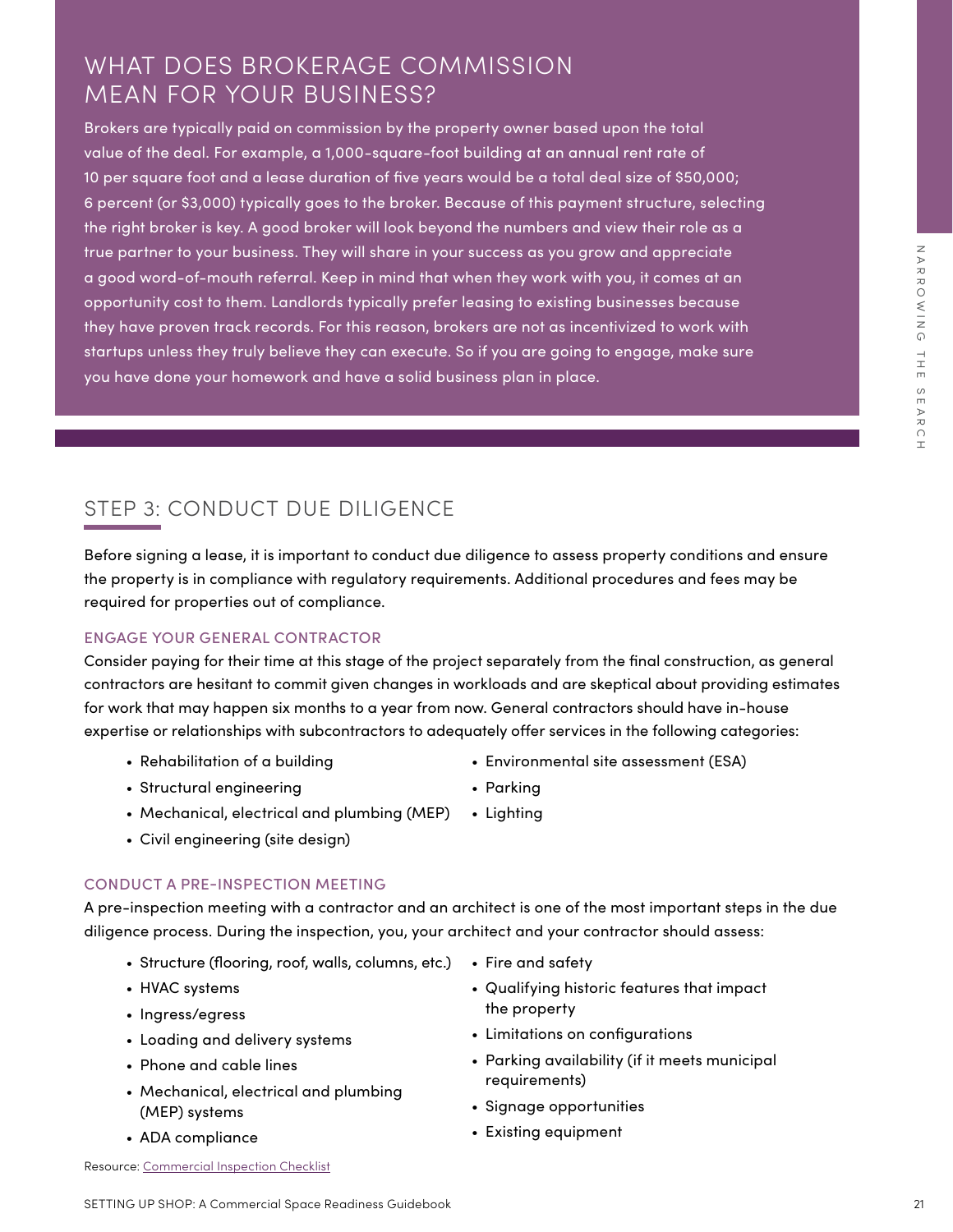### STEP 4: SIGN A LEASE

The lease serves as the contract between you and the property owner, giving you the rights to enter the building and start building out your dream business. Your lease attorney is key here, as they will help finalize negotiations and ensure that you and your business are protected. In these discussions, be sure to discuss potential exit or pivoting strategies, including permitted uses, assignment and subletting, termination and lease renewals (detailed in the next step).

In the lease negotiation process, it is essential to understand who your landlord is and what they can typically provide by type:

#### LARGE CORPORATIONS AND REAL ESTATE INVESTMENT TRUSTS (REITS)

- Can establish a neighborhood "identity" across multiple properties in the same area
- Typically have in-house staff that handle leasing and will pay commissions
- Often use first-floor retail to increase rents in their residential or commercial spaces, commonly offering reduced rates to ensure their tenant mixes serves as amenities to the uses above
- Can get creative on deal structures and delivery conditions
- Will likely require financial reporting to assess the "health" of their retail

#### INDEPENDENT PROPERTY OWNERS (REGIONAL)

- Typically have partnerships between investors
- Often have listing brokers and pay commissions
- Usually need to push for higher rent to pay for their loans/mortgage
- Can invest in the space, provide more generous build-out periods and/or allocate tenant improvement allowance into the deal
- Own and manage some of the mid-size to smaller mixed-use projects

#### MOM-AND-POP (LESS THAN FIVE PROPERTIES)

- Typically are more sensitive to the property being vacant and are seeking a quick rent commencement
- Likely to provide reduced rent as a concession
- Frequently post a "for rent" sign
- Typically seek a shorter rent term with the hopes of capturing a higher rent in the near future

Spitcally provide by type:<br>
LAGGE CORPORATIONS AND REAL ESTATE INVESTMENT TRUSTS (REITS)<br>
Concertsbish a neighborhood "detaily" oreass multiple properties in the same orea<br>
• Typically hove in -Tolouve stoff that handle is Note, verbal agreements between you and the property owner do not constitute a formal contract, and, as such, you should obtain everything in writing and formalize through lease agreements.

Resources: [SCORE: Understanding the Key Clauses in Your Commercial Lease Webinar;](https://www.score.org/event/understanding-key-clauses-your-commercial-lease) [Commercial Lease Checklist](http://www.seattle.gov/Documents/Departments/economicDevelopment/restaurants/FINAL%20Summary%20Lease%20Tool.pdf)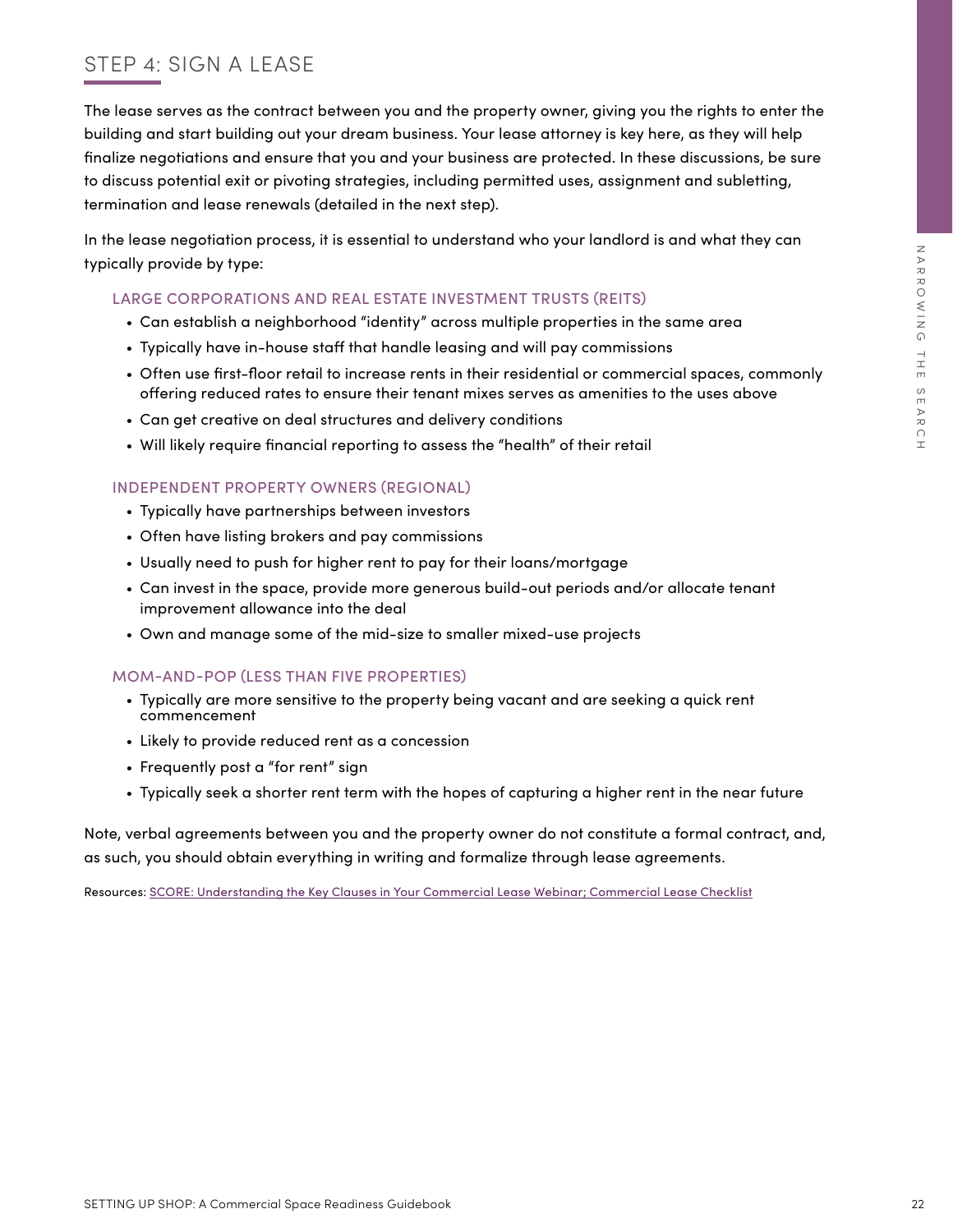### STEP 5: PLAN FOR FLEXIBILITY

A lease with tenant-friendly terms can be valuable beyond your initially planned business operations. The following terms and questions can help guide your negotiations with your landlord to ensure the mutual success of both parties:

#### 1. PERMITTED USE

Understanding and altering the permitted use is one strategy in pivoting your business or determining other businesses to which you may assign or sublet your lease (if allowed).

- 1. What is your permitted use in the lease? Do you have the right to change?
- 2. Do zoning codes enable you to assign or sublet your lease to another use?

#### 2. ASSIGNMENT AND SUBLETTING

There are cases in which it is more advantageous to bring in a new tenant. Ask these questions to determine your options:

- 1. Is the assignment or subletting of the lease permitted? If so, does it require a landlord's consent first?
- 2. Are there any associated costs to assign/sublet, including whether the landlord is entitled to any profits?

#### 3. TERMINATION

SETTING UP SHOP: THE SETTING UP A COMMENT WAS USED TO A COMMENT AND SUBLIFTING UP SHOPS OF SHOPS UP A COMMENT WAS USED TO ASSESS MAKET AND SUBLIFTING OF the sloop of sublet your foother use?<br>
There are easily in the search The landlord may terminate a lease if certain conditions apply and were included in the initial lease agreement. In this case, there are some questions listed below to guide you:

- 1. Are there any clauses that give the tenant the right to exit or renegotiate the lease? Look for:
	- a. Poor sales
	- b. Legal impossibility (i.e., the inability to continue operating the store due to the law)
	- c. Co-tenant clauses (e.g., a threshold percentage of vacancies exist in the shopping center, giving the tenant the right to exit or renegotiate the lease)

#### 4. LEASE RENEWALS

Renewal terms are an asset to your business; consider incorporating them to give your lease an increased value. Typical renewals are five years.

- 1. Are there any options to renew your lease upon expiration? How many are provided, and at what duration?
- 2. Does the lease state which terms are up for negotiations (e.g., whether the fair market value will be used to set rent price)?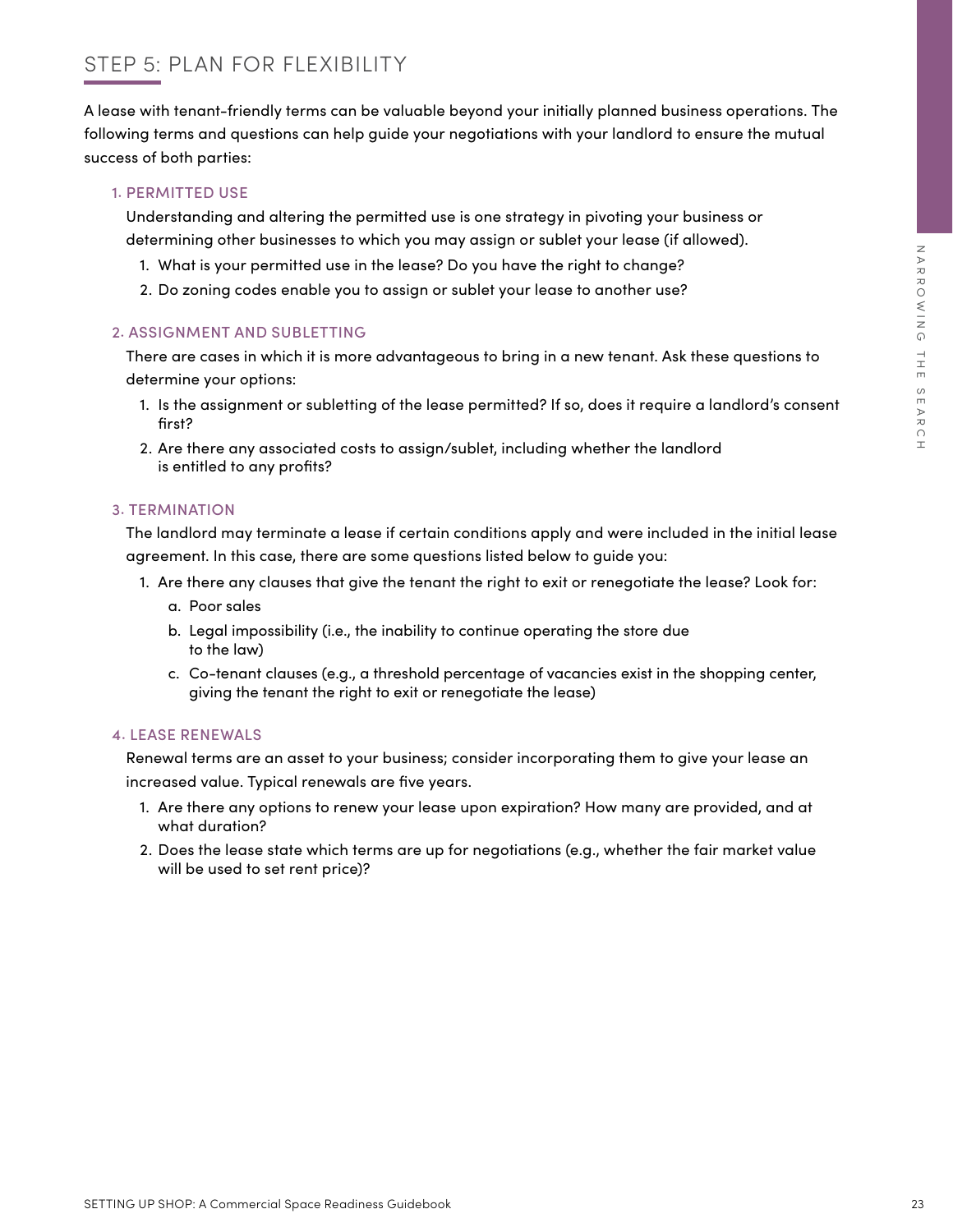## BUILDING THE VISION: DESIGNING AND CONSTRUCTING YOUR SPACE

The process of building out your space will require many professionals, from your team of designers and contractors to municipal government departments. Many regulations control this phase, so ask questions, create time lines and to-do lists and be patient. Keep in mind that design and construction requirements will vary by building condition.

Role of your property owner in the construction process:

- Large corporations and independent property owners often hold relationships with contractors and municipal staff to help you navigate the process or will take on some of the responsibilities themselves.
- Mom-and-pop owners are not as likely to walk you through the process due to the limited staff on their real estate teams.

### STEP 1: UNDERSTAND THE PROCESS

The process below outlines the steps typically required to open a brick-and-mortar business. Note, the approvals required for each municipality differ. Municipal departments and other government players can guide you through the process specific to your planned location. Be sure to ask each entity for required forms, approvals and deadlines to inform your grand opening plans.

#### PROCESS:

#### **1** DUE DILIGENCE (PRE-LEASE)

- a. Obtain land use and zoning approval (variance)
- b. Check for license and permit requirements
- c. Receive clearances (e.g., tax, water/sewer)
- d. Conduct preliminary fire and code inspections

#### 2 PRE-CONSTRUCTION

- a. Design the interior and exterior of space
- b. Pass plan review
- c. Obtain building and sidewalk permits



- a. Conduct inspections (e.g., fire, food service/health, building)
- b. Review and authorize change orders

#### **4** POST-CONSTRUCTION

- a. Conduct final inspections
- b. Apply for:
	- i. Certificate of Compliance (if existing use and no construction required)
	- ii. Certificate of Occupancy (if a change of use and construction required)
	- iii. Certificate of Acceptance (if no change of use or construction required)
- c. Obtain licenses (liquor, food safety, business, and sales tax verification)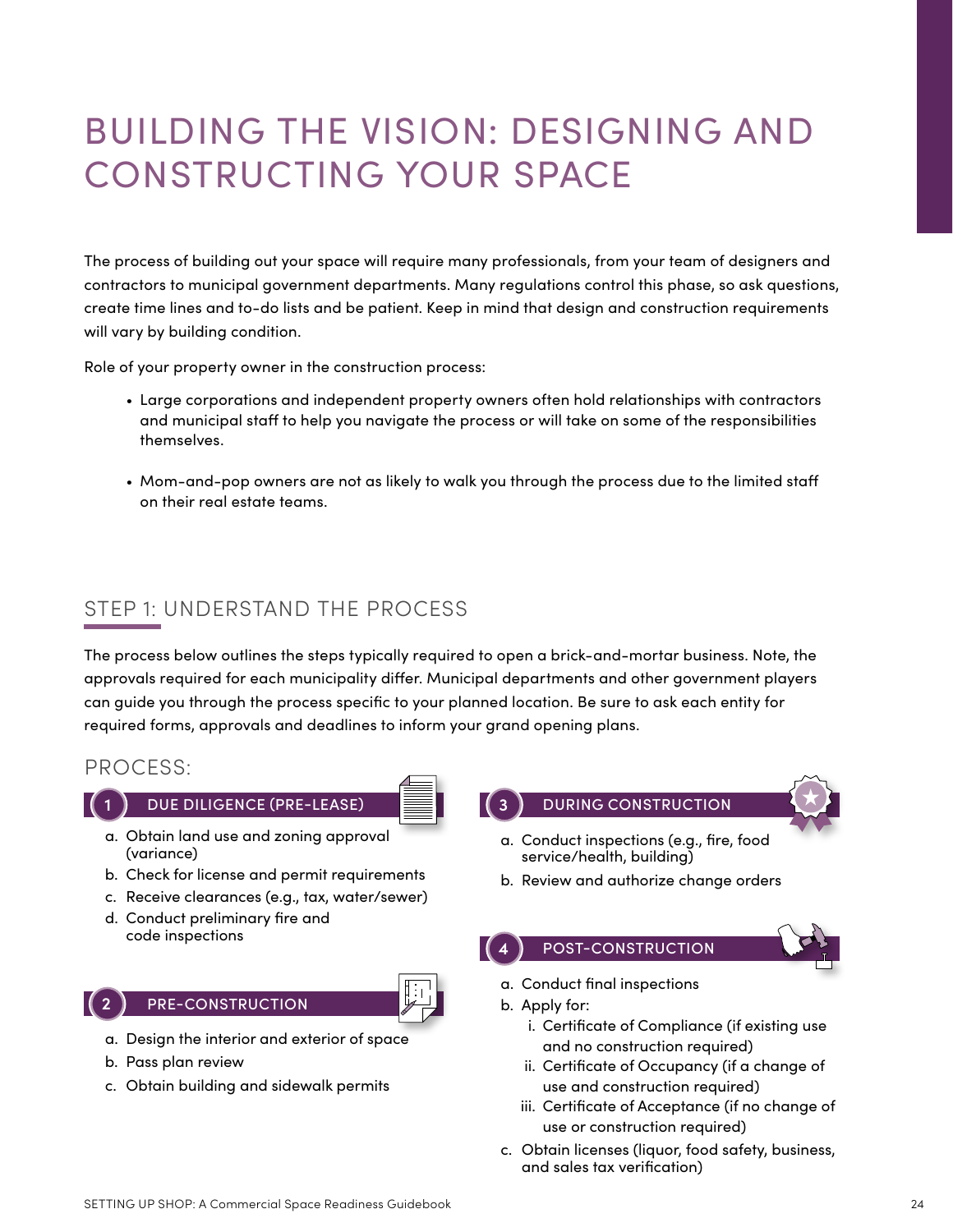### KEY PLAYERS IN MUNICIPAL GOVERNMENT:

#### **CITY/TOWN COUNCIL**

Local council members may provide overall approval for your business' operation based on location, type of business, environmental concerns and other concerns (e.g., noise pollution, light emission)

#### **NEIGHBORHOOD/COMMUNITY ADVISORY COMMITTEES**

Similar to City Council, community-specific advisory boards will approve your business based on factors like location, expected noise generation and hours of operation

#### **PLANNING DEPARTMENT AND HISTORICAL REVIEW**

This entity helps establish zoning codes that define and/or limit the possible uses of a parcel or building (e.g., residential versus commercial versus public); see more on zoning on page 29

#### **BUILDING SAFETY DEPARTMENT**

Often in conjunction with the fire department, this department will inspect the facilities to ensure that your building's structure is secure; verify that

Resource: [EDA Economic Development Directory](https://www.eda.gov/resources/)

the building's systems (e.g., HVAC) are compliant with municipal, county and state requirements; and provide guidance on maximum occupancy

#### **DEPARTMENT OF PUBLIC WORKS**

Either as outright owner or active regulator of the use of utilities and right-of-way (i.e., sidewalks and roads), this department must approve structural changes, edits to utilities delivery (e.g., rerouting gas lines) and new construction

#### **DEPARTMENT OF HEALTH**

If your business plans to sell food, the county or city health department will physically inspect the business' facilities prior to issuing a permit. That includes, checking facility conditions (i.e., cleanliness) and the condition of any equipment that will be used for preparation or service of food

#### **ALCOHOL AND LIQUOR BOARDS**

If your business sells alcohol, tobacco or firearms, it must receive federal Alcohol and Tobacco Tax and Trade Bureau approval and obtain a local or state liquor license

## STEP 2: DESIGN YOUR BRICK-AND-MORTAR EXPERIENCE

NEO HOROCOMMUNITY and roote of the distribution of the distribution of the distribution of the distribution of the state of the state of the state of the state of the state of the state of the state of the state of the sta Your business plan should include details on your brand experience and how it responds to the needs of your target customers. A branding professional can help you clarify your concept, establish a visual identity and produce a style guide to inform the interior design and all branded elements of your business. Share the foundational brand documents and style guide with your architect to kick off the storefront design process, which can be tailored to your budget. To have a productive kickoff conversation with your architect, consider the interior and exterior design considerations detailed below.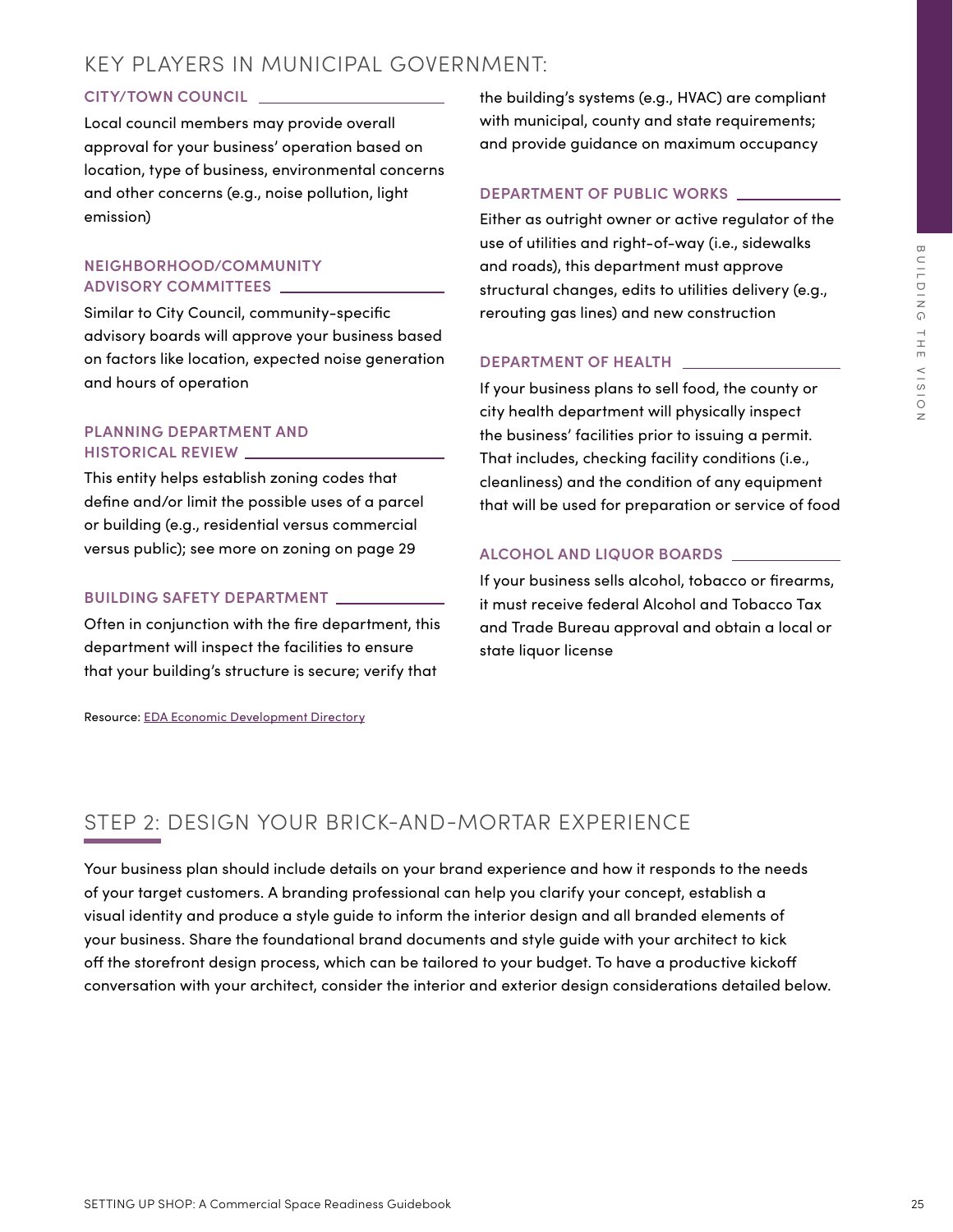### THE ARCHITECTURAL DESIGN PROCESS:

#### **1** CONCEPTUAL DESIGN

During this phase, the architect will go through a thorough and systematic evaluation of your values, goals and needs for the business. They will use this information to create a program that reflects your vision and provide you with images and illustrations.

#### 2 SCHEMATIC DESIGN

In this conceptual phase, site, interior space and exterior designs are provided to you. During this stage, a design professional, in partnership with a contractor, will refine cost estimates. You will receive preliminary drawings like floor and site plans and elevations.

#### **3** DESIGN DEVELOPMENT

The nuances of design happen in this phase, where the architect will finalize the exterior, interior layout, materials and required HVAC, plumbing and electrical systems. Drawings will likely be delivered with an updated cost estimate.

#### **4** CONSTRUCTION DOCUMENTATION

During this phase, the architect translates the design documents to plans that enable your contractor to build your project. These drawings are what municipalities require for permitting, so be prepared for changes due to code requirements.

### FINALIZE LENDING

After your final quotes have been obtained, it's time to secure financing for the space. Meet with the lenders who pre-approved your loan to ensure everything checks out.

#### **5** BIDDING AND NEGOTIATION

Many architects wait until this phase to bid out designs to contractors for the best rate, while others start this process early to avoid any cost overruns. At this phase, you will obtain bids from contractors to do the work with the help of an architect.

#### **6** CONSTRUCTION ADMINISTRATION AND PROJECT CLOSEOUT

SETTING UP SHOP: THE MONOR THE MANUFIES CONTROLL IN A CONSTRAINT CONSTRAINT THE MONOR AND INSTRAINT CONSTRAINT THE MONOR CONSTRAINT CONSTRAINT THE MONOR CONSTRAINT CONSTRAINT THE MONOR CONSTRAINT THE MONOR CONSTRAINT THE The architect can monitor the construction to ensure it aligns with your vision and can modify drawings if needed. At the end of the project, the architect typically provides the contractor with a punch list, an itemization of the construction alterations needed to complete the scope of work.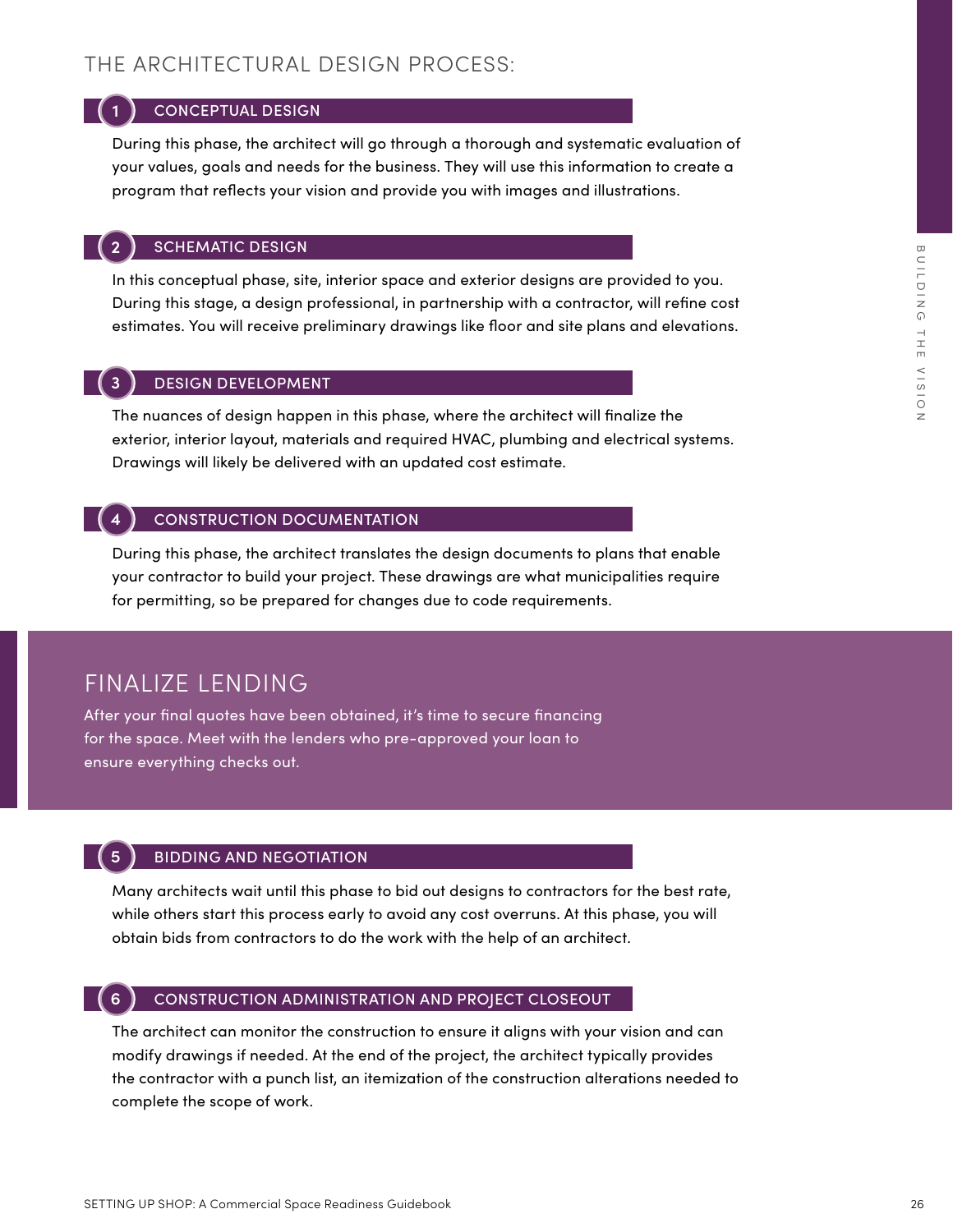### INTERIOR DESIGN CONSIDERATIONS

The space must be intentionally designed and laid out to effectively communicate your brand story, allow customers to easily access merchandise and/or services and foster engagement. Retail shops and restaurants have varying layouts built on consumer psychology. An interior designer or architect can help determine the most efficient layout for your space and, if knowledgeable about retail and restaurant design, can help create a space that promotes sales. Regardless of business typology, a few common zones are universal:

**COMFORT** service areas, non-selling areas, seating **MERCHANDISE** floors and walls **FUNCTIONAL** cash wrap, customer service, layaway, dressing rooms, restrooms **OPERATIONAL** shipping and receiving areas, overstock and storage areas, office, break room **CIRCULATION** the paths by which people move through the zones above

### FACADE DESIGN CONSIDERATIONS:

The facade, or front of the building, is the first impression potential customers have of your business when walking or driving by. This is a key touchpoint that communicates the brand experience that awaits. Consider the following elements when working with an architect to design your space.

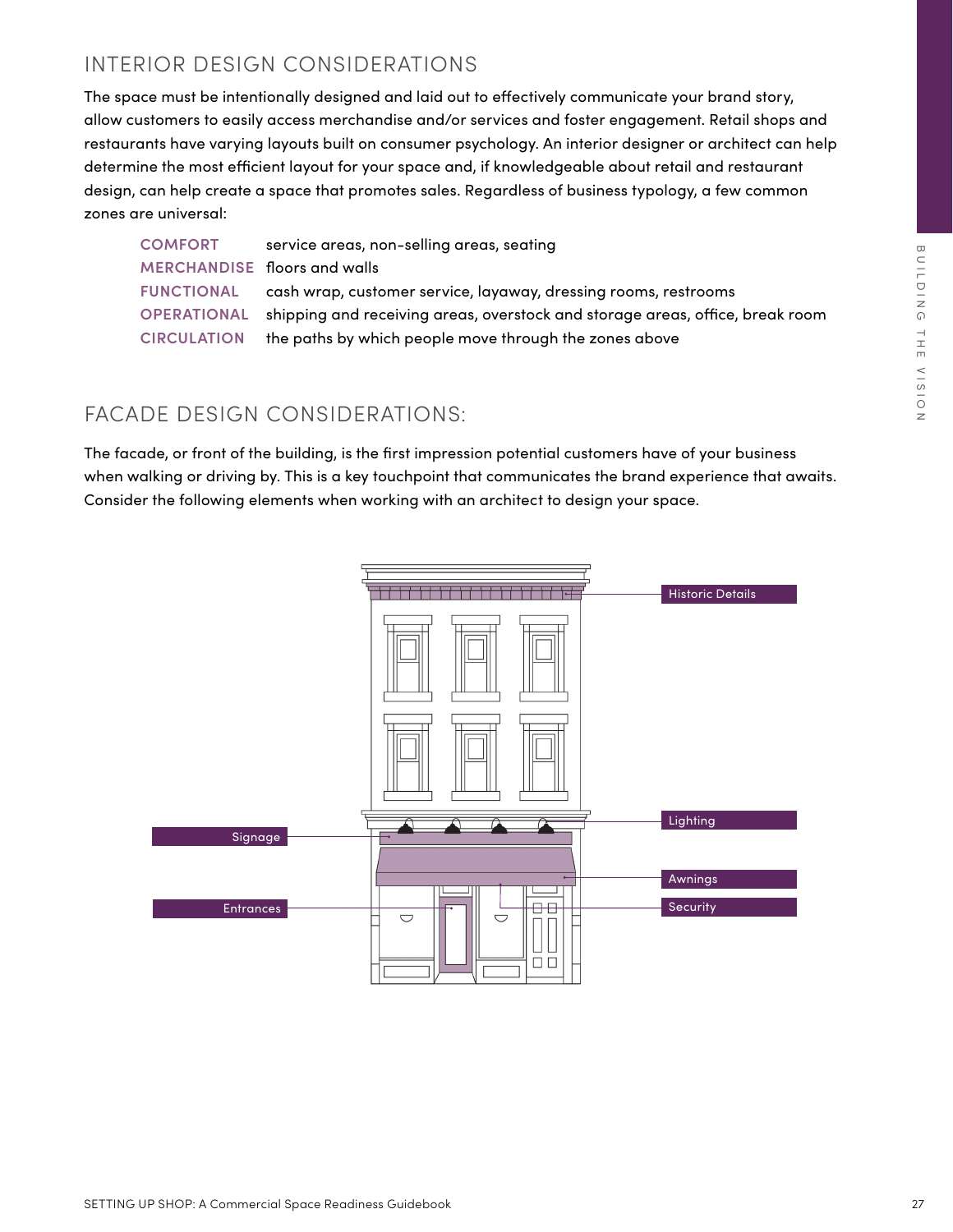| <b>SIGNAGE</b><br>Simple, legible design<br>Largely blocking visibility into<br>Signage draws attention to a business and<br>building<br>allows customers to locate and recognize the<br>Vibrant colors<br>brand. Types include blade, mounted, and<br>Too many signs that do not aid<br>Appropriately scaled signs<br>in guiding the customer<br>painted<br>Back-lit signs<br><b>AWNINGS</b><br>Awnings or canopies are the roof-like,<br>Canvas or other waterproof<br>Rigid materials (e.g., aluminum,<br>materials designed to resist<br>vinyl, plastic) that are more<br>protective, sloped projections over a door,<br>sensitive to weather conditions<br>fading and tearing<br>window or storefront that define entrances<br>Proportional to building with<br>Back-lit or internally lit awnings<br>and that shelter customers, interior spaces and<br>width matching the window<br>merchandise from direct sunlight and weather<br>Covering architectural details<br>and/or doors underneath<br>or windows<br>conditions. Options include storefront, window-<br>Providing at least nine feet<br>fitted and retractable awnings<br>free and clear for pedestrian<br>passage underneath<br><b>LIGHTING</b><br>Lighting draws the customer's attention to the<br>Directing light toward street,<br>Illuminating signs from above,<br>sidewalks, adjacent properties<br>not behind<br>building and business details, from architectural<br>or windows in a manner that<br>features to entrances. It showcase the business'<br>Directing lighting downward at<br>creates a glare<br>building entrances and along<br>brand during the evening and night hours<br>pedestrian walkways<br>and increases the perception of safety. Wall-<br>mounted light fixtures, motion detector security<br>Complementing the<br>architectural styles of the<br>lighting and merchandise storefront lighting are<br>building<br>among the types of lighting to consider<br><b>ENTRANCES (DOORS, WINDOWSAND FRAMING)</b><br>Entrances include the windows, doors, and<br>Use of glass on 70 percent<br>Opaque, reflective or<br>of facade and glass on mail<br>translucent glass for retail/<br>framing utilized. Consider how much visibility<br>door(s) for increased visibility<br>restaurant businesses<br>and access into the space is appropriate for<br>Doors placed directly below<br>Round door knobs<br>your business, as clear sight lines can provide<br>primary/largest sign and/or<br>insight into the products and services offered.<br>Unlevel floors on both sides of<br>awning to denote entrance<br>Selections include clear, tinted, frosted and<br>doorway<br>Minimum door dimensions of<br>stained glass windows, as well as swing,<br>80" by 32"<br>revolving and sliding doors<br>Name and hours of operation<br>on or near door<br><b>SECURITY</b><br>Integrating security features in<br>Gates or grills that block<br>Security gates and grills are often utilized to<br>gate boxes behind storefront<br>visibility into building<br>protect merchandise and cash held on-site, yet<br>or underneath awnings<br>can communicate real or perceived safety issues<br>Using security features while<br>business is open<br><b>HISTORIC DETAILS</b><br>Covering building facades and<br>Historic architecture can be assets to your<br>Maintaining original details | <b>ENCOURAGED</b> | <b>DISCOURAGED</b>       |
|-------------------------------------------------------------------------------------------------------------------------------------------------------------------------------------------------------------------------------------------------------------------------------------------------------------------------------------------------------------------------------------------------------------------------------------------------------------------------------------------------------------------------------------------------------------------------------------------------------------------------------------------------------------------------------------------------------------------------------------------------------------------------------------------------------------------------------------------------------------------------------------------------------------------------------------------------------------------------------------------------------------------------------------------------------------------------------------------------------------------------------------------------------------------------------------------------------------------------------------------------------------------------------------------------------------------------------------------------------------------------------------------------------------------------------------------------------------------------------------------------------------------------------------------------------------------------------------------------------------------------------------------------------------------------------------------------------------------------------------------------------------------------------------------------------------------------------------------------------------------------------------------------------------------------------------------------------------------------------------------------------------------------------------------------------------------------------------------------------------------------------------------------------------------------------------------------------------------------------------------------------------------------------------------------------------------------------------------------------------------------------------------------------------------------------------------------------------------------------------------------------------------------------------------------------------------------------------------------------------------------------------------------------------------------------------------------------------------------------------------------------------------------------------------------------------------------------------------------------------------------------------------------------------------------------------------------------------------------------------------------------------------------------------------------------------------------------------------------------------------------------------------------------------------------------------------------------------------------------------------------------------------------------------------------------------------------------------------------------------------------------|-------------------|--------------------------|
|                                                                                                                                                                                                                                                                                                                                                                                                                                                                                                                                                                                                                                                                                                                                                                                                                                                                                                                                                                                                                                                                                                                                                                                                                                                                                                                                                                                                                                                                                                                                                                                                                                                                                                                                                                                                                                                                                                                                                                                                                                                                                                                                                                                                                                                                                                                                                                                                                                                                                                                                                                                                                                                                                                                                                                                                                                                                                                                                                                                                                                                                                                                                                                                                                                                                                                                                                                               |                   |                          |
|                                                                                                                                                                                                                                                                                                                                                                                                                                                                                                                                                                                                                                                                                                                                                                                                                                                                                                                                                                                                                                                                                                                                                                                                                                                                                                                                                                                                                                                                                                                                                                                                                                                                                                                                                                                                                                                                                                                                                                                                                                                                                                                                                                                                                                                                                                                                                                                                                                                                                                                                                                                                                                                                                                                                                                                                                                                                                                                                                                                                                                                                                                                                                                                                                                                                                                                                                                               |                   |                          |
|                                                                                                                                                                                                                                                                                                                                                                                                                                                                                                                                                                                                                                                                                                                                                                                                                                                                                                                                                                                                                                                                                                                                                                                                                                                                                                                                                                                                                                                                                                                                                                                                                                                                                                                                                                                                                                                                                                                                                                                                                                                                                                                                                                                                                                                                                                                                                                                                                                                                                                                                                                                                                                                                                                                                                                                                                                                                                                                                                                                                                                                                                                                                                                                                                                                                                                                                                                               |                   |                          |
|                                                                                                                                                                                                                                                                                                                                                                                                                                                                                                                                                                                                                                                                                                                                                                                                                                                                                                                                                                                                                                                                                                                                                                                                                                                                                                                                                                                                                                                                                                                                                                                                                                                                                                                                                                                                                                                                                                                                                                                                                                                                                                                                                                                                                                                                                                                                                                                                                                                                                                                                                                                                                                                                                                                                                                                                                                                                                                                                                                                                                                                                                                                                                                                                                                                                                                                                                                               |                   |                          |
|                                                                                                                                                                                                                                                                                                                                                                                                                                                                                                                                                                                                                                                                                                                                                                                                                                                                                                                                                                                                                                                                                                                                                                                                                                                                                                                                                                                                                                                                                                                                                                                                                                                                                                                                                                                                                                                                                                                                                                                                                                                                                                                                                                                                                                                                                                                                                                                                                                                                                                                                                                                                                                                                                                                                                                                                                                                                                                                                                                                                                                                                                                                                                                                                                                                                                                                                                                               |                   |                          |
|                                                                                                                                                                                                                                                                                                                                                                                                                                                                                                                                                                                                                                                                                                                                                                                                                                                                                                                                                                                                                                                                                                                                                                                                                                                                                                                                                                                                                                                                                                                                                                                                                                                                                                                                                                                                                                                                                                                                                                                                                                                                                                                                                                                                                                                                                                                                                                                                                                                                                                                                                                                                                                                                                                                                                                                                                                                                                                                                                                                                                                                                                                                                                                                                                                                                                                                                                                               |                   |                          |
|                                                                                                                                                                                                                                                                                                                                                                                                                                                                                                                                                                                                                                                                                                                                                                                                                                                                                                                                                                                                                                                                                                                                                                                                                                                                                                                                                                                                                                                                                                                                                                                                                                                                                                                                                                                                                                                                                                                                                                                                                                                                                                                                                                                                                                                                                                                                                                                                                                                                                                                                                                                                                                                                                                                                                                                                                                                                                                                                                                                                                                                                                                                                                                                                                                                                                                                                                                               |                   |                          |
|                                                                                                                                                                                                                                                                                                                                                                                                                                                                                                                                                                                                                                                                                                                                                                                                                                                                                                                                                                                                                                                                                                                                                                                                                                                                                                                                                                                                                                                                                                                                                                                                                                                                                                                                                                                                                                                                                                                                                                                                                                                                                                                                                                                                                                                                                                                                                                                                                                                                                                                                                                                                                                                                                                                                                                                                                                                                                                                                                                                                                                                                                                                                                                                                                                                                                                                                                                               |                   |                          |
|                                                                                                                                                                                                                                                                                                                                                                                                                                                                                                                                                                                                                                                                                                                                                                                                                                                                                                                                                                                                                                                                                                                                                                                                                                                                                                                                                                                                                                                                                                                                                                                                                                                                                                                                                                                                                                                                                                                                                                                                                                                                                                                                                                                                                                                                                                                                                                                                                                                                                                                                                                                                                                                                                                                                                                                                                                                                                                                                                                                                                                                                                                                                                                                                                                                                                                                                                                               |                   |                          |
|                                                                                                                                                                                                                                                                                                                                                                                                                                                                                                                                                                                                                                                                                                                                                                                                                                                                                                                                                                                                                                                                                                                                                                                                                                                                                                                                                                                                                                                                                                                                                                                                                                                                                                                                                                                                                                                                                                                                                                                                                                                                                                                                                                                                                                                                                                                                                                                                                                                                                                                                                                                                                                                                                                                                                                                                                                                                                                                                                                                                                                                                                                                                                                                                                                                                                                                                                                               |                   |                          |
|                                                                                                                                                                                                                                                                                                                                                                                                                                                                                                                                                                                                                                                                                                                                                                                                                                                                                                                                                                                                                                                                                                                                                                                                                                                                                                                                                                                                                                                                                                                                                                                                                                                                                                                                                                                                                                                                                                                                                                                                                                                                                                                                                                                                                                                                                                                                                                                                                                                                                                                                                                                                                                                                                                                                                                                                                                                                                                                                                                                                                                                                                                                                                                                                                                                                                                                                                                               |                   |                          |
| business, providing unique opportunities to<br>Utilizing the same materiality<br>align your brand with the story of the building<br>and design styles in<br>renovations<br>and neighborhood                                                                                                                                                                                                                                                                                                                                                                                                                                                                                                                                                                                                                                                                                                                                                                                                                                                                                                                                                                                                                                                                                                                                                                                                                                                                                                                                                                                                                                                                                                                                                                                                                                                                                                                                                                                                                                                                                                                                                                                                                                                                                                                                                                                                                                                                                                                                                                                                                                                                                                                                                                                                                                                                                                                                                                                                                                                                                                                                                                                                                                                                                                                                                                                   |                   | historic design elements |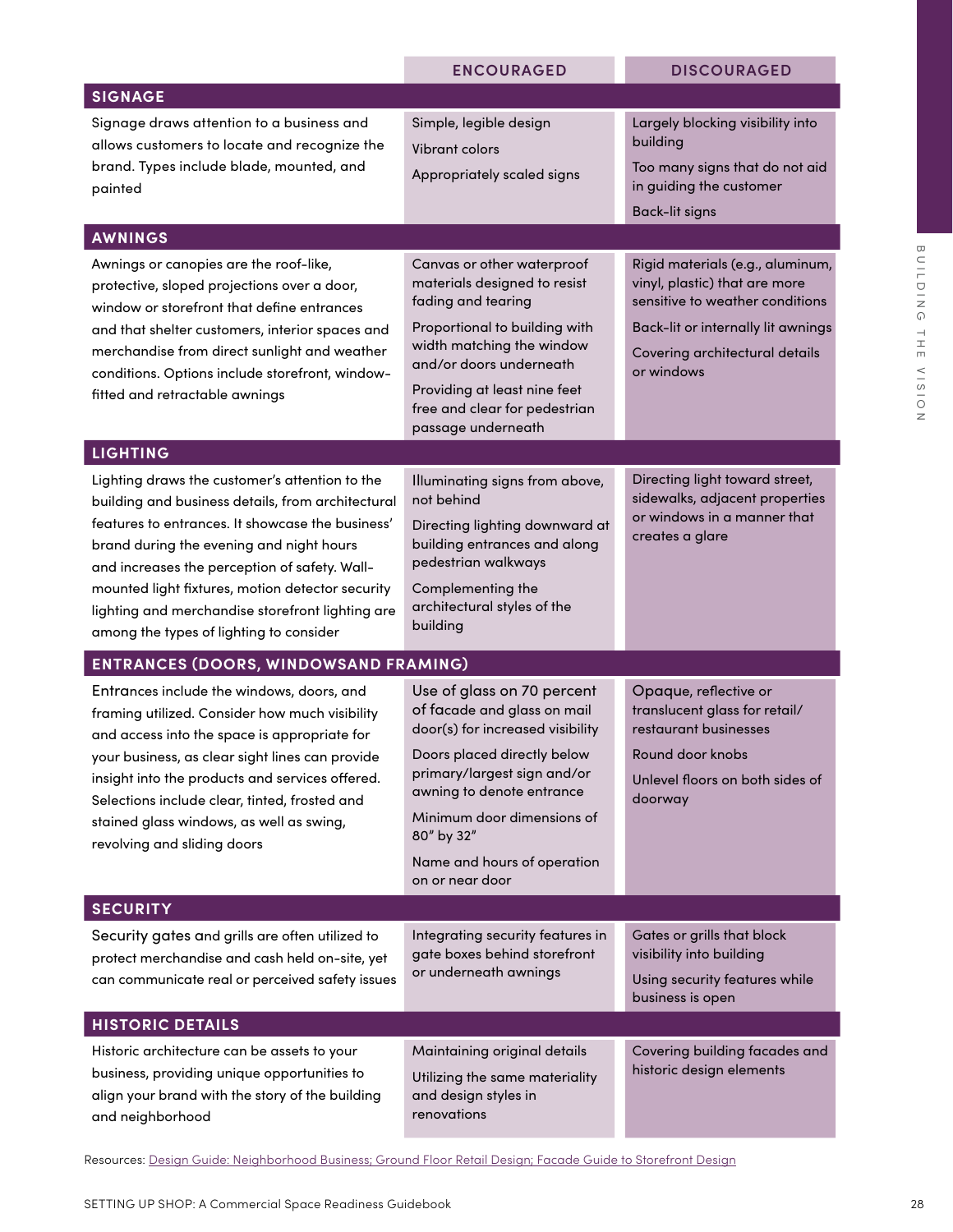### STEP 3: OBTAIN REQUIRED MUNICIPAL APPROVALS

Your business' launch relies on obtaining inspections, permits and licenses required by the local, state and federal government. Businesses selling food and alcohol have the most substantial number of regulatory requirements, while professional services and retailers have fewer. Your contractor will play a role in ensuring your business complies with requirements specific to your brick-and-mortar space, while you or other members of your team (e.g., accountant, lawyer) will manage licensing, income and sales tax protocols and other requirements set by your local jurisdiction. Frequent communication with the key players in municipal government will minimize delays in opening.

### COMMON REGULATORY REQUIREMENTS:

**ZONING** | Zoning is the set of municipal laws which controls the physical development of land, including which business uses are permitted. There are typically three categories to consider when determining if your business' use is permitted:

i. Permitted, by right: allowed in the zone **without** an additional review or approvals by local government

ii. Permitted, conditional: allowed in the zone **with** an additional review or approvals by local government iii. Prohibited: not allowed

- **a. Signs and awnings**: Local zoning laws or your landlord might detail sign ordinances that restrict the size, location and type of signs used. Check regulations and secure the written approval of the municipality and landlord before investing in a sign.
- **b. Accessibility**: Required by the Americans with Disabilities Act (ADA), this aspect of the buildout considers how people with different physical limitations may interact with your space and ensures there are wheelchair-accessible doors and bathrooms.
- Separate in municipal government will minimize delays in operaing.<br>
SCOMMON REGULATORY REQULATENTS:<br>
SCOMMON REGULATORY REQULATENTS:<br>
SCOMMON REGULATORY REQULATEDS:<br>
SCOMMON REGULATORY REQULATEDS:<br>
Thermitted, by right: al **c. Historic preservation**: Historic and landmark districts are designated across the nation and are paired with rules and regulations that promote the preservation of the architectural features while providing space opportunities for your business. Rules are often regulated by preservation commissions and/or planning departments.

**PERMITS** | Permits represent approvals by government bodies (city/municipal, state, etc.) for tenants to conduct their business on the premises or for tenants to make necessary tenant improvements on the premises.

- **a. Building permits**: Once your plans are approved, the contractor must obtain building permits to start construction. Right of way, temporary fuel storage and trade (e.g., electrical, plumbing) permits are often required in the construction process.
- **b. Occupancy permits**: Once your business passes final inspections, you will apply for and receive a Certificate of Occupancy, Certificate of Compliance or Certificate of Acceptance. One of these certificates is required to open your doors to customers.
- **c. Sidewalks**: Sidewalks are considered public space. If you plan to utilize them for your business's awnings, valet parking, signage and/or seating, approvals are likely required. Public works, planning and transportation departments often oversee these use permits.
- **d. Moratoriums**: Moratoriums control for excessive uses (e.g., the number of restaurants or liquor stores in a district). When in place, permits are not available for a certain use.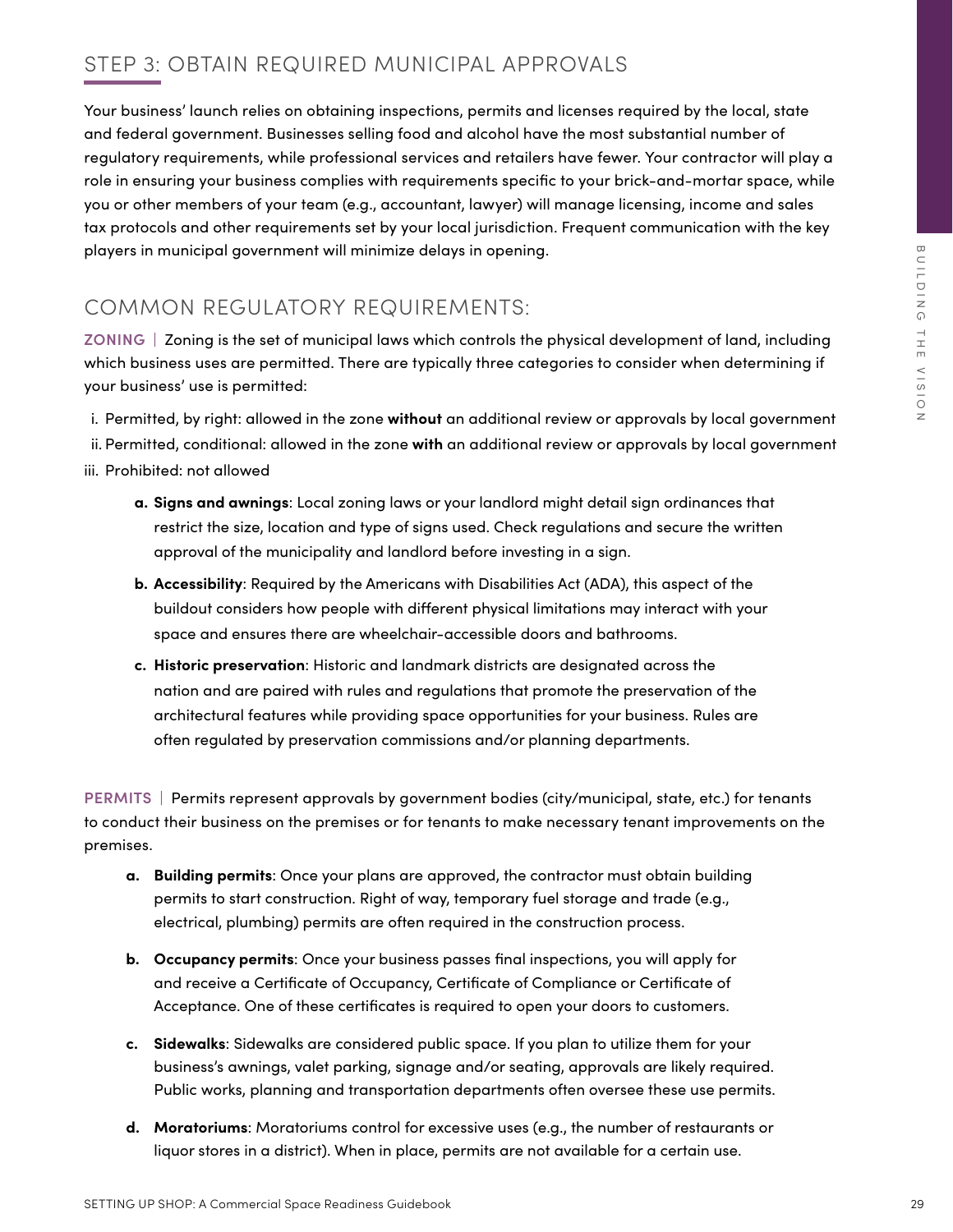**LICENSES** | Similar to permits, licenses grant the business authority to conduct business and to deliver certain regulated services to customers. Licenses can be granted federally, on the state level or by local municipal bodies.

- **a. Business License:** This license is usually issued by your state and is a basic requirement for you to conduct business. Many counties and cities require a seperate business or tax registration in addition to your state business license.
- **b. Food service license**: Generally issued by the health department, food service licenses certify that your restaurant meets all food safety regulations. The license may expire or require renewal. Additionally, employees at restaurants are required to be licensed as food handlers.
- Francisco Additionally, employees of resistances for examples of the Riescan of the Commercial Space Readiness Guide Commercial Space Readiness Guide Commercial Space Readiness Guide Commercial Space Readiness Guideling t **c. Liquor license**: A license, permit, registration, qualification or other approval required to sell, dispense or distribute alcoholic beverages under the State's or District's liquor laws. Check with the department responsible for approving the liquor license to determine whether there are buffers or moratoriums and what other conditions apply during your due diligence period.
	- **d. Other**: Many jurisdictions require live entertainment, pool table, gambling, and music licenses, among others. Be sure to talk to local regulators about what will be required for your business.

Resource: [EDA Economic Development Directory](https://www.eda.gov/resources/)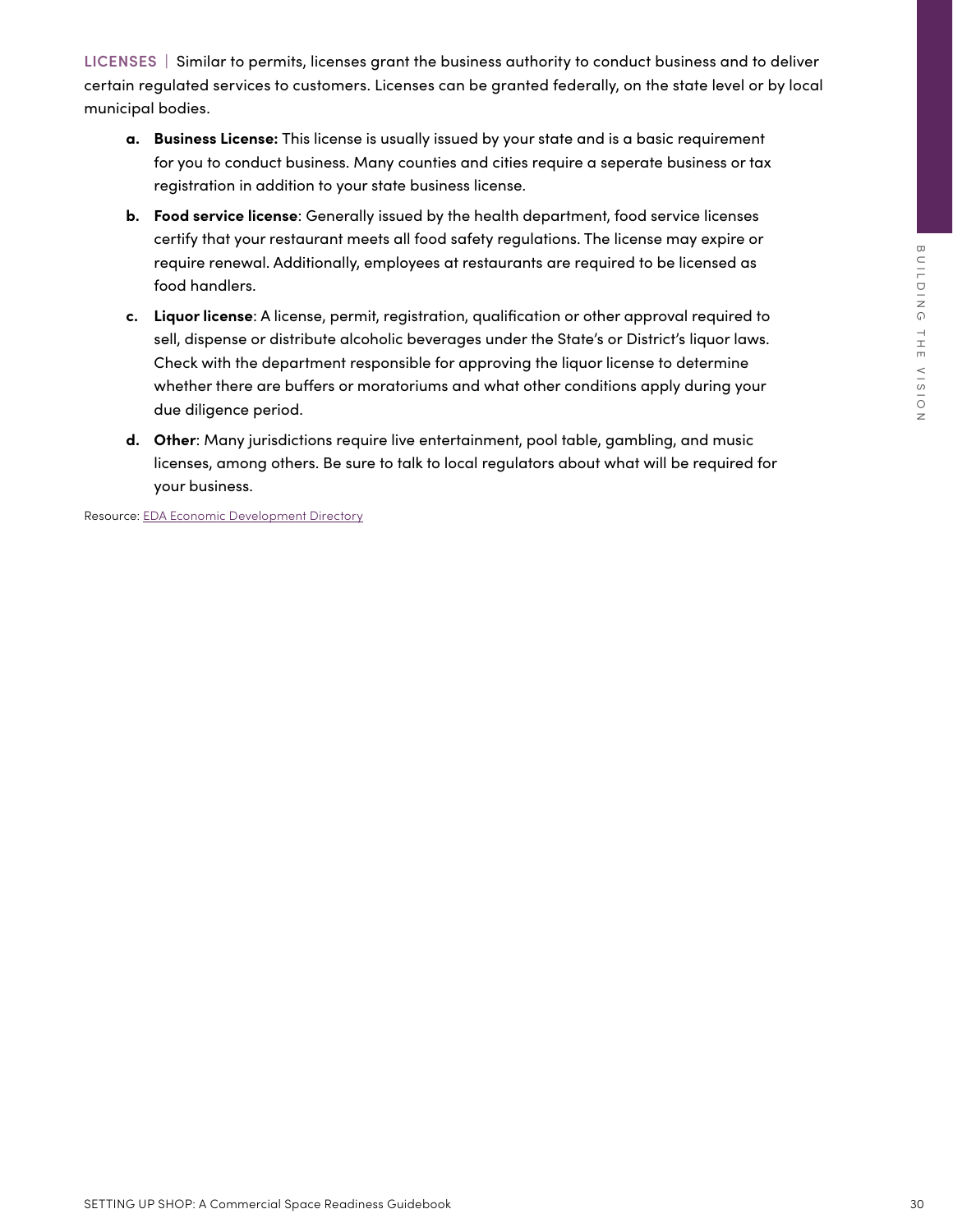## GETTING TO LAUNCH: MARKETING YOUR BUSINESS

Rather than relying on incidental foot traffic, create a strategic plan for marketing initiatives like press outreach, invitations to local organizations and city departments, social promotion and advertising. Combining in-store and digital experiences will position you to increase visibility and grow your revenue, and maintaining these coordinated promotional efforts on an ongoing basis will be essential to your success.

### STEP 1: CREATE AND MAINTAIN AN ONLINE PRESENCE

Most people research businesses online via their website, social media and digital directories like [Yelp](https://biz.yelp.com/?utm_campaign=claim_business&utm_content=claim_footer_link&utm_medium=www&utm_source=footer) and [Google.](https://www.google.com/business/) Consider which of these platforms, if not all, are most appropriate for your business, referring back to the omnichannel strategy recommendations on page 9 for guidance.

In designing your online presence, follow these phases:





#### **1** BUDGET, GOALS, REACH AND MESSAGING

- Determine how much time and money you can spend on your digital presence. The time and dollar allotments you plan for will drive all of the following decisions. While your budget may vary depending on your specific business needs, start with a conservative but reasonable budget to avoid burnout and ensure that your limited resources are spent effectively.
- Identify the project outputs (e.g., a new website, updates to your existing online presence, a detailed strategy to enhance engagement). Consult with entrepreneurial and industry peers and omnichannel integration experts to map a strategy that aligns with your goals.
- Identify how to reach your target audience, and solidify the message that you want to convey. Rushed or sloppy messaging can diminish your customers' impression of your brand.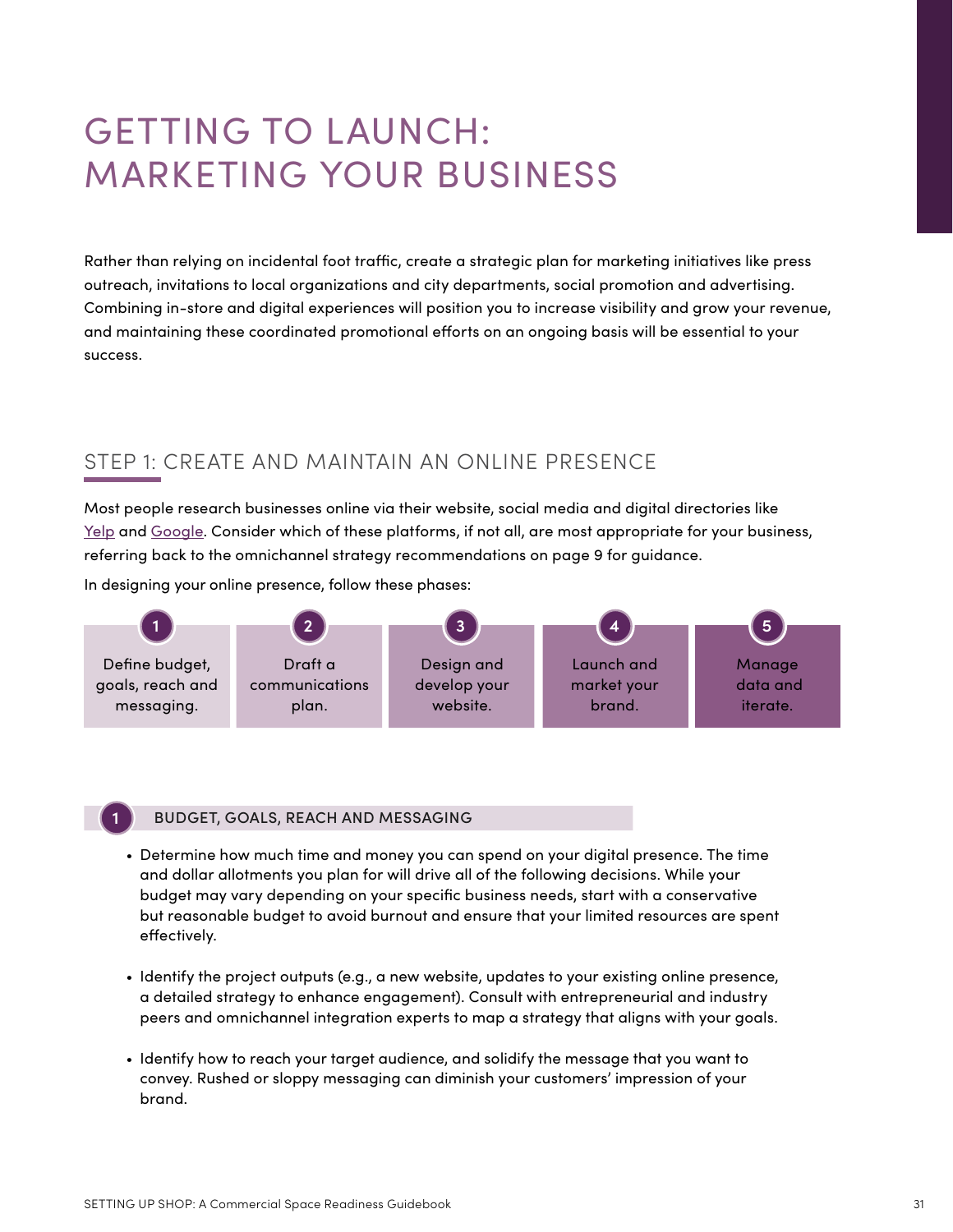#### **2** COMMUNICATIONS PLAN

- Your website can be your most valuable communications tool. Leverage your digital presence to tell your business origin story, introduce your team, showcase the products and services you offer and share previous work samples and testimonials. The website can also funnel customers to your social media channels or blog.
- Engaging with an audience through social media is fundamental to many business plans, and having a strong presence is an asset across the board. Take time to pinpoint the ways your target audience utilizes social media. Find out which platforms they frequent, and share meaningful content that magnifies your message and consistently entices customers. This exposure can be crucial to maintaining and expanding your customer base.
- Blogs are a way to keep your brand top of mind in your customer circle and in your industry, and they can be used for entertainment, for establishing authority on a subject or for further promoting your business. You can choose topics that relate directly to your business or find creative ways to tie current events into your brand. You can also invite your customers and your fellow entrepreneurs to engage in conversation over shared interests.
- Newsletters create an unobtrusive but reliable periodic snapshot of the various aspects of your business and brand. Use newsletters to highlight new products and services, to showcase your expertise by displaying knowledge you've gained in your work and to share information about other publications that have highlighted your business or that offer information that your customers and followers may find interesting.
- In addition to the website, social media presence and other components of your communications plan, predictable and consistent timing also helps you reach your audience effectively. Choose a monthly, quarterly or semi-annual newsletter frequency. Schedule weekly videos that offer helpful information to your customers.

#### **3** DESIGN AND DEVELOPMENT

- way your terms durations utilities accold mean field out which jedding the space of the space Reading to the space Reading to the space Reading to the space Reading to the space Reading to the space Reading to the space Re • Connect with experts from other small businesses that specialize in building functional and attractive websites. Many customers will depend on a cleanly designed and thoughtfully crafted website or an active social feed to build trust in your business., Your online presence will be many customers' first interaction with your business, so it's crucial to make the experience enjoyable and intuitive. Designing a user-friendly experience can be time-consuming, and hiring an experienced designer can pay off with increased exposure and revenue down the line.
	- Visit your own website often, assuming the perspective of a potential customer or collaborator. Can you easily and intuitively navigate to relevant information about the business? Is your contact information in a logical place? Does the user experience feel inviting, or are you left frustrated with some aspects? Is your logo cleanly displayed or is it distorted or pixelated? Be deliberate and use restraint when deciding where to place information. Break information into logical groupings.
	- Ensure that your brand, brick-and-mortar presence and digital channels are cohesive. Design your website with inspiration from your commercial space design, carry elements of your site design to your social media and strategically incorporate your logo throughout to increase brand recognition. Communicate your message clearly and consistently across platforms.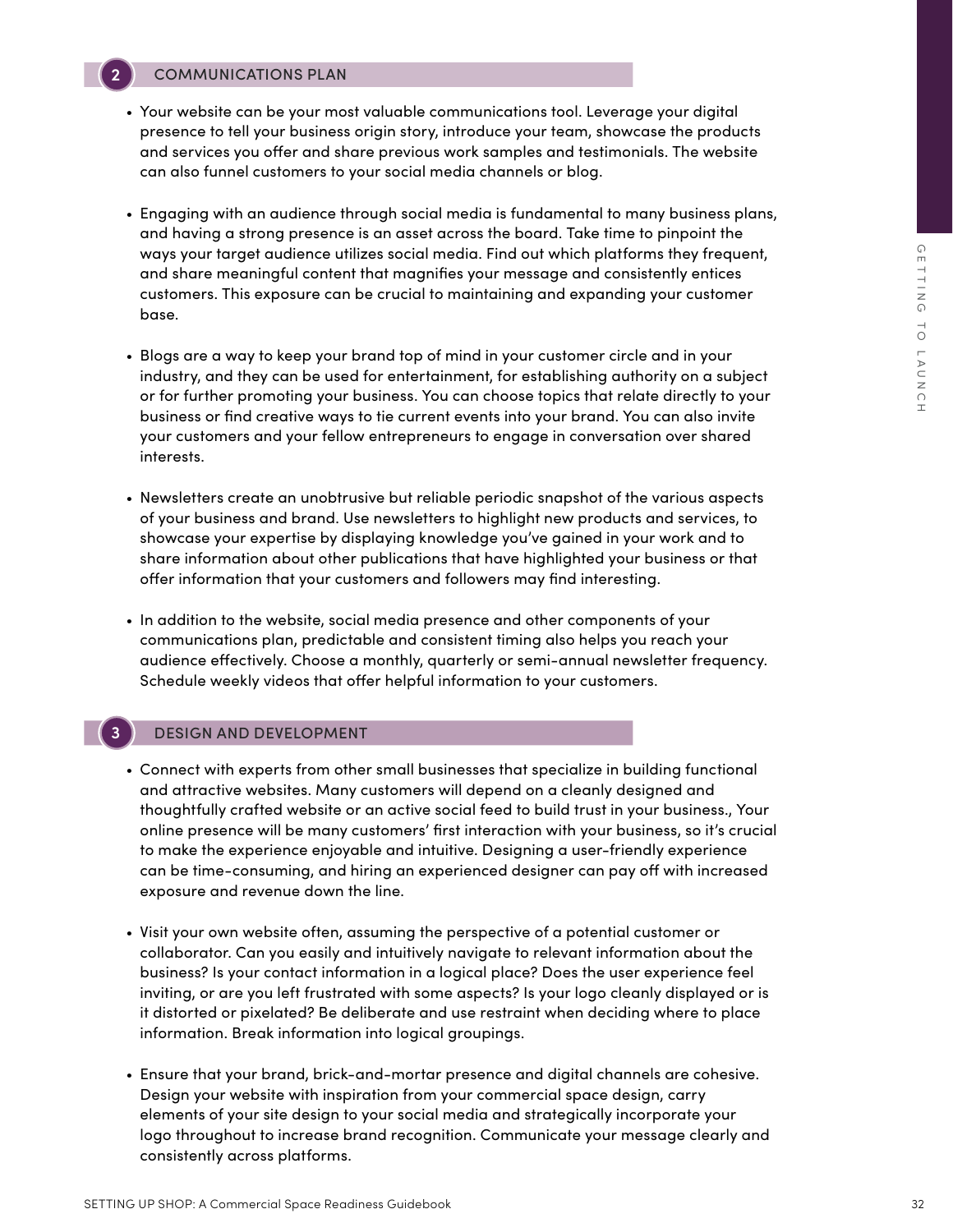#### **4** LAUNCHING AND MARKETING YOUR BRAND ONLINE

- Share news of your storefront launch with existing customers. They can serve as brand ambassadors, making prospective customers aware of your business.
- Interact with your online community and identify where they gather, what resources they depend on for information and how to garner the best response from them. Create partnerships with online blogs, news outlets, digital photographers and videographers in which you and your partner mutually benefit from connecting with customers. These partners are likely fellow small business owners.
- Local search engine optimization (SEO) drives organic traffic to your website by increasing brand visibility and helping your business reach more people. This process involves constructing your content so it is more relevant and more frequently displayed by search engines. Use search engines and fill out your business directory listing to help local customers find your brand. Ensure everything in your business directory, down to the street address, matches across your various online platforms.
- Calls to action (CTAs) provide the opportunity for your audience to engage with your brand by making a purchase or providing you with some form of quantifiable support. When delivered through social media, your blog and your weekly emails, these calls allow your supporters to take tangible actions that move you closer to your business goals. For example, a plant care business might post its prized succulent with a question box asking followers to share the plants making their holiday wishlists and might direct customers to an online order form.

#### **5** ONGOING MANAGEMENT

|             | • Calls to action (CTAs) provide the opportunity for your audience to engage with your<br>brand by making a purchase or providing you with some form of quantifiable support.<br>When delivered through social media, your blog and your weekly emails, these calls allow<br>your supporters to take tangible actions that move you closer to your business goals. For<br>example, a plant care business might post its prized succulent with a question box asking<br>followers to share the plants making their holiday wishlists and might direct customers to<br>an online order form. |                                                                                        |                                                                                           |  |
|-------------|--------------------------------------------------------------------------------------------------------------------------------------------------------------------------------------------------------------------------------------------------------------------------------------------------------------------------------------------------------------------------------------------------------------------------------------------------------------------------------------------------------------------------------------------------------------------------------------------|----------------------------------------------------------------------------------------|-------------------------------------------------------------------------------------------|--|
|             | <b>ONGOING MANAGEMENT</b>                                                                                                                                                                                                                                                                                                                                                                                                                                                                                                                                                                  |                                                                                        |                                                                                           |  |
|             |                                                                                                                                                                                                                                                                                                                                                                                                                                                                                                                                                                                            | • Use key performance indicators (KPIs) to determine the effectiveness of your digital |                                                                                           |  |
| <b>TOOL</b> | approach. The following table outlines KPIs through SEO and CTAs.<br><b>QUESTION</b>                                                                                                                                                                                                                                                                                                                                                                                                                                                                                                       | <b>KPI</b>                                                                             | <b>SOLUTION</b>                                                                           |  |
| <b>SEO</b>  | Are search engines<br>awarding my business new<br>customers?                                                                                                                                                                                                                                                                                                                                                                                                                                                                                                                               | Click-through Rate (CTR)<br>Keyword Ranking                                            | Analyze which keywords<br>drive the most traffic to<br>your pages                         |  |
| <b>CTA</b>  | Am I reaching my<br>customers, and are they<br>actively using my online<br>tools to engage with my<br>brand?                                                                                                                                                                                                                                                                                                                                                                                                                                                                               | Clicks to submission                                                                   | Make sure your CTA is<br>compelling and that your<br>submission process is<br>streamlined |  |

- Use your data findings to make targeted adjustments to your presence and approach. Continue to release new iterations of your online branding, and measure how your customer base responds to changes and tweaks. You want to connect with existing customers and build trust with new ones.
- Determine if you have budgeted your time and money correctly for managing your marketing/advertising. Make further adjustments to ensure you are directing your resources toward an online strategy that is achieving your desired budget, goals, reach and messaging.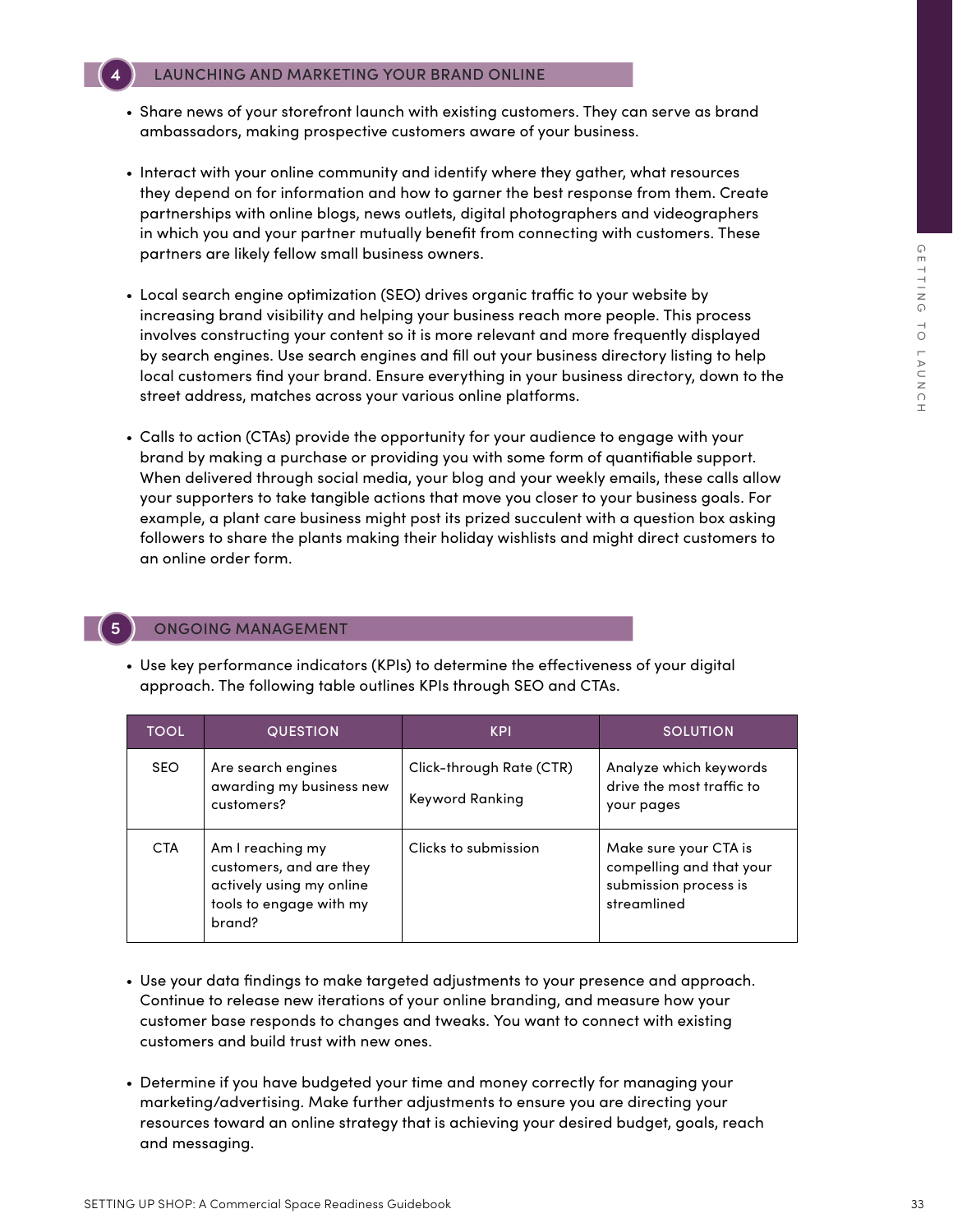- Customer reviews are aggregated online using several tools. Listing your business on these services can provide a valuable tool to gauge customer feedback. Online reputation management involves monitoring the feedback in these databases to address the concerns of your customers and target audience. Interact with satisfied and dissatisfied customers. Create repeat customers out of would-be deserters.
- Keep your presence fresh. Support fellow entrepreneurs by hiring experts to tweak the various aspects of your web presence through back-end coding, user experience (UX), creative copy editing and content, and attractive design. Typical professional partners are detailed below.

| <b>DIGITAL</b><br><b>PROFESSIONAL</b><br><b>PARTNER</b> | <b>ROLE</b>                                                                                                                                                                                                                                                                                                                                           |
|---------------------------------------------------------|-------------------------------------------------------------------------------------------------------------------------------------------------------------------------------------------------------------------------------------------------------------------------------------------------------------------------------------------------------|
| <b>Web Designer</b>                                     | Your web design enables you to grab and keep the attention of your visitors and<br>prospective and repeat customers. Web designers collect, organize and assemble<br>all the images, graphics and text that make up your website                                                                                                                      |
| Copywriter or<br>Copy Editor                            | A copywriter or copy editor produces written content, helping you craft statements<br>like your brand mission and backgrounder. This partner can establish tone<br>guidelines to ensure that your writing is consistent and compelling across<br>mediums                                                                                              |
| Photographer                                            | Your photographer is responsible for capturing the images that will represent your<br>brand. We recommend selecting a photographer that specializes in your industry                                                                                                                                                                                  |
| <b>User Experience</b><br>(UX)                          | UX designers create an environment that is welcoming to visitors. They ensure that<br>the flow of your web design is natural and that users can navigate your web tools<br>in an intuitive manner                                                                                                                                                     |
| Web Developer                                           | Back-end development packages web design, copywriting, photography and<br>UX into a cohesive whole. Web developers are experts in coding using several<br>computer "languages" that will eventually become your website                                                                                                                               |
| <b>Social Media</b><br>Manager                          | This expert can help you identify your target audience online, which platform(s)<br>will be most effective to reach them and what content to provide so you can<br>capture and maintain their attention. They can provide guidance on posting<br>frequency and direct how you engage with active users                                                |
| <b>Digital Strategist</b>                               | This professional can act as your digital project manager, assisting you with all<br>steps in the website process, informing you as you clarify your desired outcomes<br>and analyzing your KPIs to help direct new iterations of your website. The strategist<br>can relay your goals to other partners in the website development process           |
|                                                         | THE VALUE OF YOUR ONLINE PRESENCE<br>Your comprehensive, cohesive web presence will act as a beacon to attract new customers and bring<br>them to the doorway of your brick-and-mortar shop. Take advantage of your customers' desire for<br>digitally delivered information, and create an experience that will draw them to your physical location. |
|                                                         | Resource: Design Guide: Neighborhood Business                                                                                                                                                                                                                                                                                                         |
|                                                         | SETTING UP SHOP: A Commercial Space Readiness Guidebook                                                                                                                                                                                                                                                                                               |

### THE VALUE OF YOUR ONLINE PRESENCE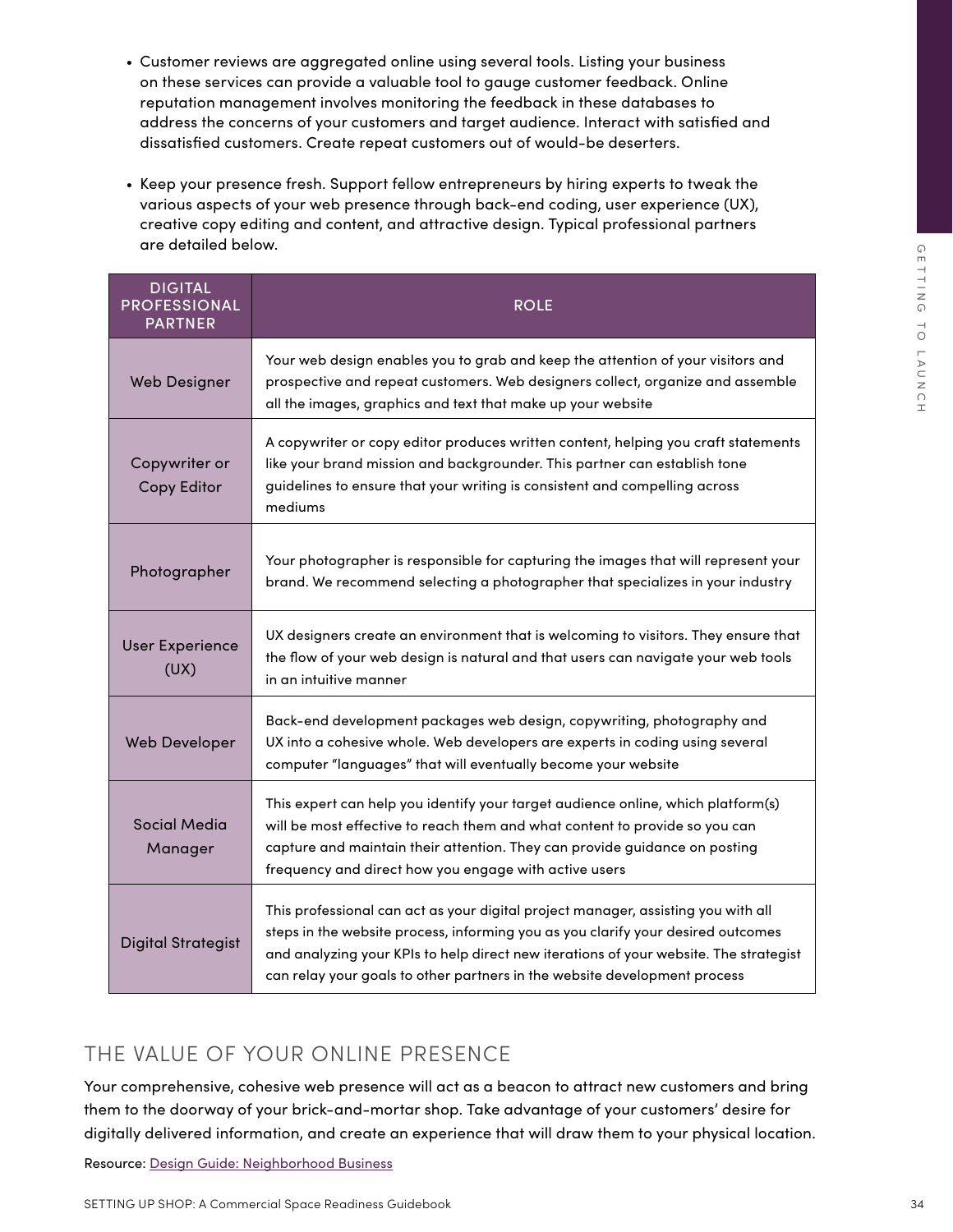### STEP 2: ATTRACT AND RETAIN CUSTOMERS THROUGH MARKETING

Marketing is a business practice that involves identifying, predicting and meeting customer needs. Marketing encompasses the planning and strategy of promoting your brand. Advertising is a subset of marketing, referring to the outreach efforts you take to reach potential customers. Public relations refers to the engagement of news and media outlets to shape public perception of your business. Leverage the web presence that you and your partners have curated to increase the effectiveness and visibility of your marketing, advertising and public relations.

### MARKETING PLAN

SETTING UP SHOP: A Commercial Space Readiness Guidebook 35getting to launch Successful marketing involves a marketing plan and a strategy for execution. Your marketing plan should be a living and changing document that evolves with your business. [Click here](https://www.restohub.org/operations/promotion/restaurant-marketing-plan-ideas-strategies/) for more marketing plan strategies.

To build your marketing plan, answer the following questions:

- What are your goals?
- How is your brand positioned (luxury, affordable, etc.)?
- Who is your target audience?
- How and where do you plan to reach customers?
- What strategies will you implement?
- How will you get feedback on success?

### MARKETING STRATEGY

Your marketing strategy refers to how you will implement your marketing plan. Your strategy will shift based on the stage of your business, time of year, product assortment and other factors. Considerations for different stages of the business lifecycle include:

#### PRE-OPENING

- Plan marketing prior to opening and launching
- Obtain any necessary signage
- Determine how you plan to advertise
- Create a launch campaign

#### GRAND OPENING

- Ensure campaign is up and running
- Measure your results, including any customer insights

#### NEW PRODUCT

- Introduce new promotional efforts as products launch
- Determine which types of promotion are most effective by product

#### HOLIDAYS AND SPECIAL EVENTS

- Can be the busiest sales season
- Consider a holiday marketing strategy

#### END OF SEASON

- Evaluate how to liquidate slow sellers
- Decide on promotions

#### CLOSING

- Gauge the best way to advertise the closure
- Consider final promotions

### USE A SOFT OPENING TO TEST OFFERINGS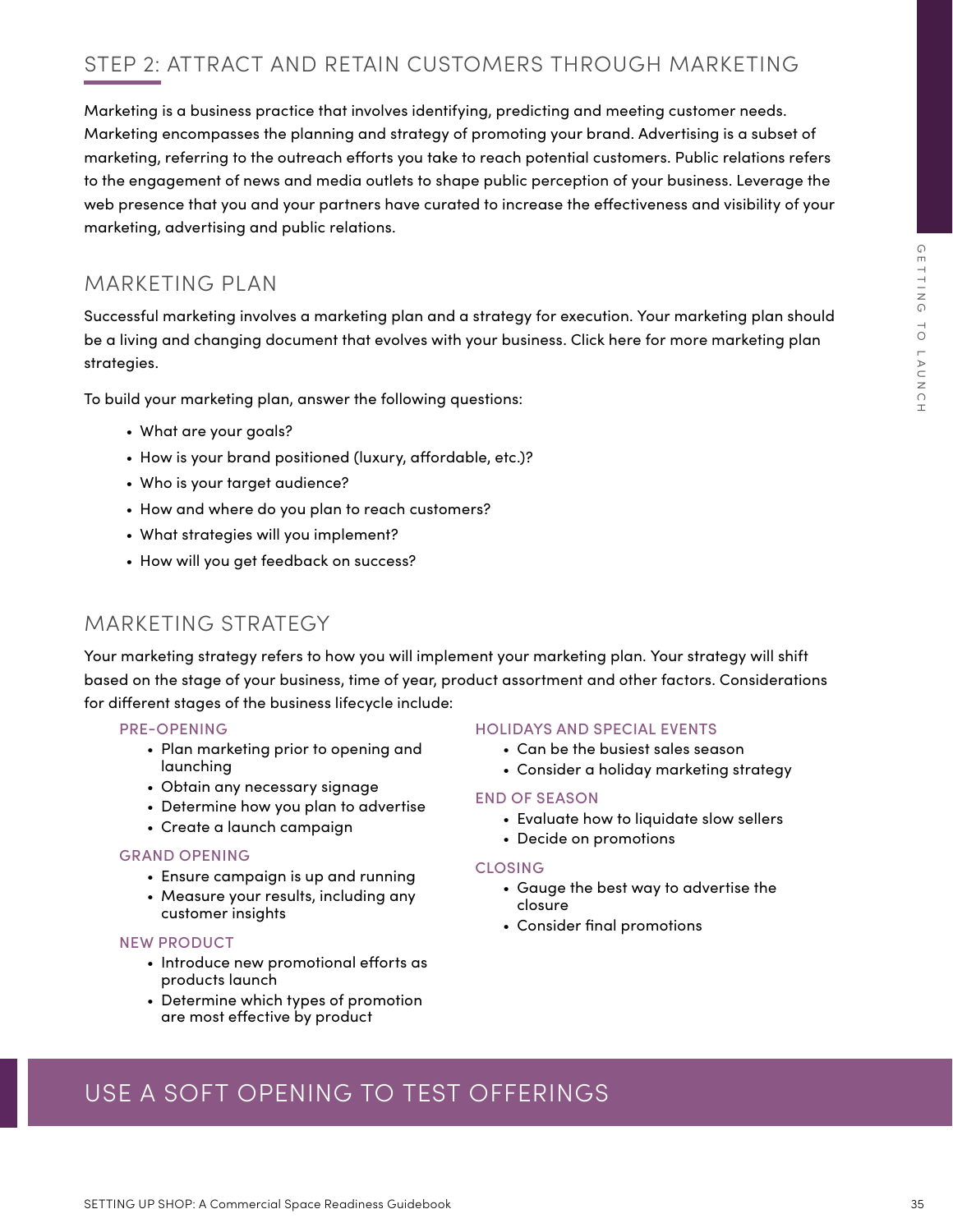The following strategies can be implemented by business owners to drive sales and build brand awareness.

| <b>DESCRIPTION</b>                                                                                                                                                               | <b>BENEFIT</b>                                                                                                                                                                                                                                    | <b>ENCOURAGED</b>                                                                                                                                                           | <b>DISCOURAGED</b>                                                                                                                                                                |  |  |  |  |
|----------------------------------------------------------------------------------------------------------------------------------------------------------------------------------|---------------------------------------------------------------------------------------------------------------------------------------------------------------------------------------------------------------------------------------------------|-----------------------------------------------------------------------------------------------------------------------------------------------------------------------------|-----------------------------------------------------------------------------------------------------------------------------------------------------------------------------------|--|--|--|--|
| <b>INFLUENCER MARKETING</b>                                                                                                                                                      |                                                                                                                                                                                                                                                   |                                                                                                                                                                             |                                                                                                                                                                                   |  |  |  |  |
| Leverages a person's<br>network by relying<br>on word-of-mouth<br>marketing to promote<br>your brand                                                                             | People buy from people they<br>know and trust. Influencer<br>marketing allows smaller<br>communities to have exposure to<br>your product or service through<br>people they know                                                                   | Selecting the right<br>influencer for your<br>brand Micro-influencers<br>often have stronger<br>relationships to their<br>followers, generating the<br>most valuable impact | Attempting to attract<br>mega- or macro-<br>influencers with too many<br>followers at the outset                                                                                  |  |  |  |  |
| <b>SPECIALS AND DISCOUNTS</b>                                                                                                                                                    |                                                                                                                                                                                                                                                   |                                                                                                                                                                             |                                                                                                                                                                                   |  |  |  |  |
| Include coupon<br>codes, special offers,<br>free products, digital<br>products, guides and<br>e-booklets.                                                                        | Discounts and offers allow<br>customers to try products<br>or services without a full<br>commitment to test the quality<br>and benefits. It gives them a<br>benefit without just asking for a<br>sale                                             | Offering customers small<br>samples, discounts or<br>e-books to quickly build<br>trust                                                                                      | Constant sales and<br>discounts can devalue<br>your brand Unless you<br>have a discount brand<br>structure, you may want<br>to limit specials and find<br>other ways to add value |  |  |  |  |
| <b>SPECIALTY ITEMS</b>                                                                                                                                                           |                                                                                                                                                                                                                                                   |                                                                                                                                                                             |                                                                                                                                                                                   |  |  |  |  |
| Provides niche offerings,<br>smaller quantities and<br>hard-to-get products                                                                                                      | Specialty items are for particular<br>audiences and will not always<br>appeal to the masses. The keys<br>to success are finding where this<br>audience is and mastering how<br>to reach them                                                      | Honing in on a specific<br>group of people looking<br>for your item                                                                                                         | Selling items that are<br>not aligned with current<br>product and service<br>selection                                                                                            |  |  |  |  |
| <b>ACTIVATIONS (EVENTS)</b>                                                                                                                                                      |                                                                                                                                                                                                                                                   |                                                                                                                                                                             |                                                                                                                                                                                   |  |  |  |  |
| Include virtual events<br>hosted via social media<br>platforms. Get a feel<br>for who is attending<br>using event registration<br>software like Eventbrite<br>or Facebook Events | Activations allow people from all<br>over the world to connect in real<br>time with your brand. They get to<br>ask questions and have a "virtual<br>shopping" experience without<br>leaving their homes                                           | Creatively driving<br>audience engagement<br>via activations like online<br>shopping events or<br>product/service Q&As                                                      | Overextending with<br>too many virtual events<br>(ensure concepts align<br>with your audience and<br>time investment is realistic<br>for your schedule)                           |  |  |  |  |
| <b>PARTNERSHIPS</b>                                                                                                                                                              |                                                                                                                                                                                                                                                   |                                                                                                                                                                             |                                                                                                                                                                                   |  |  |  |  |
| Partnerships refer to<br>strategic alliances<br>with other businesses<br>that complement your<br>business                                                                        | These relationships allow you<br>to promote your brand to other<br>business' audience, increasing<br>visibility and the potential for<br>new customers                                                                                            | Identifying brands with<br>complementary offerings                                                                                                                          | <b>Establishing partnerships</b><br>with competitors                                                                                                                              |  |  |  |  |
| <b>EMAIL MARKETING</b>                                                                                                                                                           |                                                                                                                                                                                                                                                   |                                                                                                                                                                             |                                                                                                                                                                                   |  |  |  |  |
| Collecting emails of<br>potential and past<br>customers and nurturing<br>those relationships<br>through regular<br>outreach campaigns                                            | Email marketing provides a<br>tangible list of people from<br>whom you can directly solicit<br>business because they expressed<br>interest in your business in some<br>way. It keeps them updated<br>on promotions, offers and new<br>information | Newsletters that provide<br>valuable, audience-<br>specific content                                                                                                         | Overtly salesy emails                                                                                                                                                             |  |  |  |  |
| <b>ADVERTISING</b>                                                                                                                                                               |                                                                                                                                                                                                                                                   |                                                                                                                                                                             |                                                                                                                                                                                   |  |  |  |  |
| Promoting your<br>business online and off,<br>advertising can be paid,<br>grassroots or word-of-<br>mouth                                                                        | Advertising expedites the Know-<br>Like-Trust cycle a potential<br>customer must go through prior<br>to purchasing a product or<br>service                                                                                                        | Facebook and Instagram<br>ads (low-cost, measurable<br>ways to promote your<br>business to the audience<br>of your choosing using<br>parameters you set)                    | Costly forms of<br>advertisement without<br>measurable results                                                                                                                    |  |  |  |  |
|                                                                                                                                                                                  | SETTING UP SHOP: A Commercial Space Readiness Guidebook                                                                                                                                                                                           |                                                                                                                                                                             |                                                                                                                                                                                   |  |  |  |  |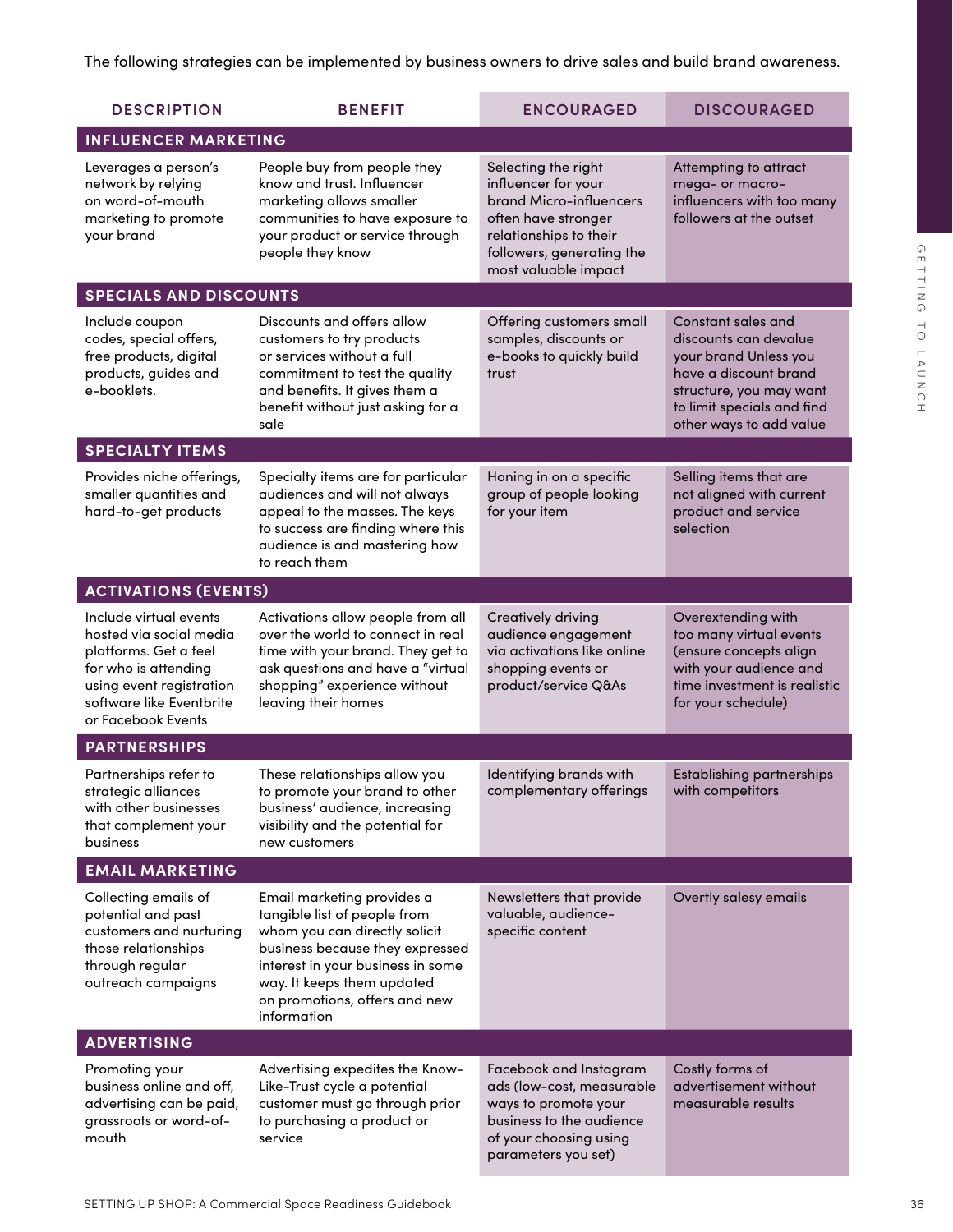### EXAMPLE

If your client is a Millennial or digital native who lives within an urban cityscape, you should not spend money on billboards in the suburbs.

### PUBLIC RELATIONS

and the public Lightestic Maximum procedures and precisioning a broad simulation projections of the public Chan<br>
Set is our of the public of the state of the state of the state of the state of the state of the state of the This strategic communication process builds mutually beneficial relationships between organizations and the public. Experts in this field typically focus on preserving a brand's image by "pitching" stories to a curated group of print and TV reporters, bloggers and news outlets in the hope that the media will present the brand in a positive light. PR specialists also curate talking points so their clients can represent their brands effectivelywhen speaking with the media. When managing your public relations (PR), consider:

- How is your brand perceived by the public? How would you like it to be perceived?
- Is garnering media coverage a priority for you? If so, consider engaging a PR specialist to build relationships with local and national media.
- Are there any aspects of your business that may be susceptible to negative news coverage? If so, consider enlisting a PR partner specializing in reputation management to anticipate and prepare responses ahead of time.

Resource: American Marketing Association: Advertising vs. Marketing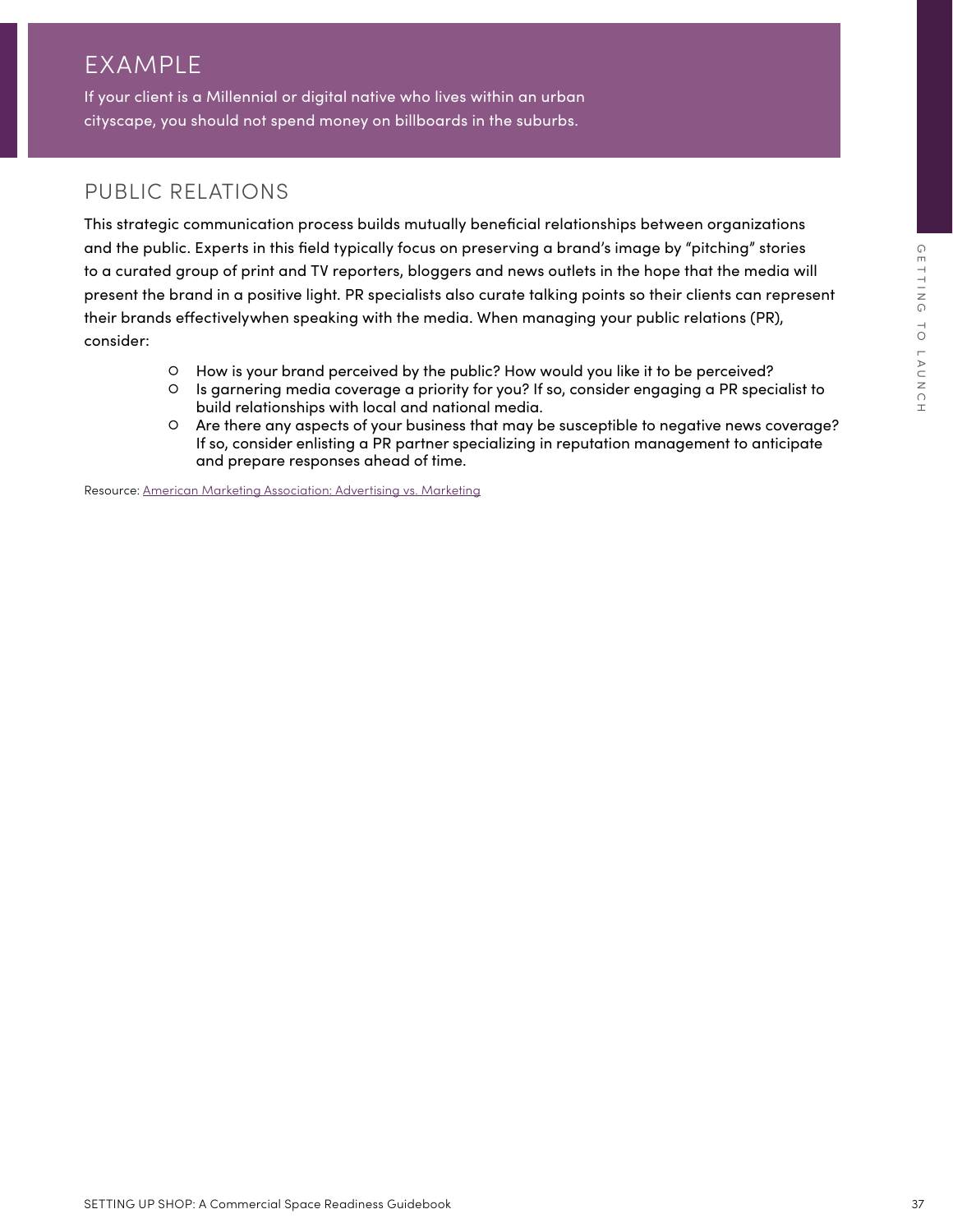# APPENDIX

### KEY BUSINESS TERMS

#### ENTITIES

- Business Entity: A body or organization that is created to provide a service or good.
	- Domestic Entity: An entity is considered domestic when it is operating within the state in which it was created.
	- Foreign Entity: An entity is considered a foreign entity anytime it is operating in a state other than its state of origin (e.g., a Limited Liability Company that was organized in Delaware doing business in Illinois).
- Documents
	- Articles of Organization: This is the originating document for a Partnership or a Company.
	- Articles of Incorporation: The originating document for a Corporation.
- Entity Name
	- Legal Name: The name found on the business' originating documents. In most cases, this name must include a phrase or abbreviation that represents the entity type (i.e., Corporation, Inc., or LLC).
	- Assumed Name: Also called Trade Name, this is the name that the business uses for operation and advertisement and is usually the most recognizable way a business is known.

#### KEY OPERATIONS TERMS

#### CUSTOMER EXPERIENCE

- Experiential Retail: Retailers create a buying experience that is augmented by add-on services, shareable experiences and inclusive purchasing that adds value to customers' purchases through in-store events like fitness and cooking classes, in-store enhancements like live music and art, and built-in additions like free snacks and beverages.
- E-commerce: A business model in which most or substantially all of the business-tocustomer interactions take place online.

#### MANAGING THE BUSINESS

• Key Profitability Indicators (KPI):

#### KEY CAPITAL TERMS

#### STARTUP COSTS

- Soft Costs: Costs that are not directly attributed to any single, specific activity of construction or buildout. These costs include legal fees, architects fees and non-fixed furnishings and equipment
- Hard Costs: Costs that can be directly attributed to construction and build-out. These include materials, labor and the cost of fixed assets like HVAC; fixed, non-movable furnishings; and utility lines.
- Closing Costs: Costs other than purchase price, construction and buildout and construction soft costs, that are associated with completing a real estate transaction. This could include title fees, title insurance, escrow fees and loan origination fees.

#### SMALL BUSINESS FINANCE

- Community Development Financial Institution (CDFI): banks, credit unions and funds from nonprofit and venture capital sources that are specifically aimed at providing financial opportunities to organizations that traditional banks deem too risky.
- Commercial<br>
Commercial Space As by the anisotropic mixed in the commercial Space Reading of the state in the state of the state of the state of the state of the state of the state of the state of the state of the state of • Small Business Development Center (SBDC): These organizations are located throughout the U.S. and provide information, training and other resources to startup and existing small businesses. They provide business owners with targeted and individualized guidance on growth, marketing, finance and analysis of business' success.
	- Community Development Corporations (CDC): Nonprofit, nongovernmental organizations that exist to strengthen economic development in underinvested and disinvested areas through community services and programs.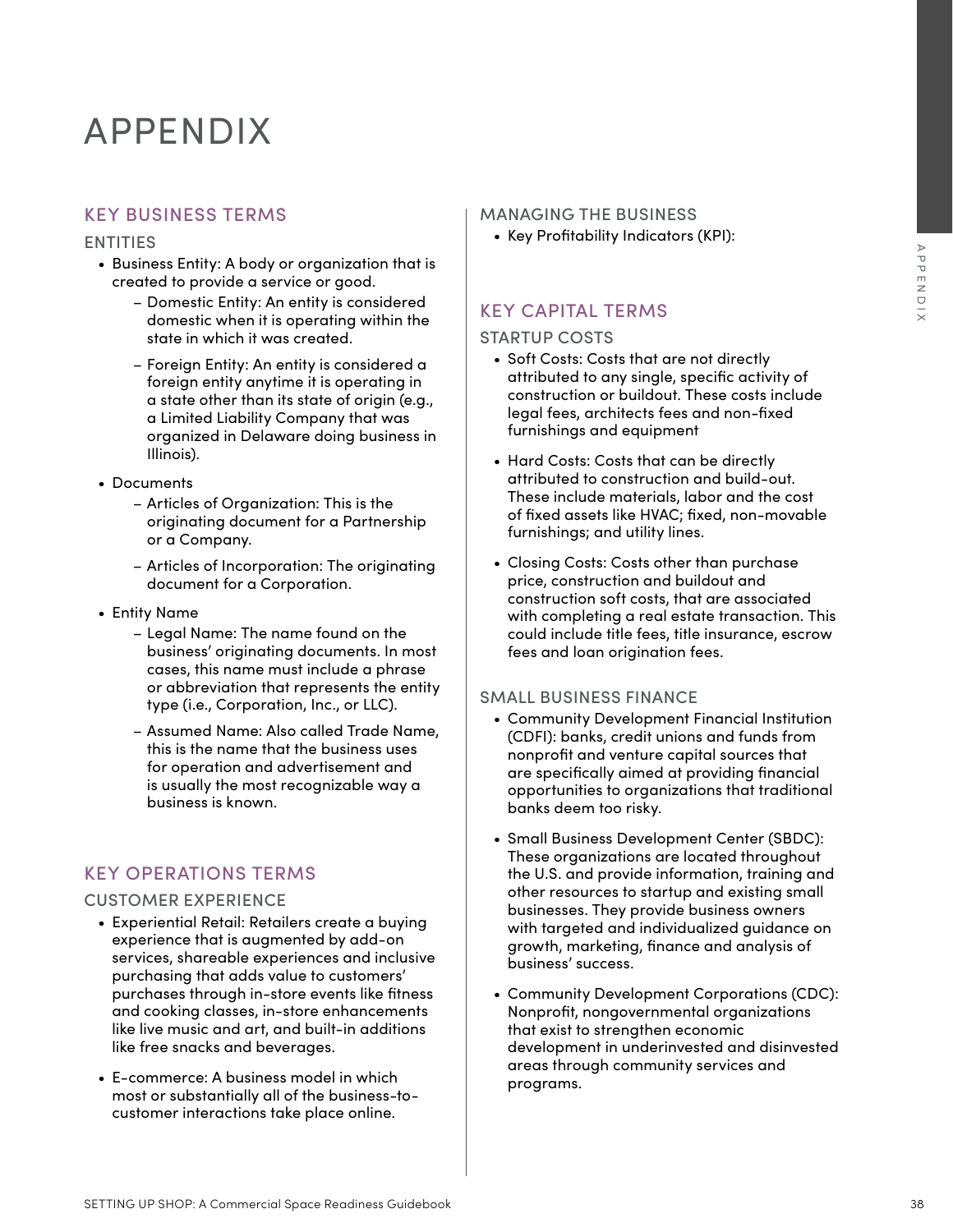#### BUDGETING

- Financial Statements
	- Profit and Loss: Your P&L or Income Statement shows how much revenue you made and how many expenses you had during a given period.
	- Pro-Forma P&L: A pro-forma P&L shows a projected income for future periods.
	- Balance Sheet: This statement shows your financial position at a point in time.
- Profit
	- Net Profit: Your total income after accounting for all revenues and expenses; both operating and nonoperating
	- Operating Income: Operating revenue less operating expenses
	- EBITDA(R): Earnings before interest, taxes, depreciation and amortization (and rent)". EBITDA is mostly interchangeable with operating income. EBITDAR is used to calculate the operating covenants in your lease (see Key Lease Terms below)
	- Operating Revenue: Money received in direct relation to your course of business, such as sales.
	- Operating Expenses: Expenses that relate directly to your revenue and everyday course of business.

#### KEY LEASE TERMS

#### PARTIES

- Parties: All individuals or business entities involved in the execution of a lease.
	- Landlord (lessor): The party consisting of the individual(s) and/or business entity(ies) that own or control the leased property. This person could also be the property owner.
	- Tenant (lessee): The party consisting of the individual(s) and/or business entity(ies) that will occupy and operate within the leased property.
- Guarantor: Any individual or entity that promises to uphold the agreements of the lease upon default of the tenant.
	- Lease Guaranty: A promise to uphold the agreements of the lease upon default of the tenant
	- Personal Guaranty: A guaranty made by a guarantor who is an individual. This will usually be the business owner(s).

#### THE PROPERTY

- Premises: The combination of land, building and other improvements that constitute the leased property. The entire premises may or may not include portions tenanted by other parties under a separate master lease.
	- Building: Fully enclosed improvements upon a parcel of land.
	- Land: The total area of all improved and unimproved square footage on the property, as defined by the title or deed.
- Space Delivery Conditions: The state of the interior of the premises upon delivery from the landlord to the tenant.
	- As-Is: May include space that has been previously occupied (second generation) and includes many or most improvements needed for tenants to conduct their business.
	- Dark Shell: Property that is leased to a tenant without interior improvements like heating, lighting, interior walls, plumbing or air conditioning.
	- White Box: White box space delivery condition refers to a new property with basic furnishings already provided by the landlord.
	- Improvements: The building and any unenclosed improvements upon a parcel of land.
	- Signage: Placement of the tenant's business name and/or logo on the exterior of the premises.
	- Tenant Improvements: Alterations made to the premises that are specific to the tenant's needs.
- Point manuforce of point in the second of the time into determine the properties of the present of the present of the present of the present of the present of the present in the second space of the present of the present o – Tenant Improvement Allowance: An amount of money that is paid by the landlord toward tenant improvements. This incentive is used by the landlord to secure a tenant and to provide assistance to make tenant improvements that are necessary for the tenant's business.

#### USE OF PROPERTY

- Use: A summary description of all the uses to be conducted on-site by the business (e.g., full-service restaurant, men's apparel store).
	- Permitted Use: The possible uses of the premises or leased property as defined by its title, municipal law or ordinance, zoning designation or any other legislation that dictates the use of property in a particular jurisdiction.
	- Prohibitions of Use: This clause allows the landlord to restrict the use of the premises to only those activities that are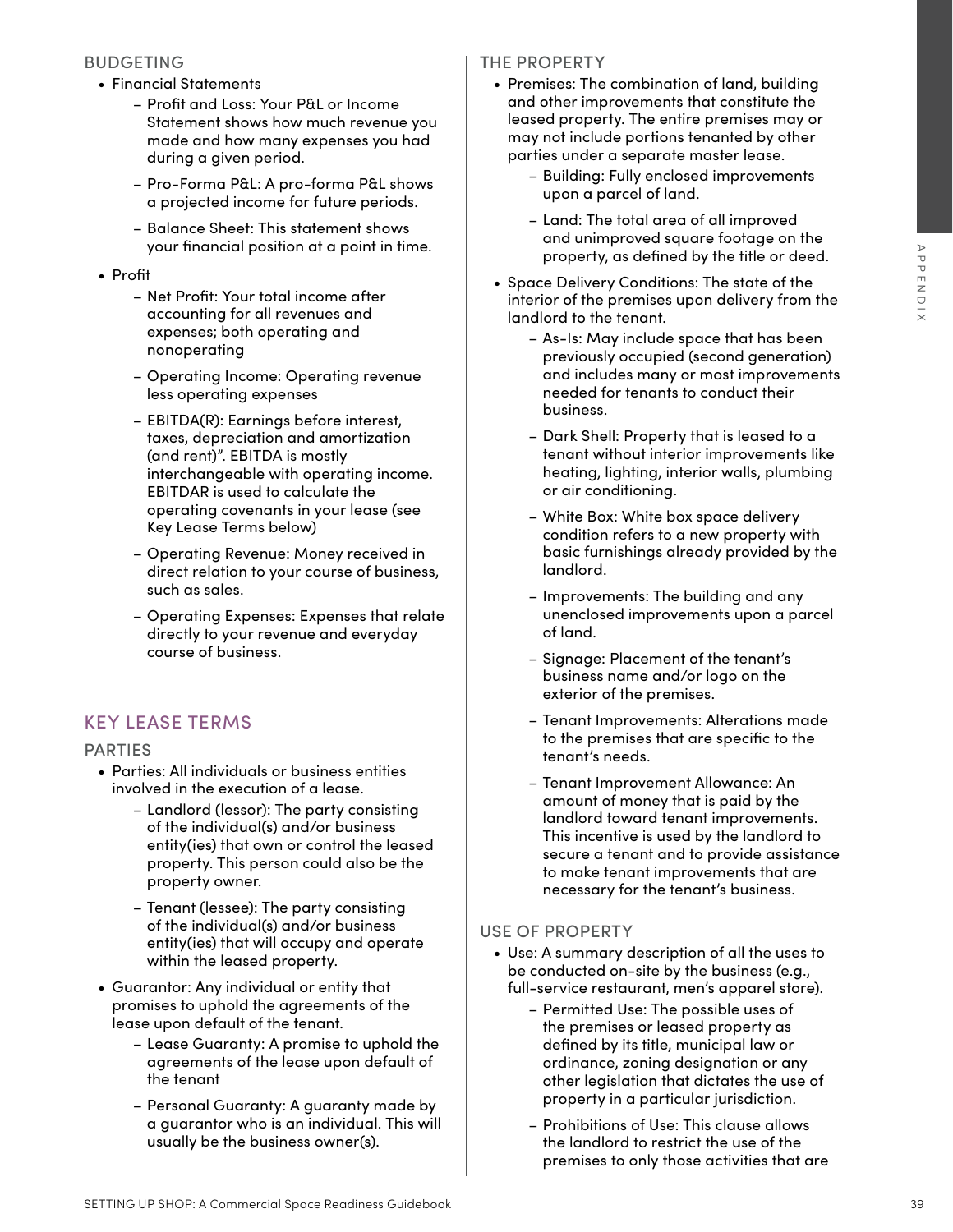relevant and necessary to the tenant's business.

#### TYPE OF LEASE

- Gross Lease: The Landlord (owner) pays all real estate taxes, insurance and common area maintenance (CAM) expenses associated with owning the property.
- Master Lease: Multiple spaces are leased to a single tenant, and that tenant often has subtenants. A master lease will not break out rents by space, as the tenant is responsible for paying a single rent payment for all spaces. Lease escalations and lease renewals are assigned to all spaces under the master lease.
- Net Lease: The tenant is responsible for all or a portion of taxes, insurance and/or CAM.
	- Single Net: The tenant pays a share of real estate taxes.
	- Double Net: The tenant, typically a standalone business, pays a share of real estate taxes and insurance.
	- Triple Net: The tenant pays its pro-rata share of real estate taxes, insurance and CAM. This lease structure is typically used for multiple tenants in a building.
- Sublease: A ease between a tenant to a master lease and any tenants that will utilize portions of the premises covered by the master ease.

#### **TERM**

- Lease Term: The length of time that the landlord agrees to allow the tenant to occupy the premises. The lease term and the lease commencement date are generally used to determine the lease termination date.
	- Lease Commencement Date: The date specified in the lease on which the lease's obligation begins.
	- Lease Termination Date: The date on which the tenant will vacate the property and return it to the landlord.
	- Occupancy Date: The date on which the landlord delivers the leased property to the tenant. In many cases, this date coincides with the lease commencement date.
	- Rent Commencement Date: This date refers to the tenant's responsibility to pay rent to the landlord. This date may or may not coincide with the lease commencement date and occupancy date.

– Build-Out Period: The period between the lease and rent commencement dates. During this time, rent is not charged but the tenant has access to the property.

#### RENT

- Asking Rent: The amount asked by landlords for available space, expressed in dollars per square foot per year in most parts of the country and per month in other selected markets (also known as "base rate").
- Common Area Maintenance (CAM) Charges: CAM is an amount charged by a landlord to all tenants in a property to cover the upkeep of parking lots, hallways, landscaping or other nontenant spaces.
- subsection the most external technology in the set of the location of the set of the set of the set of the set of the set of the set of the set of the set of the set of the set of the set of the set of the set of the set o • Escalations: Adjustments to annual rent that will occur at set times or intervals during the lease term. This amount will likely be calculated using the actual annual rent, not the effective rent. It may be a set percentage increase or could be tied to CPI and the U.S. inflation rate (e.g., *On the second anniversary of the Lease Commencement Date and each anniversary thereafter, the Annual Rent shall increase by 3 percent over the previous year*).
	- Percentage Rent: Rent payments are calculated in designated intervals, usually once per period. Each period's rent payment is based on the tenant's revenue, generally with a minimum base rent to ensure the property owner covers its financial requirements.
	- Rent Concessions: Any benefit given by the landlord to the tenant that will reduce the effective rent. This is usually expressed in dollars.
		- Rent Abatement (Free-Rent): An agreement between the landlord and the tenant that provides a period of free rent. Free-rent is most commonly offered during the initial period after the rent commencement date. During this time period, you are still expected to pay pass-through expenses.
		- Rent Deferral: An agreement between the landlord and the tenant that allows the tenant to defer payment for rent obligations under a specified period. Rent is then due at a later date.
	- Rent Installment: The amount of effective rent to be paid by the tenant during each lease term period. Most leases have one period every month or 12 periods per year.
	- Occupancy Cost: Includes rent, real estate and personal property taxes, plus insurance, depreciation and amortization expenses.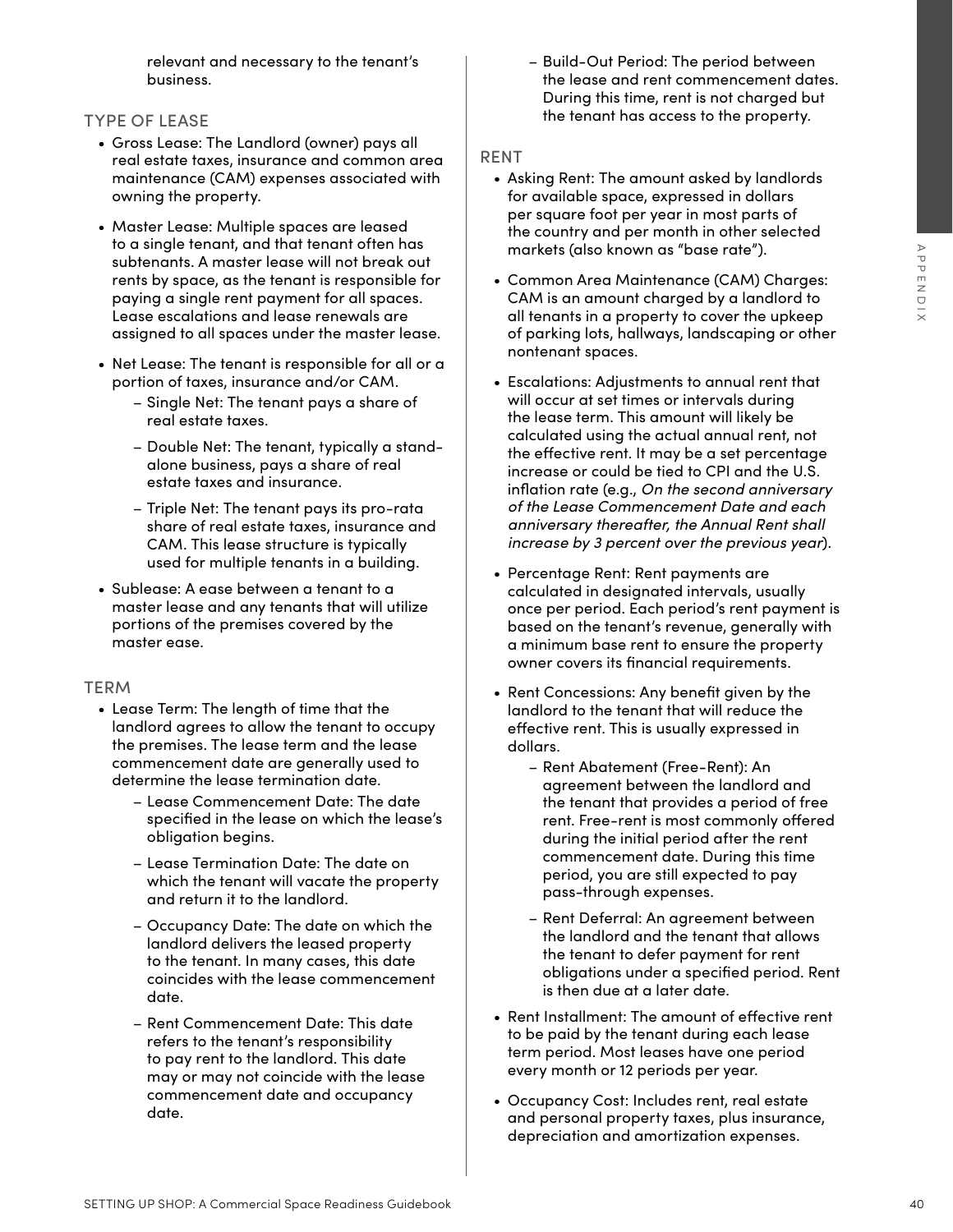#### LEASE OPTIONS

- Assignment: To execute an agreement with the landlord to have another individual or entity replace the lease's original tenant (e.g., Company A goes out of business and finds Company B to occupy the premises under the same lease that was negotiated and executed by Company A).
- Co-Tenancy Clause: This clause allows protection to Tenants of multi-tenant properties to have reduced rent if a key/ anchor tenant leaves the property. It can also prevent the landlord from leasing an adjacent space to a competitor.
- Early Termination Rights: An ability by either party to exit the lease before the lease termination date. These rights will generally have a defined period during which they can be exercised. They can become effective and will typically include a monetary penalty to exercise.
- Purchase Option: The tenant's option to purchase the property after the end of the lease term. This is generally available onlyin single-tenant properties.
- Renewal Options: The tenant's option to continue to occupy the premises for an additional lease term. This lease term may differ in length from the original, and multiple renewal options may be available.

#### TENANT LANDLORD OBLIGATIONS

- Contingencies: States that the lease is valid after satisfactory completion and results of due diligence items (e.g., survey review, title review, ESA Phase I)
- Hazardous Materials: Any substance that poses risk of injury to persons or property. This could include flammable liquids, certain compounds kept in pressurized tanks and substances with dangerous fumes.
- space to the realistic to be realistic to the stress Commercial Space Reading to the realistic to the realistic to the realistic to the realistic to the realistic to the realistic to the realistic to the realistic to the r • Indemnity: Relinquishes one party from any responsibility of harm caused to person or property that is not directly related to that party's use of the premises. Also called a "hold-harmless" clause (i.e., the *Landlord holds the Tenant harmless from any damages caused by another Tenant on the Premises, and the Tenant holds the Landlord harmless from any damage caused by the Tenant or any damage that should be caused by the Tenant's insurance policy*)
	- Insurance: Defines the types of commercial insurance and the required limits on the insurance that a tenant must obtain (e.g., *Tenant shall maintain Commercial*

*Liability, Business Interruption and Worker's Compensation Insurance for the duration of the Lease Term*).

- Limits on Liability: This clause protects and limits the landlord's exposure to responsibility for damages or injuries to the tenant and agents of the tenant.
- Maintenance Obligations: Define which sections of the premises must be maintained by the tenant and may define specific intervals for said maintenance (e.g., *The Landlord has furnished the premises with a forced-air HVAC system. The Tenant shall be responsible, at the Tenant's sole cost, to replace filters in this system each month during the Lease Term*).
- Operating Covenant: An obligation for the tenant to maintain specific operational metrics that provide evidence of the tenant's continued ability to pay rent to the landlord (e.g., *During each calendar quarter the Tenant must provide evidence to Landlord of Gross Profit that is at least 10x the monthly rent.*)

#### **OTHER**

- Security Deposit: An amount of money, separate from rent, held by the landlord as additional consideration. This amount will generally be determined based on the tenant's financial standing and may be applied to rent upon default of a tenant or used to cover costs associated with other breaches of the lease. The amount is generally returned within a defined amount of time after the lease termination date.
- Letter of Credit (LOC): A letter undersigned by a tenant's financial institution that promises the payment of rent should the tenant default. The LOC is used in lieu of a security deposit.

### KEY MARKETING TERMS

#### ONLINE

- Messaging: The combination of the information that you choose to share, the tone of your information sharing and the platform you use to share information.
- Reach: Measures the number of people who see your digital content.
- Web Presence: The combination of all of the online tools a business uses. This includes a website, blog, newsletter, social media accounts and registration on digital directories like Yelp.
- Call to Action (CTA): Digital content that is used to direct your audience and customers to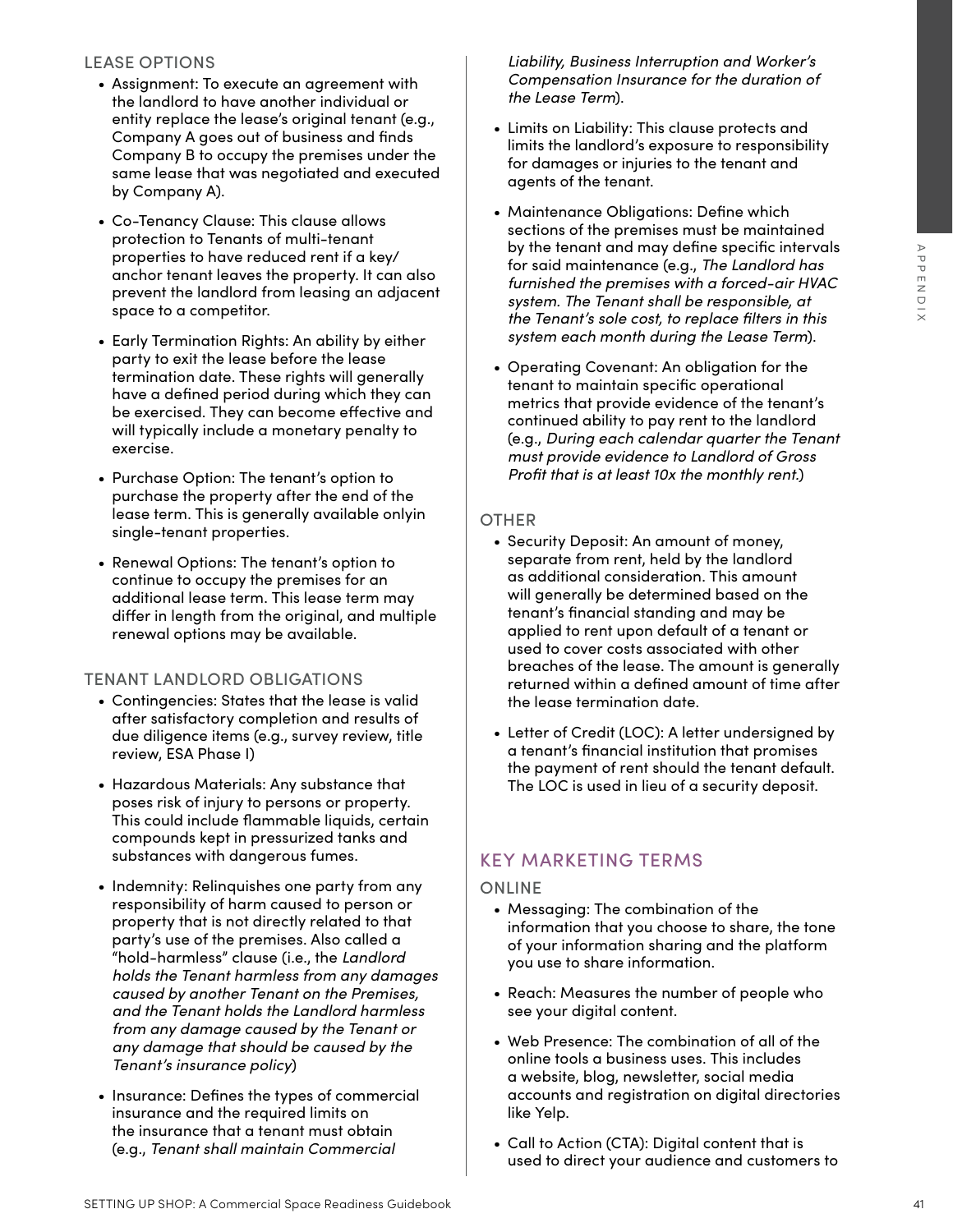perform an action like purchasing a product or service, engaging with a post or entering information into a digital address book.

- Digital Native: A person born or brought up during the age of digital technology and therefore familiar with computers and the internet from an early age.
- Micro-Influencer: A person with 1,000 to 100,000 followers who is regarded as an industry or topic expert in a niche area or specific focus.
- Mega- or Macro-Influencer: A person with more than 100,000 followers, often A- or B-list celebrities, bloggers, vloggers, beauty gurus and other self-made online stars.
- Settlem and the properties of the matter of the state of the state of the state of the state of the state of the state of the state of the state of the state of the state of the state of the state of the state of the stat • Online Reputation Management (ORM): The practice of crafting strategies that shape or influence the public perception of an organization, individual, or other entity on the internet. It helps drive public opinion about a business and its products and services.

#### IN-PERSON

- Signage: The makeup of all of the physical written and pictorial — information available in your brick-and-mortar location.
- **OTHER** 
	- Know-Trust-Like: a business principle describing the behavior in which customers purchase only from brands and organizations that are familiar, reliable and well-liked.

#### ADDITIONAL RESOURCES

BOOKS - READ UP BEFORE YOU START UP

- Start Your Own Retail Business and More; Entrepreneur Magazine; 4th Edition
- Retail Superstar: Inside the 25 Best Independent Stores in America, George Whalin, Penguin Books

CONSUMER RESEARCH - KNOW THE MARKET, MEET THEIR NEEDS [eMarketer](http://www.emarketer.com) [Envirosell](http://www.envirosell.com) [Forrester Research](http://www.forrester.com)

[Google Trend](http://www.google.com/trends) [Google AdWords](http://adwords.google.com)

SMALL BUSINESS SUPPORT - DON'T REINVENT THE WHEEL **[SCORE](https://www.score.org/)** [Small Business Development Centers](https://americassbdc.org/) [Hello Alice](https://helloalice.com/)

POINT-OF-SALE SYSTEMS (POS) - KEEP TRACK OF YOUR INCOME [Toast](https://pos.toasttab.com/) **[Square](https://squareup.com/us/en) [TouchBistro](https://www.touchbistro.com/)** [ShopKeep](https://www.shopkeep.com/)

DELIVERY - GET YOUR GOODS RIGHT TO YOUR CUSTOMERS' DOORS **[UberEats](https://www.ubereats.com/)** 

**[Seamless](https://www.seamless.com/)** [DoorDash](https://www.doordash.com/en-US) [Grub Hub](https://www.grubhub.com/) **[Postmates](https://postmates.com/)** 

CROWDFUNDING - GET FUNDS FROM YOUR FRIENDS [Kickstarter](https://www.kickstarter.com/) [Indiegogo](https://www.indiegogo.com/) [Fundable](https://www.fundable.com/)

ALTERNATIVE LENDERS - FIND A WAY AROUND THE TRADITIONAL BANKS [Kabbage](https://www.kabbage.com/) [OnDeck](https://www.ondeck.com/) **[StreetShares](https://www.streetshares.com/)** 

PROPERTY SEARCH - BUILD IN THE RIGHT LOCATION **[LoopNet](http://loopnet.com)** 

WEBSITE - BUILD YOUR WEBSITE AND E-COMMERCE STORE

**[Squarespace](https://www.squarespace.com/) [Wordpress](https://wordpress.com/)** [Shopify](https://www.shopify.com/) [Wix](https://www.wix.com/) [Big Commerce](https://www.bigcommerce.com/)

SOCIAL MEDIA - REACH YOUR FANS AND **FOLLOWERS** 

[Facebook Ad Account](https://www.facebook.com/business/help/910137316041095?id=420299598837059) [Facebook Business Manager](https://www.facebook.com/business/help/1710077379203657?id=180505742745347) [Facebook Shops](https://www.facebook.com/business/shops?content_id=aKsqDbq8i4G0XhE&ref=sem_smb&utm_source=GOOGLE&utm_medium=fbsmbsem&utm_campaign=PFX_SEM_G_FBShops_US_EN_Brand_BMM_Desktop&utm_content=Facebook-eCommerce_Evaluating_O2O&kenid=_k_CjwKCAiAq8f-BRBtEiwAGr3DgQq0waKEIXb6Ps8HTaZB3-DWDBHo2suz0nezMeadYF4XYT_g6xFZxRoCv5cQAvD_BwE_k_&utm_term=%2Bfacebook%20ecommerce&utm_ct=O2O&gclid=CjwKCAiAq8f-BRBtEiwAGr3DgQq0waKEIXb6Ps8HTaZB3-DWDBHo2suz0nezMeadYF4XYT_g6xFZxRoCv5cQAvD_BwE)  [Instagram](http://www.instagram.com) [Instagram Shopping](https://business.instagram.com/shopping/holiday?content_id=BpVS8ktQpewnmbY&ref=sem_smb&utm_source=GOOGLE&utm_medium=fbsmbsem&utm_campaign=PFX_SEM_G_IGShops_US_EN_Brand_BMM_Desktop&utm_content=Instagram-Store_Evaluating_IG-Holiday&kenid=_k_CjwKCAiAq8f-BRBtEiwAGr3DgeA547_1Kknc9TT0R-GI-5lBPtjLv2vBlvXWd97cJSL3aDQ8HgE0qBoC314QAvD_BwE_k_&utm_term=%2Binstagram%20%2Bstore&utm_ct=EVG&gclid=CjwKCAiAq8f-BRBtEiwAGr3DgeA547_1Kknc9TT0R-GI-5lBPtjLv2vBlvXWd97cJSL3aDQ8HgE0qBoC314QAvD_BwE) [Google Business Listing](https://www.google.com/business/) [Google For Retail](https://www.google.com/retail/get-started/) [Yelp](https://biz.yelp.com/support/claiming) [Bing Places](https://www.bingplaces.com/) [Linkedin Business](https://www.linkedin.com/help/linkedin/topics/6227/6228/710)

ANALYTICS - OPTIMIZE YOUR WEB PRESENCE **[HootSuite](https://hootsuite.com/)** [MixPanel](https://mixpanel.com/) [Parse.ly](https://www.parse.ly/) **[Clicky](https://clicky.com/)**